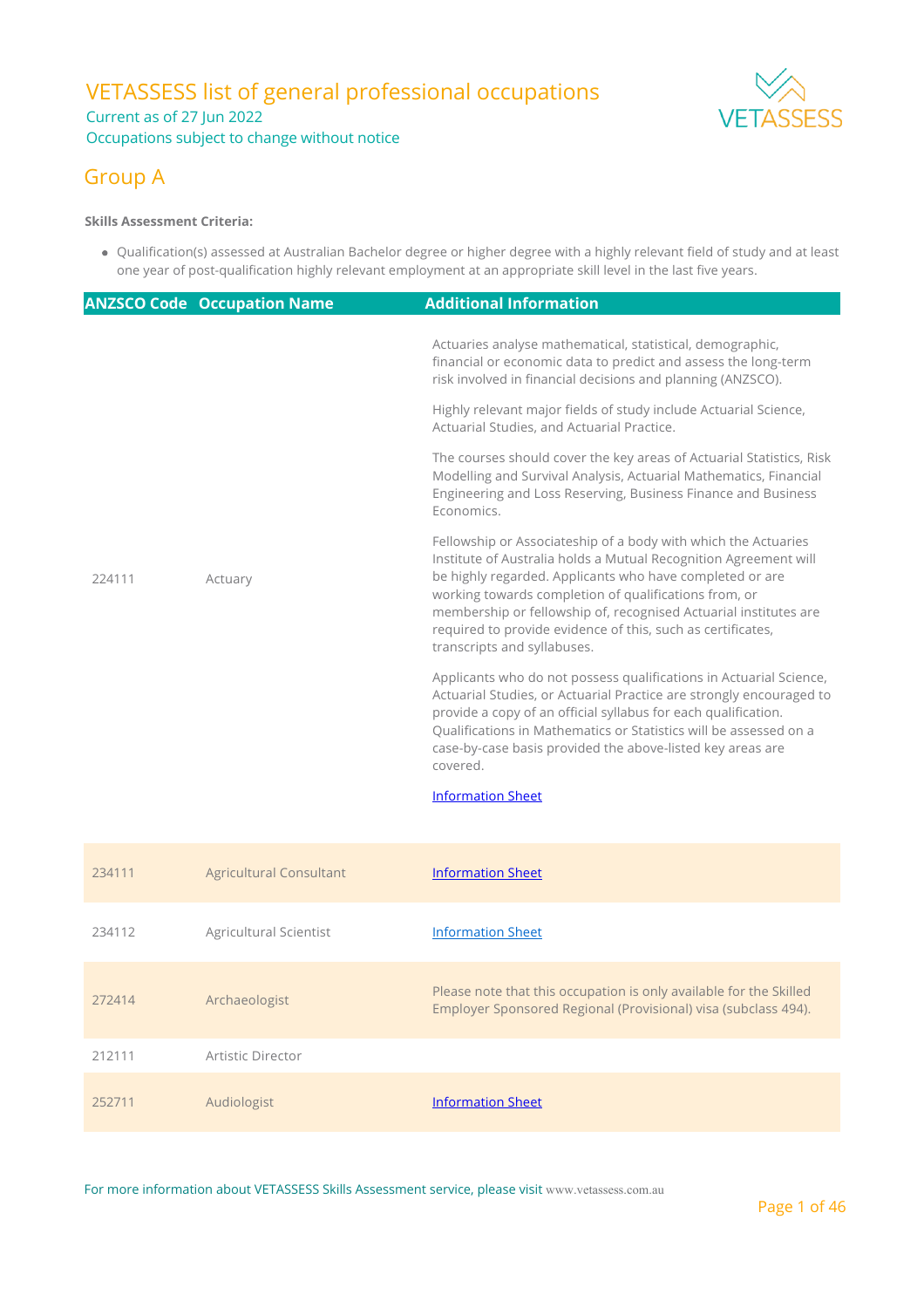Current as of 27 Jun 2022



|        | <b>ANZSCO Code Occupation Name</b> | <b>Additional Information</b>                                                                                                                                                                                                                                                                                                                                                                                                                                                                                                                                                                                                                                                                                               |
|--------|------------------------------------|-----------------------------------------------------------------------------------------------------------------------------------------------------------------------------------------------------------------------------------------------------------------------------------------------------------------------------------------------------------------------------------------------------------------------------------------------------------------------------------------------------------------------------------------------------------------------------------------------------------------------------------------------------------------------------------------------------------------------------|
| 234513 | <b>Biochemist</b>                  | <b>Information Sheet</b>                                                                                                                                                                                                                                                                                                                                                                                                                                                                                                                                                                                                                                                                                                    |
| 234514 | Biotechnologist                    | <b>Information Sheet</b>                                                                                                                                                                                                                                                                                                                                                                                                                                                                                                                                                                                                                                                                                                    |
| 234515 | <b>Botanist</b>                    |                                                                                                                                                                                                                                                                                                                                                                                                                                                                                                                                                                                                                                                                                                                             |
| 272111 | <b>Careers Counsellor</b>          | Careers Counselling is a specialised field of counselling which<br>focuses on working with clients who are starting their careers or<br>making a significant change in their career. A Careers Counsellor<br>provides individuals and groups with information about career<br>choices and assists individuals with self-employment (ANZSCO).<br>A highly relevant field of study would be Counselling, which is the<br>study of the practice and skills required to provide guidance on<br>personal, social and psychological problems (ASCED).<br>Qualifications in Psychology without studies and supervised<br>practical training in counselling will not usually be assessed<br>positively.<br><b>Information Sheet</b> |
| 232213 | Cartographer                       | A Cartographer applies scientific, mathematical and cartographic<br>design principles to prepare and revise maps, charts and other<br>forms of cartographic output (ANZSCO).<br>Highly relevant fields of study would include a major focus in<br>Cartography, the study of graphically representing the<br>constructed and natural features of the earth in the form of<br>maps.<br>This occupation is not to be confused with the occupation of<br>232214 Other Spatial Scientist (which includes the specialisation<br>of Geographic Information Systems Manager) or the occupation<br>of 232212 Surveyor as these occupations area separately<br>classified in ANZSCO.                                                  |
| 234211 | Chemist                            | <b>Information Sheet</b>                                                                                                                                                                                                                                                                                                                                                                                                                                                                                                                                                                                                                                                                                                    |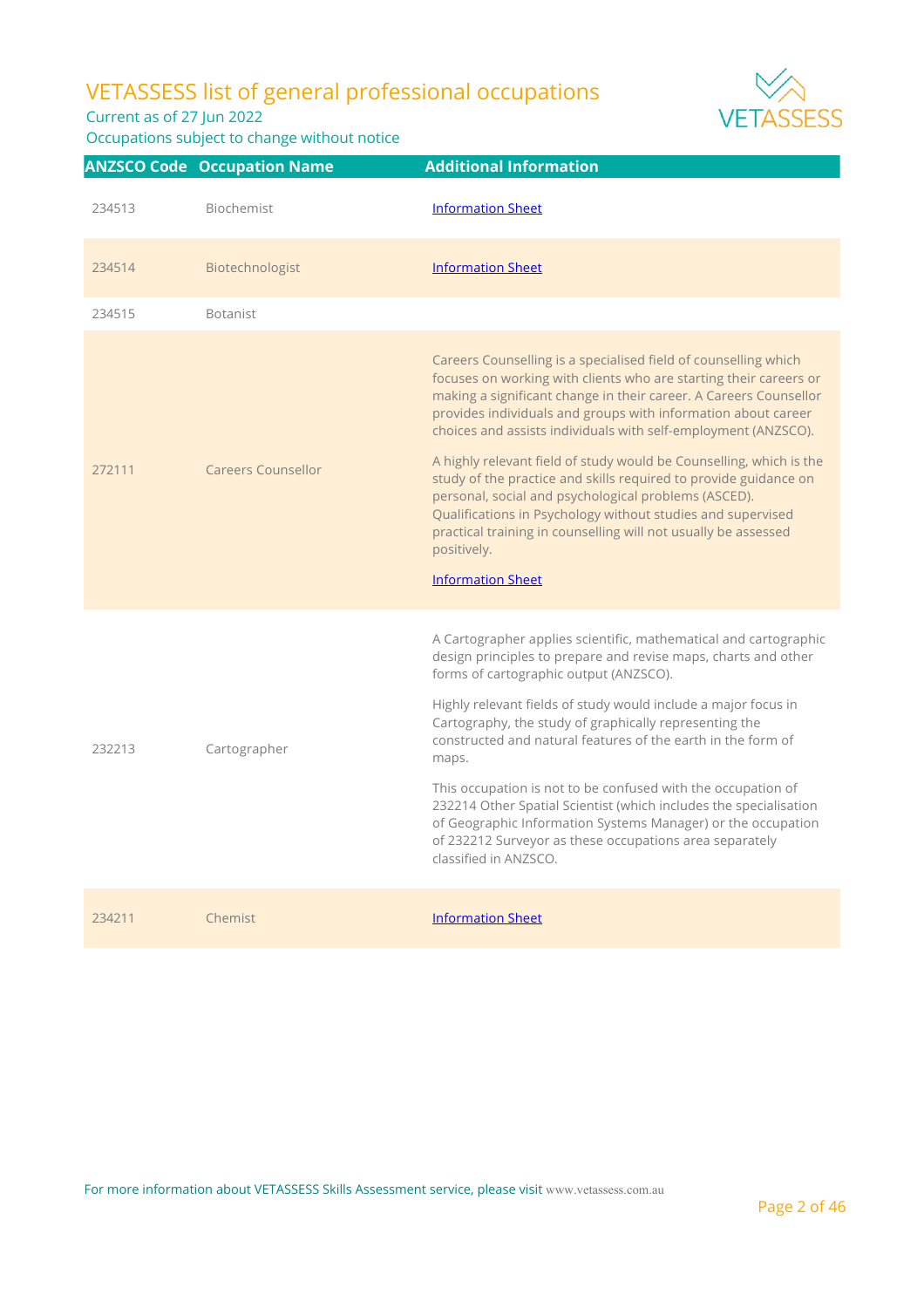Current as of 27 Jun 2022



|        | <b>ANZSCO Code Occupation Name</b>            | <b>Additional Information</b>                                                                                                                                                                                                                                                                                                                                                                                                                                                                                                                                                                                                                                                                                                                                                                                                                                                                                                                                                                                                                                                                                                                                                                                                                                                                                                                                                          |
|--------|-----------------------------------------------|----------------------------------------------------------------------------------------------------------------------------------------------------------------------------------------------------------------------------------------------------------------------------------------------------------------------------------------------------------------------------------------------------------------------------------------------------------------------------------------------------------------------------------------------------------------------------------------------------------------------------------------------------------------------------------------------------------------------------------------------------------------------------------------------------------------------------------------------------------------------------------------------------------------------------------------------------------------------------------------------------------------------------------------------------------------------------------------------------------------------------------------------------------------------------------------------------------------------------------------------------------------------------------------------------------------------------------------------------------------------------------------|
| 252299 | <b>Complementary Health Therapists</b><br>nec | Professions currently listed under the ANZSCO Unit Group 2522<br>for Complementary Health Therapists include 252211<br>Acupuncturist, 252212 Homoeopath, 252213 Naturopath, 252214<br>Traditional Chinese Medicine Practitioner and 252215 Traditional<br>Maori Health Practitioner. The occupation group of<br>Complementary Health Therapists nec covers Complementary<br>Health Therapists not elsewhere classified (ANZSCO).<br>For employment that is similar in nature or expertise to other<br>occupations listed within a Unit Group, but not elsewhere<br>classified in ANZSCO, applicants can consider an nec classification.<br>For nec occupations, VETASSESS conducts a case-by-case<br>assessment to determine whether the employment can be<br>considered highly relevant to the classification. However, if an<br>applicant's employment is highly relevant to another ANZSCO<br>occupation, the same period of employment cannot be assessed<br>suitably against an nec classification, regardless of whether the<br>occupation is available for migration purposes or not.<br>Specialisations within this nec classification include (but are not<br>limited to): Dance Therapist, Drama Therapist, Hypnotherapist,<br>Music Therapist and Play Therapist.<br>Applicants should provide a cover letter that justifies the rationale<br>for choosing an nec category. |
| 234311 | <b>Conservation Officer</b>                   | For visa-related requirements including caveats that may apply<br>for certain occupations, please visit the Department of Home<br>Affairs website.                                                                                                                                                                                                                                                                                                                                                                                                                                                                                                                                                                                                                                                                                                                                                                                                                                                                                                                                                                                                                                                                                                                                                                                                                                     |
| 133111 | <b>Construction Project Manager</b>           | <b>Information Sheet</b>                                                                                                                                                                                                                                                                                                                                                                                                                                                                                                                                                                                                                                                                                                                                                                                                                                                                                                                                                                                                                                                                                                                                                                                                                                                                                                                                                               |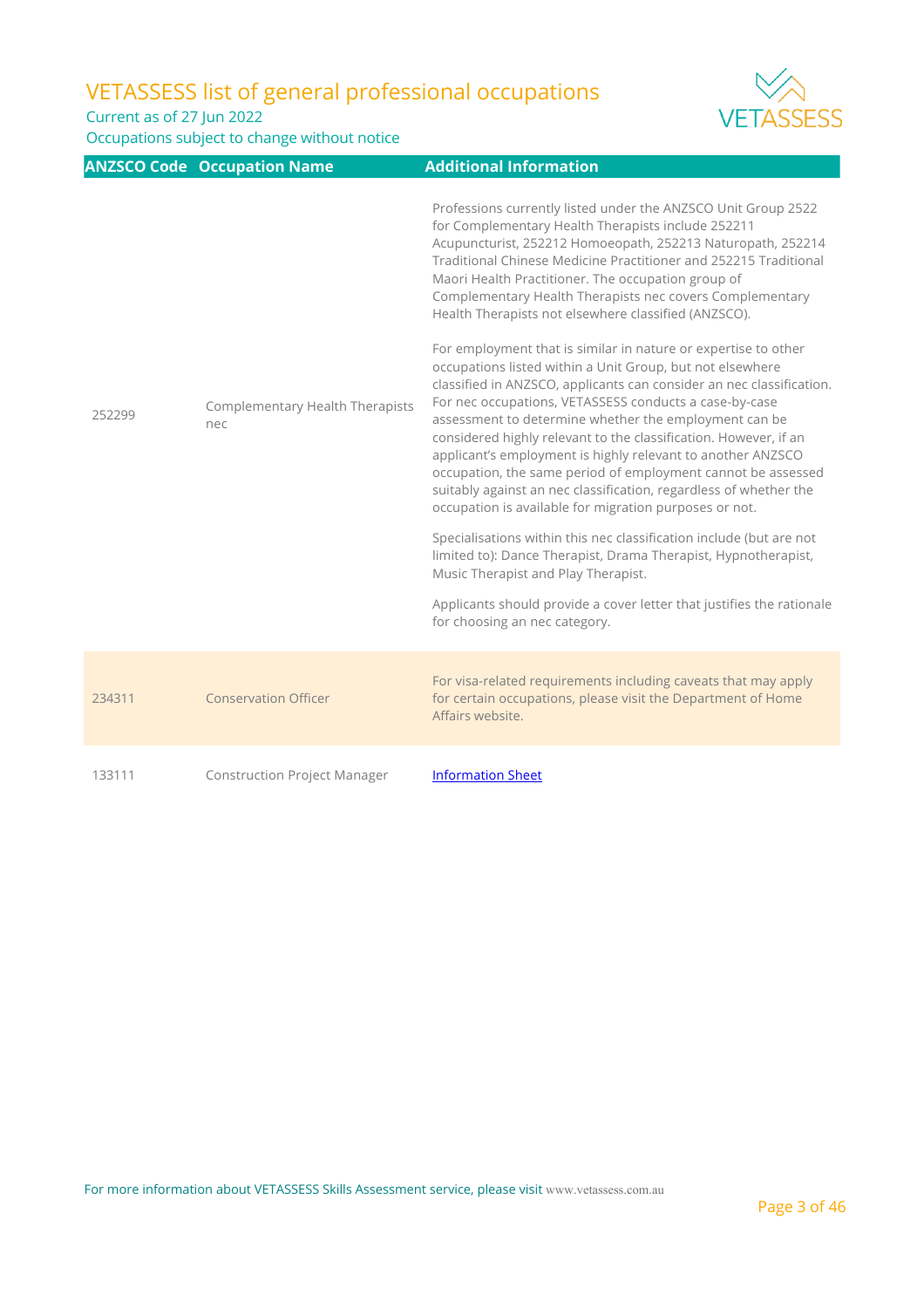Current as of 27 Jun 2022



|        | <b>ANZSCO Code Occupation Name</b> | <b>Additional Information</b>                                                                                                                                                                                                                                                                                                                                                                                                                                                                                                                                                                                                                                                                                                                                                                                                                                                                              |
|--------|------------------------------------|------------------------------------------------------------------------------------------------------------------------------------------------------------------------------------------------------------------------------------------------------------------------------------------------------------------------------------------------------------------------------------------------------------------------------------------------------------------------------------------------------------------------------------------------------------------------------------------------------------------------------------------------------------------------------------------------------------------------------------------------------------------------------------------------------------------------------------------------------------------------------------------------------------|
| 272199 | Counsellors nec                    | Counselling is the study of the practice and skills required to<br>provide guidance on personal, social and psychological problems<br>(ASCED). Qualifications in Psychology without studies and<br>supervised practical training in counselling will not usually be<br>assessed positively.<br>Nomination of the not elsewhere classified (nec) code requires<br>applicants to hold qualifications and employment which do not<br>better fit under another ANZSCO code, including the other<br>counselling occupations.<br>Specialisations covered in the nec code include Gambling<br>Counsellor, Grief Counsellor, Life Coach, Rape Crisis Counsellor<br>and Trauma Counsellor. Religious Counsellors may be better<br>covered under 272211 Ministers of Religion.<br>Applicants should include a cover letter that justifies the rationale<br>for choosing an nec category.<br><b>Information Sheet</b> |
| 411211 | Dental Hygienist                   | A Dental Hygienist carries out preventative dental procedures<br>under the direction of a Dentist. Registration or Licensing is<br>required (ANZSCO).<br>Highly relevant qualifications would usually be in the area of<br>Dental Hygiene, Dental Hygiene Therapy or Oral Health Therapy.<br>Studies and employment in Dentistry or Dental Surgery cannot be<br>assessed positively for this occupation.<br>Tasks undertaken must be related to those of a Dental Hygienist.<br>For visa-related requirements including caveats that may apply<br>for certain occupations, please visit the Department of Home<br>Affairs website.                                                                                                                                                                                                                                                                         |
| 411214 | <b>Dental Therapist</b>            | A Dental Therapist examines and treats diseases of the teeth in<br>preschool, primary and secondary school children under the<br>general supervision of a Dentist. Registration or licensing is<br>required (ANZSCO).<br>Highly relevant qualifications would usually be in the area of<br>Dental Therapy or Oral Health Therapy.<br>Studies and employment in Dentistry or Dental Surgery cannot be<br>assessed positively for this occupation.<br>Tasks undertaken must be related to those of a Dental Therapist.<br>For visa-related requirements including caveats that may apply<br>for certain occupations, please visit the Department of Home<br>Affairs website.                                                                                                                                                                                                                                 |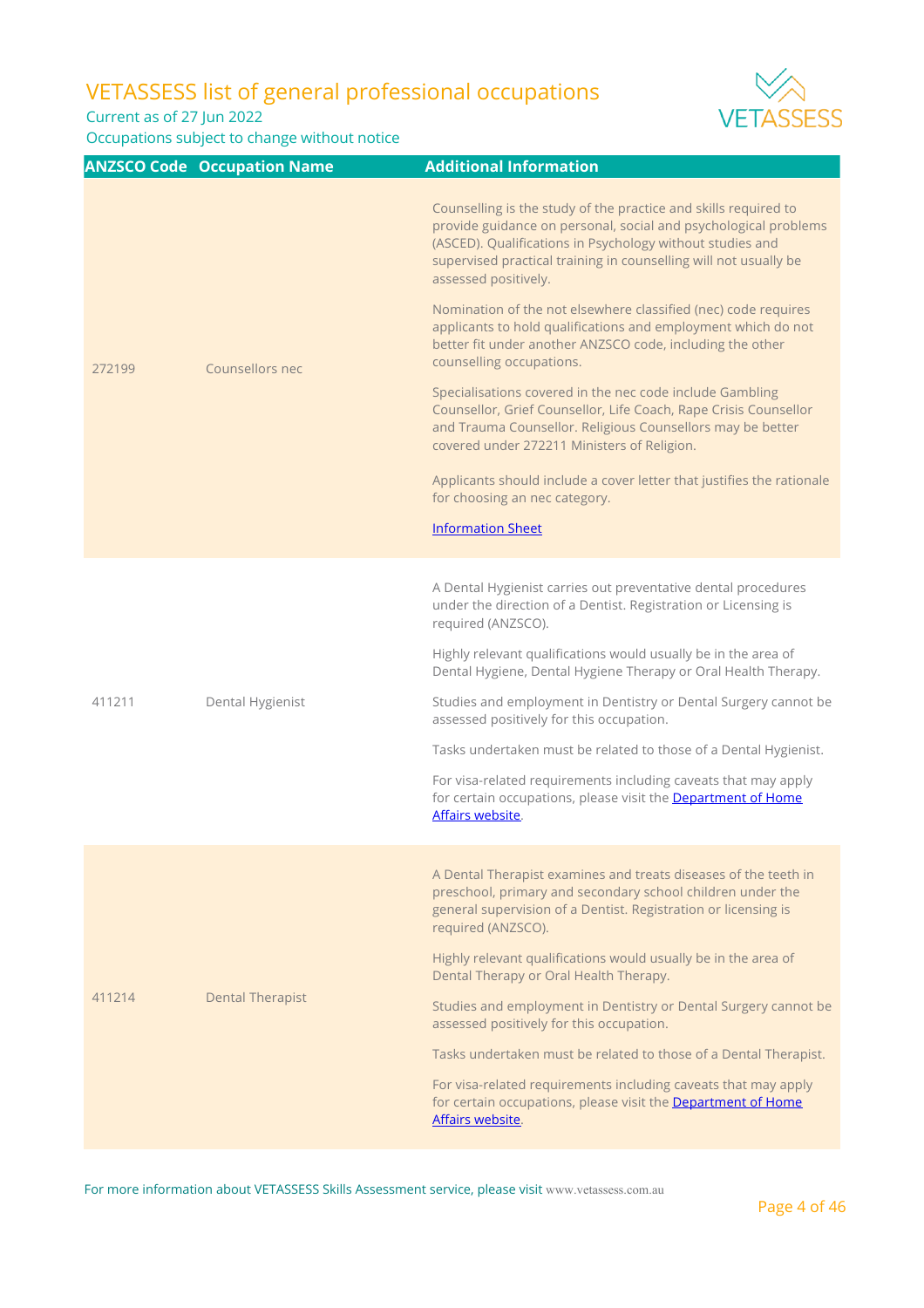Current as of 27 Jun 2022

Occupations subject to change without notice



|        | <b>ANZSCO Code Occupation Name</b> | <b>Additional Information</b>                                                                                                                                                                                                                                                                                                                                                                                                                                                                                                                                                                                                                                                                                                                                                                                                                         |
|--------|------------------------------------|-------------------------------------------------------------------------------------------------------------------------------------------------------------------------------------------------------------------------------------------------------------------------------------------------------------------------------------------------------------------------------------------------------------------------------------------------------------------------------------------------------------------------------------------------------------------------------------------------------------------------------------------------------------------------------------------------------------------------------------------------------------------------------------------------------------------------------------------------------|
|        |                                    | A Drug and Alcohol Counsellor provides support and treatment<br>for people with drug and alcohol dependency problems, develops<br>strategies which<br>assist them to set goals and affect and maintain change, and<br>provides community education (ANZSCO).                                                                                                                                                                                                                                                                                                                                                                                                                                                                                                                                                                                          |
| 272112 | Drug and Alcohol Counsellor        | A highly relevant field of study would be Counselling, which is the<br>study of the practice and skills required to provide guidance on<br>personal, social and<br>psychological problems (ASCED). Qualifications in Psychology<br>without studies and supervised practical training in counselling<br>will not usually be<br>assessed positively.<br><b>Information Sheet</b>                                                                                                                                                                                                                                                                                                                                                                                                                                                                        |
| 224311 | Economist                          | <b>Information Sheet</b>                                                                                                                                                                                                                                                                                                                                                                                                                                                                                                                                                                                                                                                                                                                                                                                                                              |
| 249111 | <b>Education Adviser</b>           | An Education Adviser conducts educational research and<br>develops course curricula and associated teaching materials for<br>use by educational institutions (ANZSCO).<br>Highly relevant fields of study would include a major focus in<br>Curriculum Studies i.e. the study of developing and evaluating<br>appropriate curricula to teach to particular groups of children<br>and adults; or Education Studies i.e. the study of theoretical<br>background of traditional and current teaching practices.<br>Subjects in these fields may include: Teacher Education, Concepts<br>of Curricula, Principles or Curricula Development, System Based<br>and School Based Curricula, Social Factors Influencing Education.<br>Comparative Education, Analysis of Educational Philosophies,<br>Pedagogic Theory and the Theory of Education Assessment. |
| 134499 | <b>Education Managers nec</b>      | <b>Information Sheet</b>                                                                                                                                                                                                                                                                                                                                                                                                                                                                                                                                                                                                                                                                                                                                                                                                                              |
| 249112 | <b>Education Reviewer</b>          | Please note that this occupation is only available for the Skilled<br>Employer Sponsored Regional (Provisional) visa (subclass 494).                                                                                                                                                                                                                                                                                                                                                                                                                                                                                                                                                                                                                                                                                                                  |
| 234312 | <b>Environmental Consultant</b>    | <b>Information Sheet</b>                                                                                                                                                                                                                                                                                                                                                                                                                                                                                                                                                                                                                                                                                                                                                                                                                              |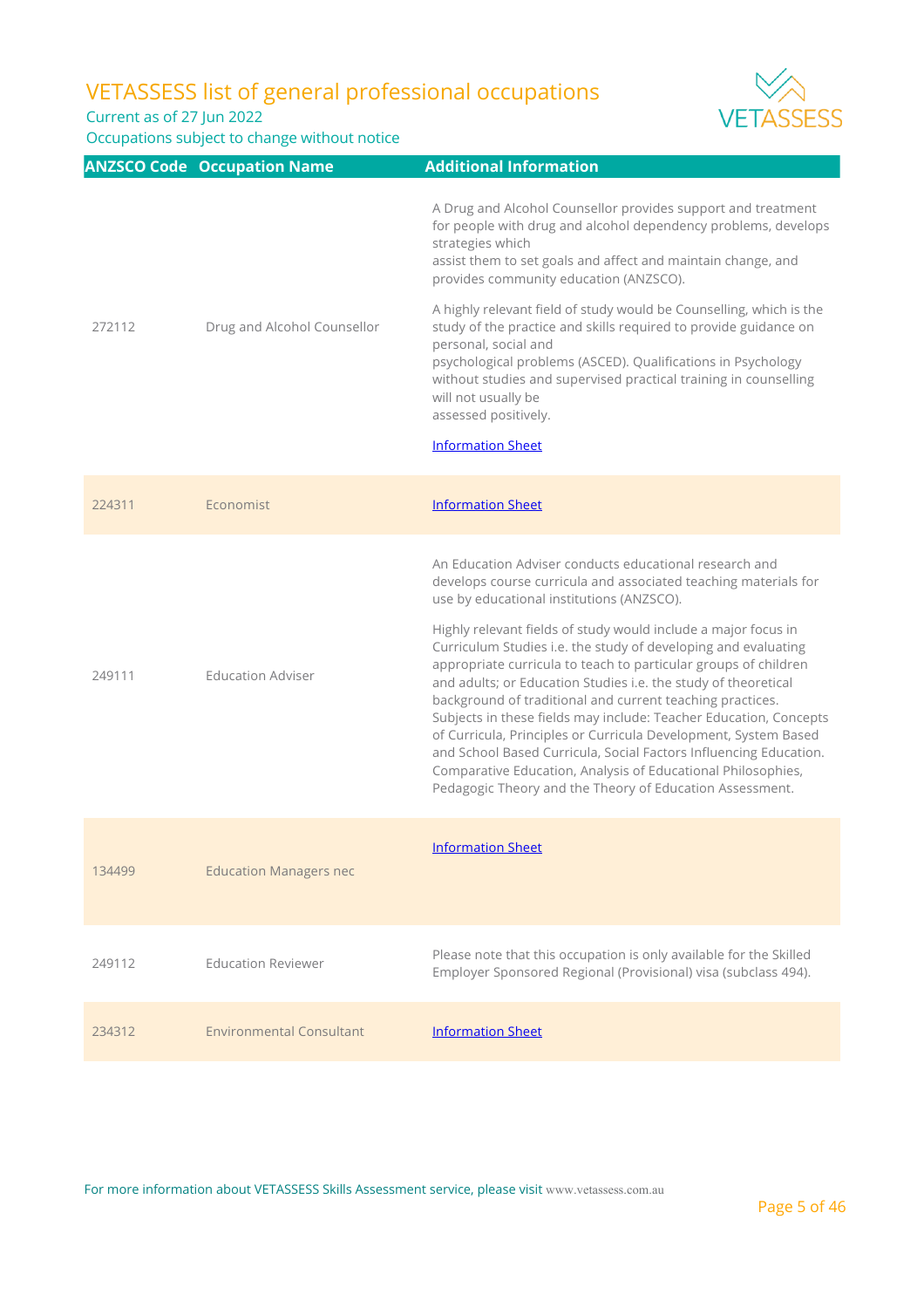Current as of 27 Jun 2022

Occupations subject to change without notice



|        | <b>ANZSCO Code Occupation Name</b>      | <b>Additional Information</b>                                                                                                                                                                                                                                                                                                                                                                                                                                                                                                                                                                                                                                                                                                                                                                                                                                                                                                                                                                                          |
|--------|-----------------------------------------|------------------------------------------------------------------------------------------------------------------------------------------------------------------------------------------------------------------------------------------------------------------------------------------------------------------------------------------------------------------------------------------------------------------------------------------------------------------------------------------------------------------------------------------------------------------------------------------------------------------------------------------------------------------------------------------------------------------------------------------------------------------------------------------------------------------------------------------------------------------------------------------------------------------------------------------------------------------------------------------------------------------------|
| 251311 | Environmental Health Officer            | Environmental Health Officers develop, enforce and evaluate<br>environmental health policies, programs and strategies to<br>improve health outcomes, and oversee the implementation and<br>monitoring of environmental health legislation, Specialisations<br>under this occupation include Food Safety Auditor and Food<br>Safety Officer (ANZSCO). A highly relevant field of study would be<br>Environmental Health, which is the study of recognising,<br>evaluation and controlling environmental factors affecting public<br>health (ASCED). Relevant subjects include environmental pollution<br>effects on health communicable disease management systems<br>and public hygiene. Applicants with qualifications and<br>employment in Nutrition or Dietetics may better fit under other<br>occupations, such as 251112 Nutritionist and 251111 Dietician.<br>For visa-related requirements including caveats that may apply<br>for certain occupations, please visit the Department of Home<br>Affairs website. |
| 234313 | <b>Environmental Research Scientist</b> | <b>Information Sheet</b>                                                                                                                                                                                                                                                                                                                                                                                                                                                                                                                                                                                                                                                                                                                                                                                                                                                                                                                                                                                               |
| 234399 | Environmental Scientists nec            | Applicants should include a cover letter that justifies the rationale<br>for choosing an nec category.                                                                                                                                                                                                                                                                                                                                                                                                                                                                                                                                                                                                                                                                                                                                                                                                                                                                                                                 |
| 234915 | <b>Exercise Physiologist</b>            | Exercise Physiologists assess, plan and implement exercise<br>programs for preventing and managing chronic diseases and<br>injuries, such as cardiovascular disease, diabetes, osteoporosis,<br>depression, cancer and arthritis, and assist in restoring optimal<br>physical function, health and wellness.<br>Highly relevant fields of study for this occupation include Exercise<br>Physiology, Exercise Science, Sports Science, or equivalent.<br>Qualifications and/or employment in Physiotherapy cannot be<br>considered under this occupation.<br>For visa-related requirements including caveats that may apply<br>for certain occupations, please visit the Department of Home<br>Affairs website.                                                                                                                                                                                                                                                                                                         |

134411 Faculty Head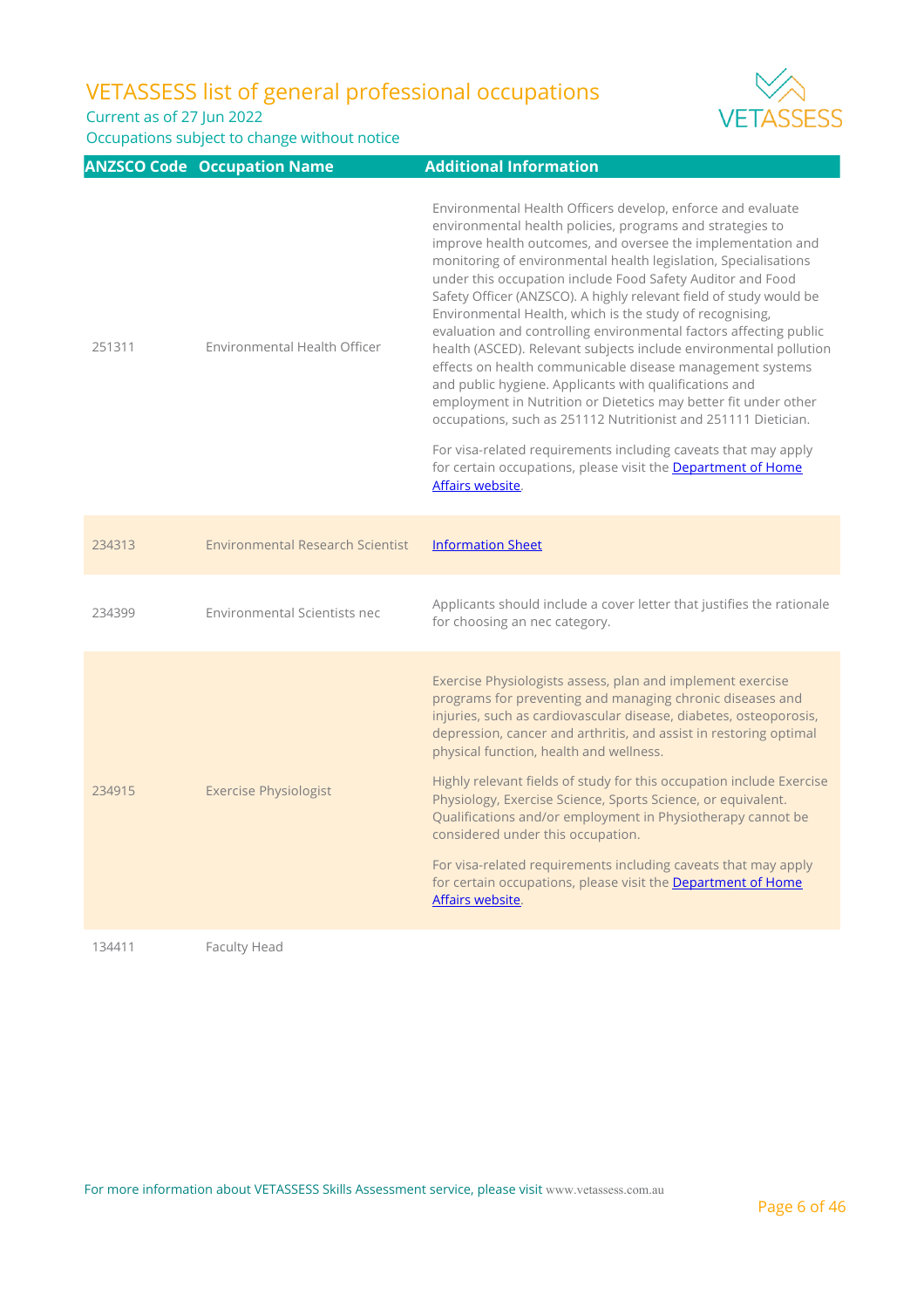Current as of 27 Jun 2022



| 272113 | Family and Marriage Counsellor                              | A Family and Marriage Counsellor assists individuals, couples and<br>families with marriage and relationship difficulties (ANZSCO)<br>Counselling is the study of the practice and skills required to<br>provide guidance on personal, social and psychological problems<br>(ASCED). Qualifications in Psychology without studies and<br>practical training in counselling will not usually be assessed<br>positively.<br><b>Information Sheet</b>                                                                                                                                                                                                                                                                                                                                                                                                                                                                                                                                                                                                         |
|--------|-------------------------------------------------------------|------------------------------------------------------------------------------------------------------------------------------------------------------------------------------------------------------------------------------------------------------------------------------------------------------------------------------------------------------------------------------------------------------------------------------------------------------------------------------------------------------------------------------------------------------------------------------------------------------------------------------------------------------------------------------------------------------------------------------------------------------------------------------------------------------------------------------------------------------------------------------------------------------------------------------------------------------------------------------------------------------------------------------------------------------------|
| 234212 | Food Technologist                                           | <b>Information Sheet</b>                                                                                                                                                                                                                                                                                                                                                                                                                                                                                                                                                                                                                                                                                                                                                                                                                                                                                                                                                                                                                                   |
| 234113 | Forester / Forest Scientist                                 |                                                                                                                                                                                                                                                                                                                                                                                                                                                                                                                                                                                                                                                                                                                                                                                                                                                                                                                                                                                                                                                            |
| 234411 | Geologist                                                   | <b>Information Sheet</b>                                                                                                                                                                                                                                                                                                                                                                                                                                                                                                                                                                                                                                                                                                                                                                                                                                                                                                                                                                                                                                   |
| 234412 | Geophysicist                                                |                                                                                                                                                                                                                                                                                                                                                                                                                                                                                                                                                                                                                                                                                                                                                                                                                                                                                                                                                                                                                                                            |
| 134299 | Health and Welfare Services<br>Managers nec                 | <b>Information Sheet</b>                                                                                                                                                                                                                                                                                                                                                                                                                                                                                                                                                                                                                                                                                                                                                                                                                                                                                                                                                                                                                                   |
| 251999 | <b>Health Diagnostic and Promotion</b><br>Professionals nec | Professions currently listed under the ANZSCO Unit Group 2519<br>for other Health Diagnostic and Promotion Professionals include<br>251911 Health Promotion Officer and 251912 Orthotist or<br>Prosthetist. This occupation group covers Health Diagnostic and<br>Promotion Professionals not elsewhere classified (ANZSCO). For<br>employment that is similar in nature or expertise to other<br>occupations listed within a Unit Group, but not elsewhere<br>classified in ANZSCO, applicants can consider an nec classification.<br>For nec occupations, VETASSESS conducts a case-by-case<br>assessment to determine whether the employment can be<br>considered highly relevant to the classification. However, if an<br>applicant's employment is highly relevant to another ANZSCO<br>occupation, the same period of employment cannot be assessed<br>suitably against an nec classification, regardless of whether the<br>occupation is available for migration purposes or not.<br>Employment within this nec classification includes (but is not |
|        |                                                             | limited to): Genetic Counsellor.<br>Applicants should provide a cover letter that justifies the rationale<br>for choosing an nec category.                                                                                                                                                                                                                                                                                                                                                                                                                                                                                                                                                                                                                                                                                                                                                                                                                                                                                                                 |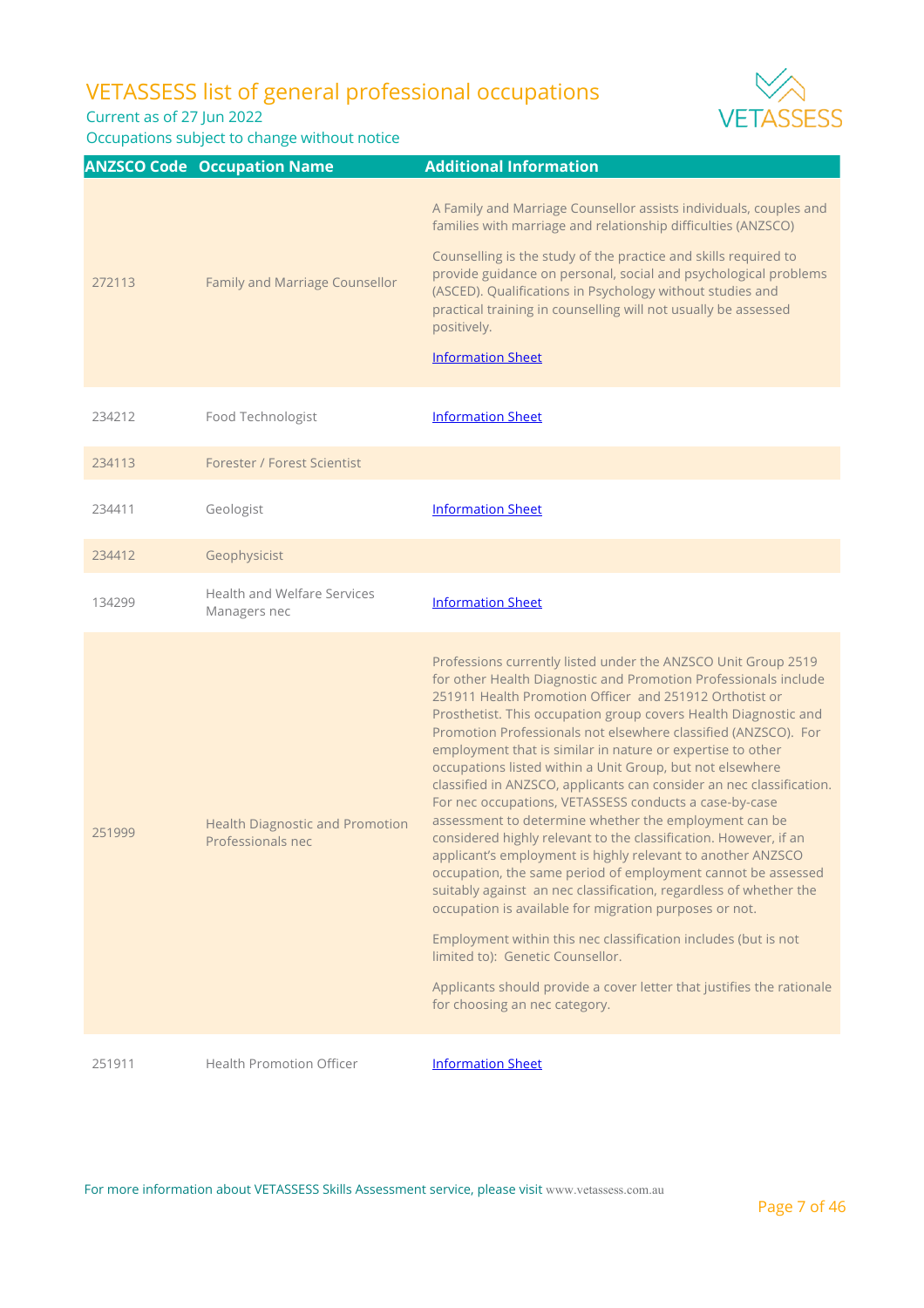Current as of 27 Jun 2022

Occupations subject to change without notice



For more information about VETASSESS Skills Assessment service, please visit [www.vetassess.com.au](http://www.vetassess.com.au)



Page 8 of 46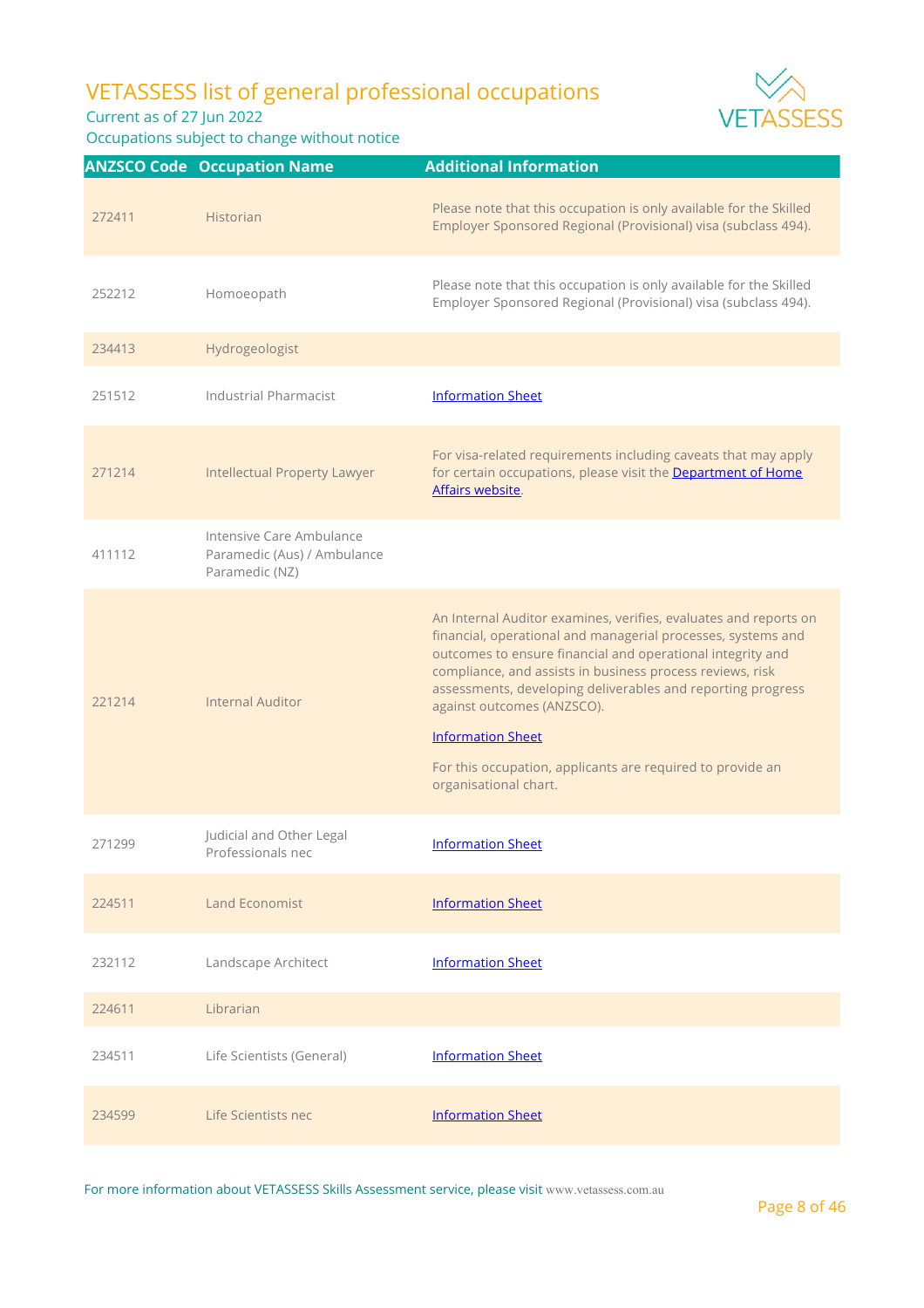Current as of 27 Jun 2022



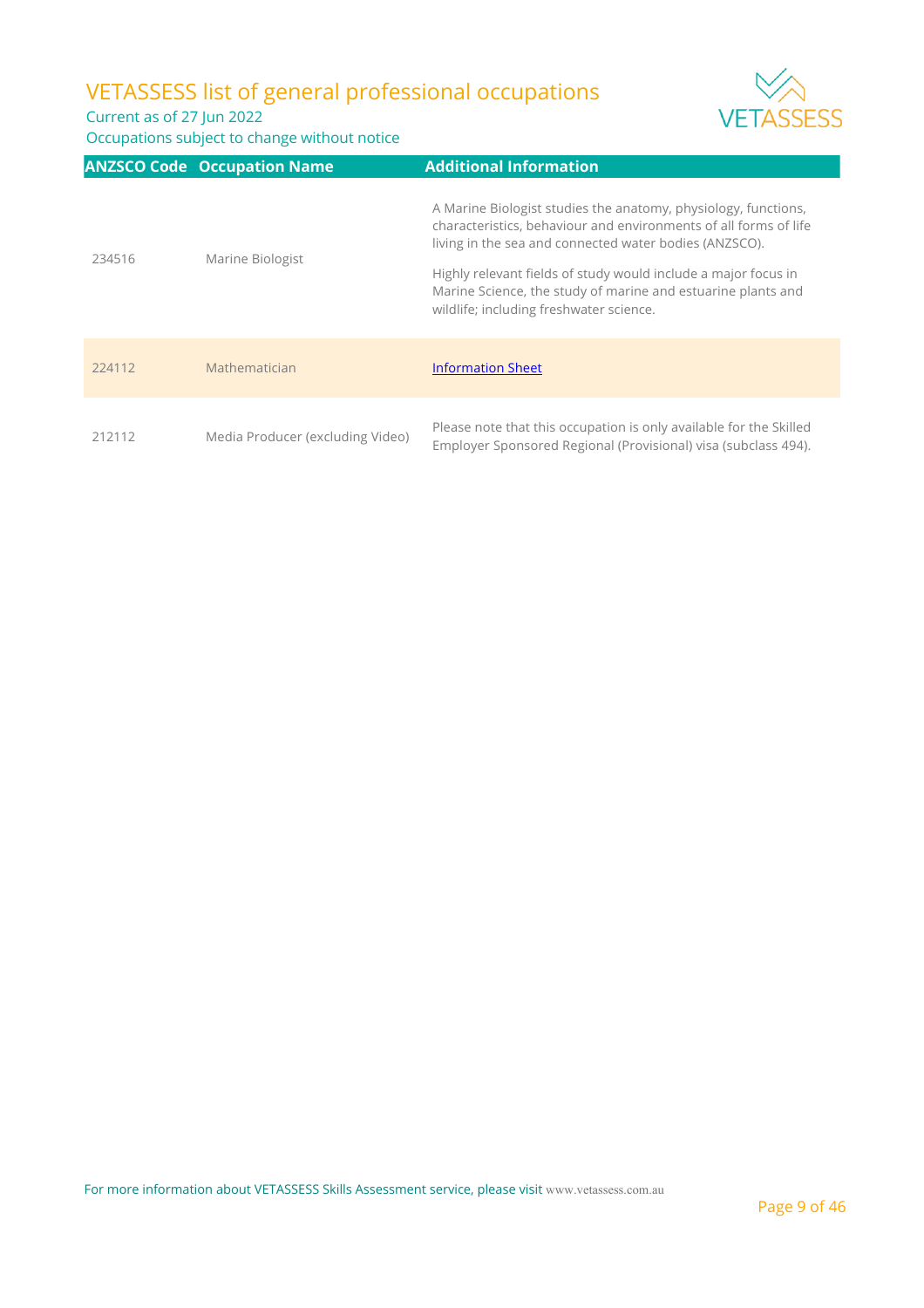Current as of 27 Jun 2022

Occupations subject to change without notice



|        | <b>ANZSCO Code Occupation Name</b> | <b>Additional Information</b>                                                                                                                                                                                                                                                                                                                                                                                                                  |
|--------|------------------------------------|------------------------------------------------------------------------------------------------------------------------------------------------------------------------------------------------------------------------------------------------------------------------------------------------------------------------------------------------------------------------------------------------------------------------------------------------|
|        |                                    | The role of Medical Administrator is usually the most senior<br>medical management position in a hospital or hospital<br>department. They may also be known by other titles such as<br>Medical Manager, Director of Clinical Services, and Director of<br>Medical Services.                                                                                                                                                                    |
|        |                                    | Medical administration is administration or management utilising<br>the medical and clinical knowledge, skill, and judgement of a<br>registered medical practitioner, and capable of affecting the<br>health and safety of the public or any person (RACMA).                                                                                                                                                                                   |
|        |                                    | A highly relevant field of study is Medicine. Medical Administrators<br>may also hold additional higher qualifications in Health<br>Administration and Public Health.                                                                                                                                                                                                                                                                          |
|        |                                    | Please note that this occupation is at a higher skill level and tasks<br>are different to practicing physicians, medical officers, nursing<br>managers, interns, administrative hospital staff and nonhospital<br>practice managers.                                                                                                                                                                                                           |
| 134211 | <b>Medical Administrator</b>       | Other managers in health care settings may better fit under other<br>related occupations and therefore would not be assessed<br>positively for this occupation. These other occupations include<br>134213 Primary Health Organisation Manager, which covers out-<br>of-hospital health services, and 134299 Health and Welfare<br>Services Managers nec, which includes Directors of Health<br>Professional Services not elsewhere classified. |
|        |                                    | Qualifications in Nursing or allied health fields such as Dentistry<br>and Homeopathy, would not usually meet the requirements for<br>this occupation.                                                                                                                                                                                                                                                                                         |
|        |                                    | <b>Information Sheet</b>                                                                                                                                                                                                                                                                                                                                                                                                                       |
|        |                                    | For visa-related requirements including caveats that may apply<br>for certain occupations, please visit the Department of Home<br>Affairs website.                                                                                                                                                                                                                                                                                             |
| 234912 | Metallurgist                       | <b>Information Sheet</b>                                                                                                                                                                                                                                                                                                                                                                                                                       |

234913 Meteorologist 234517 Microbiologist **[Information Sheet](https://www.vetassess.com.au/Portals/0/Downloads/qualification_assessment/SRGO%20Infosheet_Microbiologist.pdf?ver=2021-04-29-110219-367)**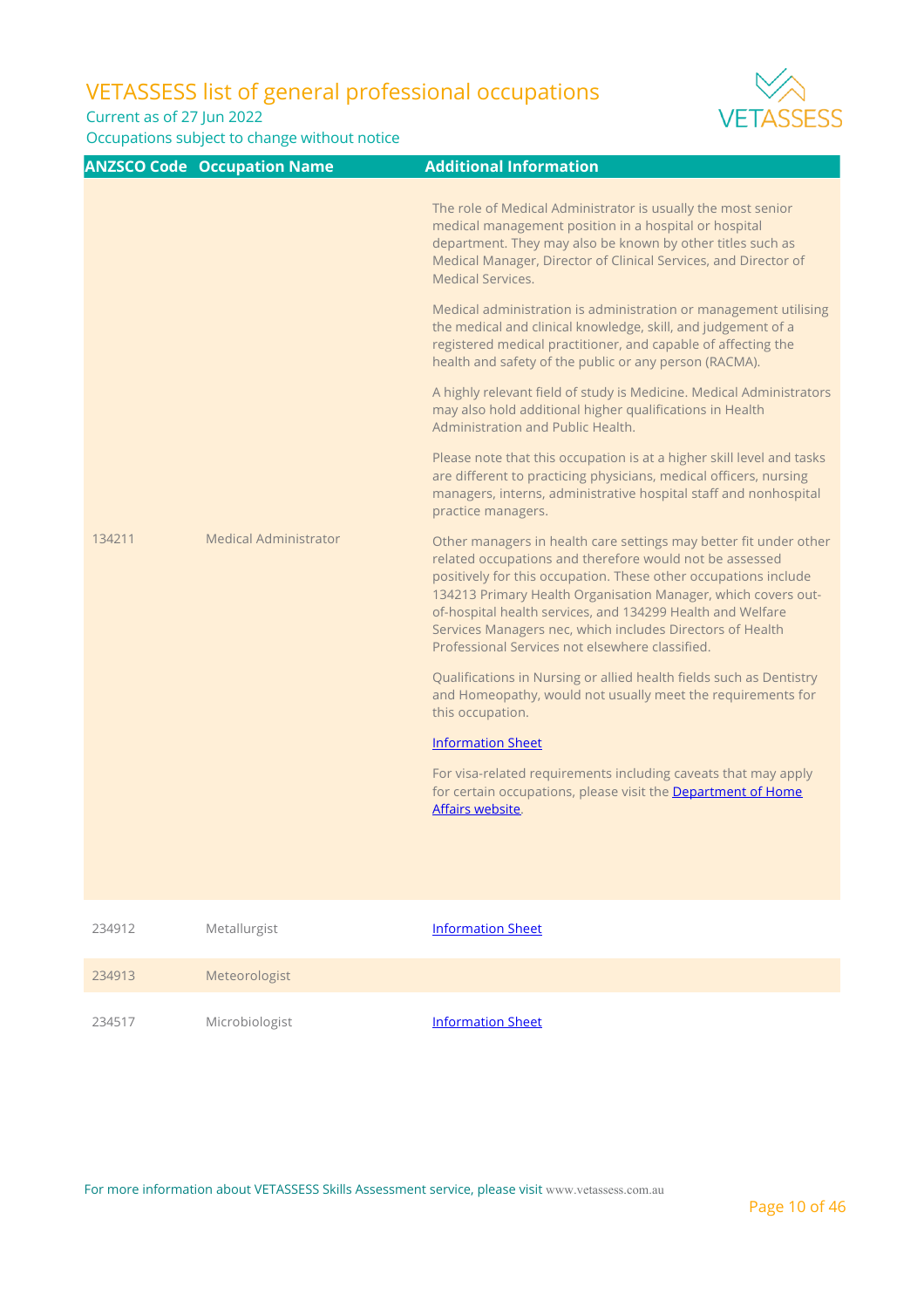Current as of 27 Jun 2022

Occupations subject to change without notice



| 251412 | Orthoptist                                    | <b>Information Sheet</b>                                                                                                             |
|--------|-----------------------------------------------|--------------------------------------------------------------------------------------------------------------------------------------|
| 232214 | <b>Other Spatial Scientist</b>                | <b>Information Sheet</b>                                                                                                             |
| 234314 | Park Ranger                                   | Please note that this occupation is only available for the Skilled<br>Employer Sponsored Regional (Provisional) visa (subclass 494). |
| 234914 | Physicist                                     | <b>Information Sheet</b>                                                                                                             |
| 134213 | <b>Primary Health Organisation</b><br>Manager | <b>Information Sheet</b>                                                                                                             |
| 133112 | Project Builder                               | <b>Information Sheet</b>                                                                                                             |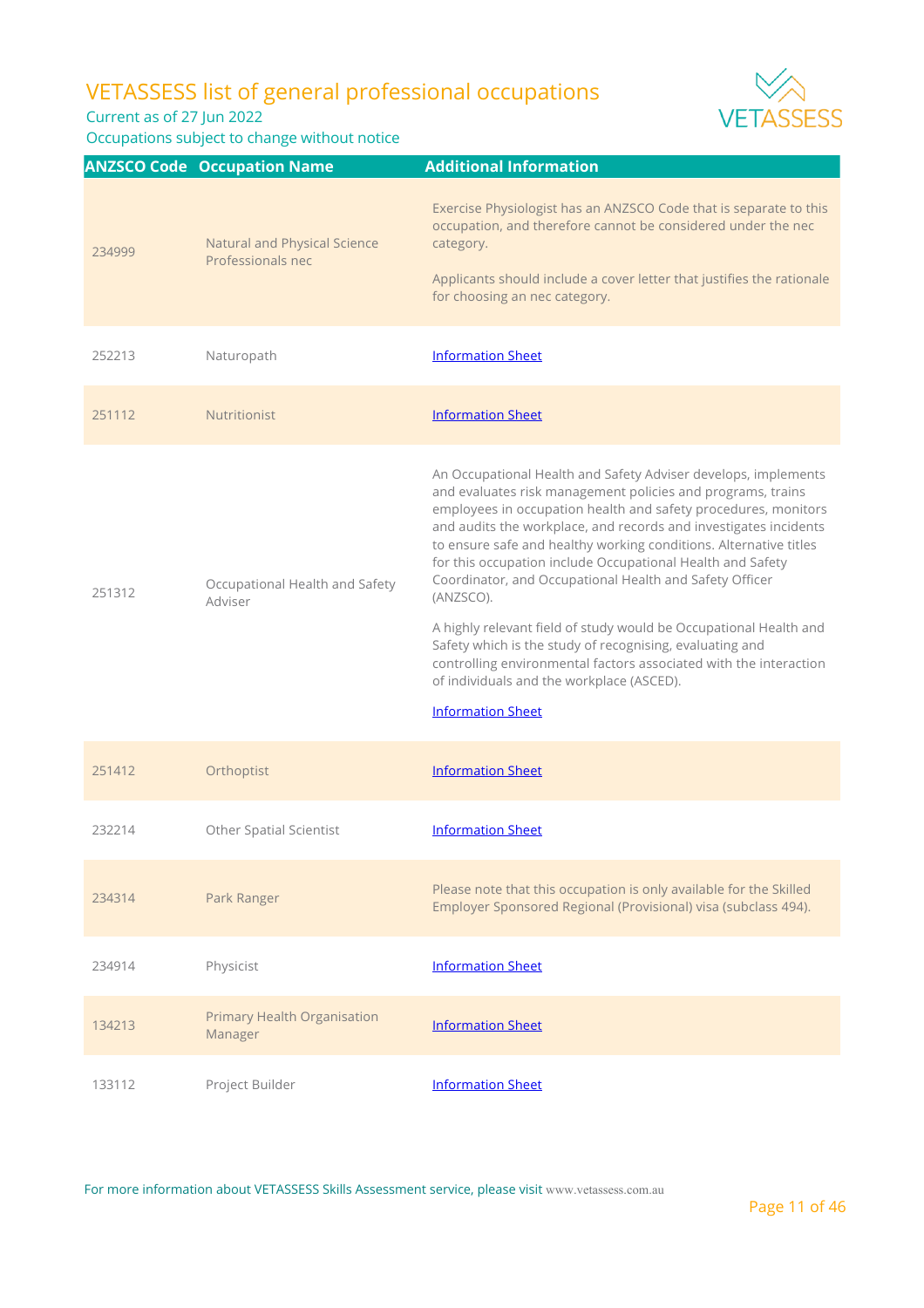Current as of 27 Jun 2022

Occupations subject to change without notice



|        | <b>ANZSCO Code Occupation Name</b> | <b>Additional Information</b>                                                                                                                                                                                                                                                                                                                                                                                                                                                                                                                                                                                            |
|--------|------------------------------------|--------------------------------------------------------------------------------------------------------------------------------------------------------------------------------------------------------------------------------------------------------------------------------------------------------------------------------------------------------------------------------------------------------------------------------------------------------------------------------------------------------------------------------------------------------------------------------------------------------------------------|
| 272314 | Psychotherapist                    | Psychotherapists diagnose and treat mental and emotional<br>disorders using psychotherapeutic methods which have a<br>particular focus on the therapeutic relationship between the<br>therapist and client (ANZSCO).<br>A highly relevant field of study would be Psychotherapy. Other<br>programs such as in Psychology (General) which lack supervised<br>practical training in Psychotherapy/Counselling are unlikely to be<br>assessed positively.<br><b>Information Sheet</b>                                                                                                                                       |
| 134412 | <b>Regional Education Manager</b>  | For visa-related requirements including caveats that may apply<br>for certain occupations, please visit the Department of Home<br>Affairs website.                                                                                                                                                                                                                                                                                                                                                                                                                                                                       |
| 272114 | Rehabilitation Counsellor          | Rehabilitation Counsellors assist physically, mentally and socially<br>disadvantaged people to reintegrate into work and the<br>community (ANZSCO).<br>Highly relevant fields of study include Rehabilitation Counselling /<br>Rehabilitation Studies / Rehabilitation Science; Behavioural<br>Science; Psychology.                                                                                                                                                                                                                                                                                                      |
| 134311 | School Principal                   |                                                                                                                                                                                                                                                                                                                                                                                                                                                                                                                                                                                                                          |
| 272499 | Social Professionals nec           | nec means "not elsewhere classified".<br>Applicants should include a cover letter that justifies the rationale<br>for choosing an nec category.<br><b>Information Sheet</b>                                                                                                                                                                                                                                                                                                                                                                                                                                              |
| 224113 | Statistician                       | <b>Information Sheet</b>                                                                                                                                                                                                                                                                                                                                                                                                                                                                                                                                                                                                 |
| 272115 | Student Counsellor                 | Student Counsellors provide information and assistance to<br>students, parents and teachers about a wide range of matters<br>such as students' personal problems, leaning difficulties and<br>special requirements (ANZSCO).<br>A highly relevant field of study would be Counselling, which is the<br>study of the practice and skills required to provide guidance on<br>personal, social and psychological problems (ASCED).<br>Qualifications with a major in Psychology without studies and<br>supervised practical training in counselling will not usually be<br>assessed positively.<br><b>Information Sheet</b> |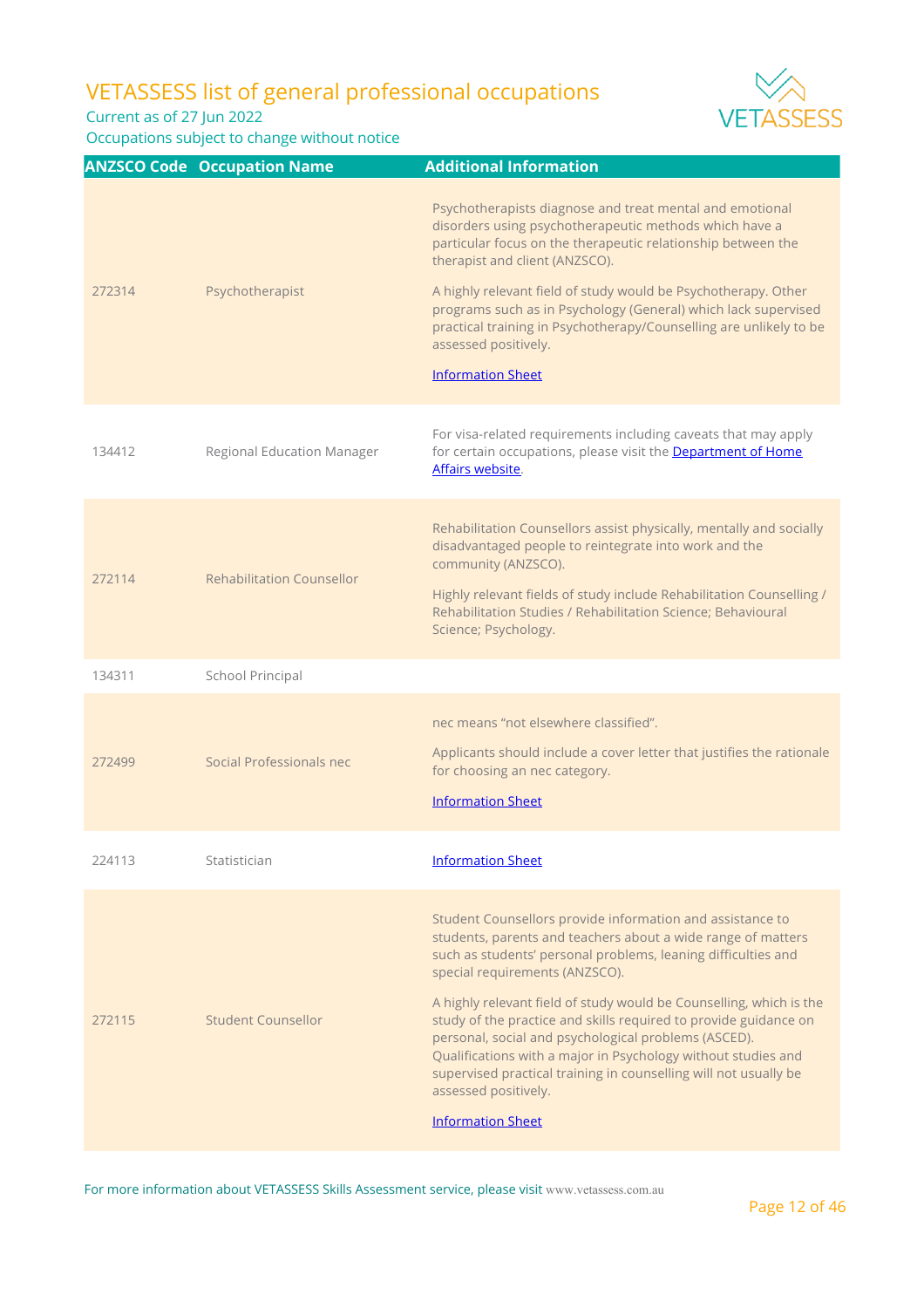Current as of 27 Jun 2022

Occupations subject to change without notice



|        | <b>ANZSCO Code Occupation Name</b>                   | <b>Additional Information</b>                                                                                                                                                                                                                                                                                                                                                                            |
|--------|------------------------------------------------------|----------------------------------------------------------------------------------------------------------------------------------------------------------------------------------------------------------------------------------------------------------------------------------------------------------------------------------------------------------------------------------------------------------|
| 249311 | Teacher of English to Speakers of<br>Other Languages | <b>Information Sheet</b>                                                                                                                                                                                                                                                                                                                                                                                 |
| 242111 | <b>University Lecturer</b>                           | <b>Information Sheet</b><br><b>University Lecturer blog</b>                                                                                                                                                                                                                                                                                                                                              |
| 242112 | University Tutor                                     | Please note that this occupation is only available for the Skilled<br>Employer Sponsored Regional (Provisional) visa (subclass 494).                                                                                                                                                                                                                                                                     |
| 232611 | <b>Urban and Regional Planner</b>                    | <b>Information Sheet</b>                                                                                                                                                                                                                                                                                                                                                                                 |
| 224512 | Valuer                                               | Applicants must have undertaken relevant studies in the area of<br>valuation. Valuation is the study of valuing land, buildings,<br>businesses, properties, machinery, art and personal items<br>(ASCED).<br>General business, commerce or economics studies, without<br>subjects in Valuation such as property/land economics/valuation<br>will not be assessed positively.<br><b>Information Sheet</b> |
| 242211 | <b>Vocational Education Teacher</b><br>(non-trades)  | <b>Information Sheet</b>                                                                                                                                                                                                                                                                                                                                                                                 |
| 234518 | Zoologist                                            |                                                                                                                                                                                                                                                                                                                                                                                                          |

End of Group A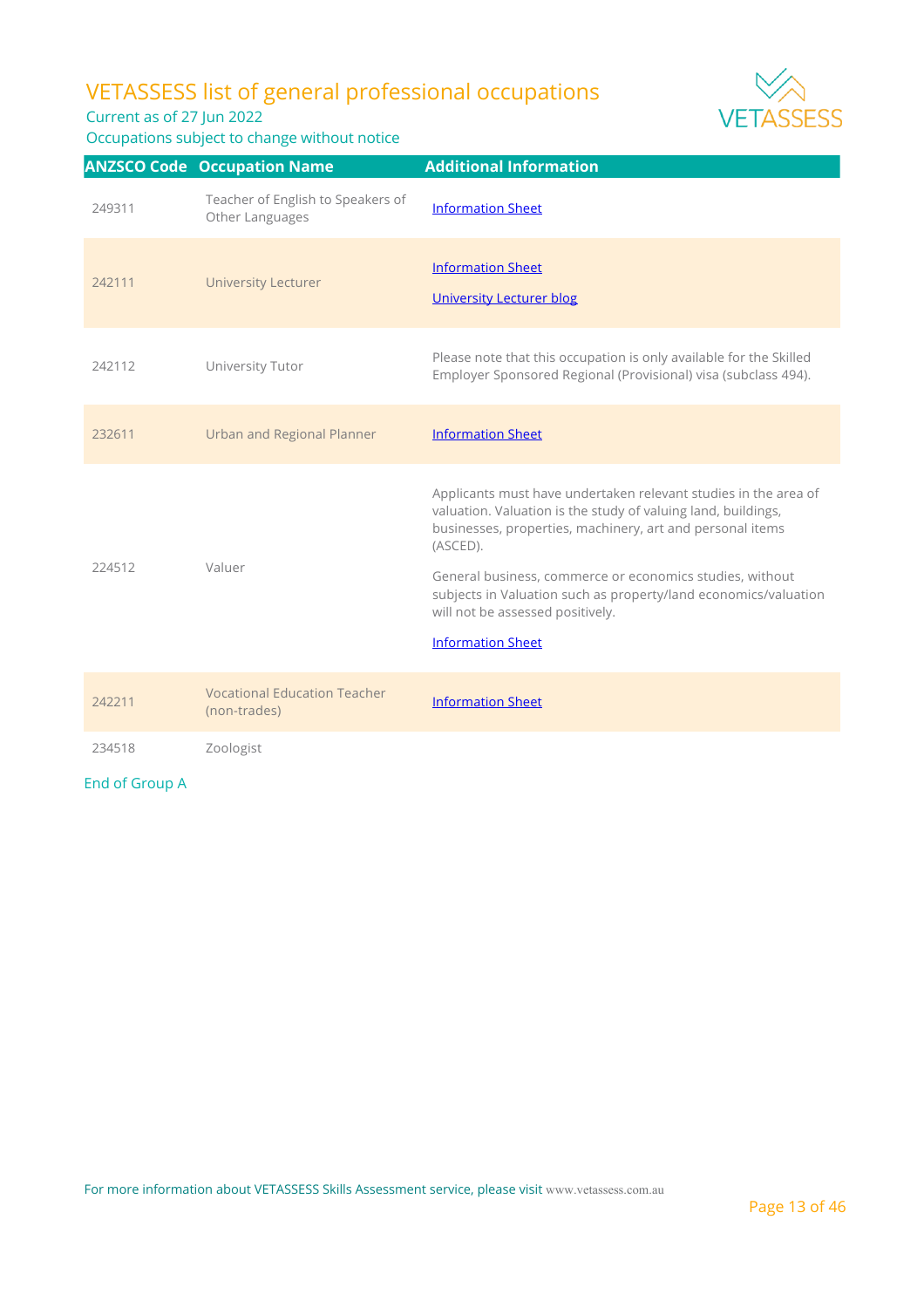### VETASSESS list of general professional occupations Current as of 27 Jun 2022 Occupations subject to change without notice



### Group B

#### **Skills Assessment Criteria:**

Qualification(s) assessed at AQF Bachelor degree or higher degree **with** a highly relevant field of study **and** at least one year of post-qualification highly relevant employment at an appropriate skill level in the last five years;

**OR**

Qualification(s) assessed at AQF Bachelor degree or higher degree **with** an additional qualification at least Australian Qualifications Framework (AQF) Diploma level in a highly relevant field of study **and** at least two years of post qualification highly relevant employment at an appropriate skill level in the last five years;

**OR**

Qualification(s) assessed at AQF Bachelor degree or higher degree **without** a highly relevant field of study **and** at least three years of post-qualification highly relevant employment at an appropriate skill level in the last five years;

Note: For **pre-qualification employment** (if all of your employment is before your qualification assessed at the AQF bachelor degree level), five years of highly relevant employment in addition to at least one year of highly relevant employment at an appropriate skill level in the last five years.

|        | <b>ANZSCO Code Occupation Name</b>            | <b>Additional Information</b>                                                                                                                                                 |
|--------|-----------------------------------------------|-------------------------------------------------------------------------------------------------------------------------------------------------------------------------------|
| 211111 | Actor                                         | Please note that this occupation is only available for the Skilled<br>Employer Sponsored Regional (Provisional) visa (subclass 494).                                          |
| 211199 | Actors, Dancers and Other<br>Entertainers nec | nec means "not elsewhere classified".<br>Please note that this occupation is only available for the Skilled<br>Employer Sponsored Regional (Provisional) visa (subclass 494). |
| 225111 | <b>Advertising Specialist</b>                 | <b>Information Sheet</b>                                                                                                                                                      |
| 231199 | Air Transport Professionals nec               | nec means "not elsewhere classified".<br>Please note that this occupation is only available for the Skilled<br>Employer Sponsored Regional (Provisional) visa (subclass 494). |
| 121311 | Apiarist                                      | For visa-related requirements including caveats that may apply<br>for certain occupations, please visit the Department of Home<br><b>Affairs website</b>                      |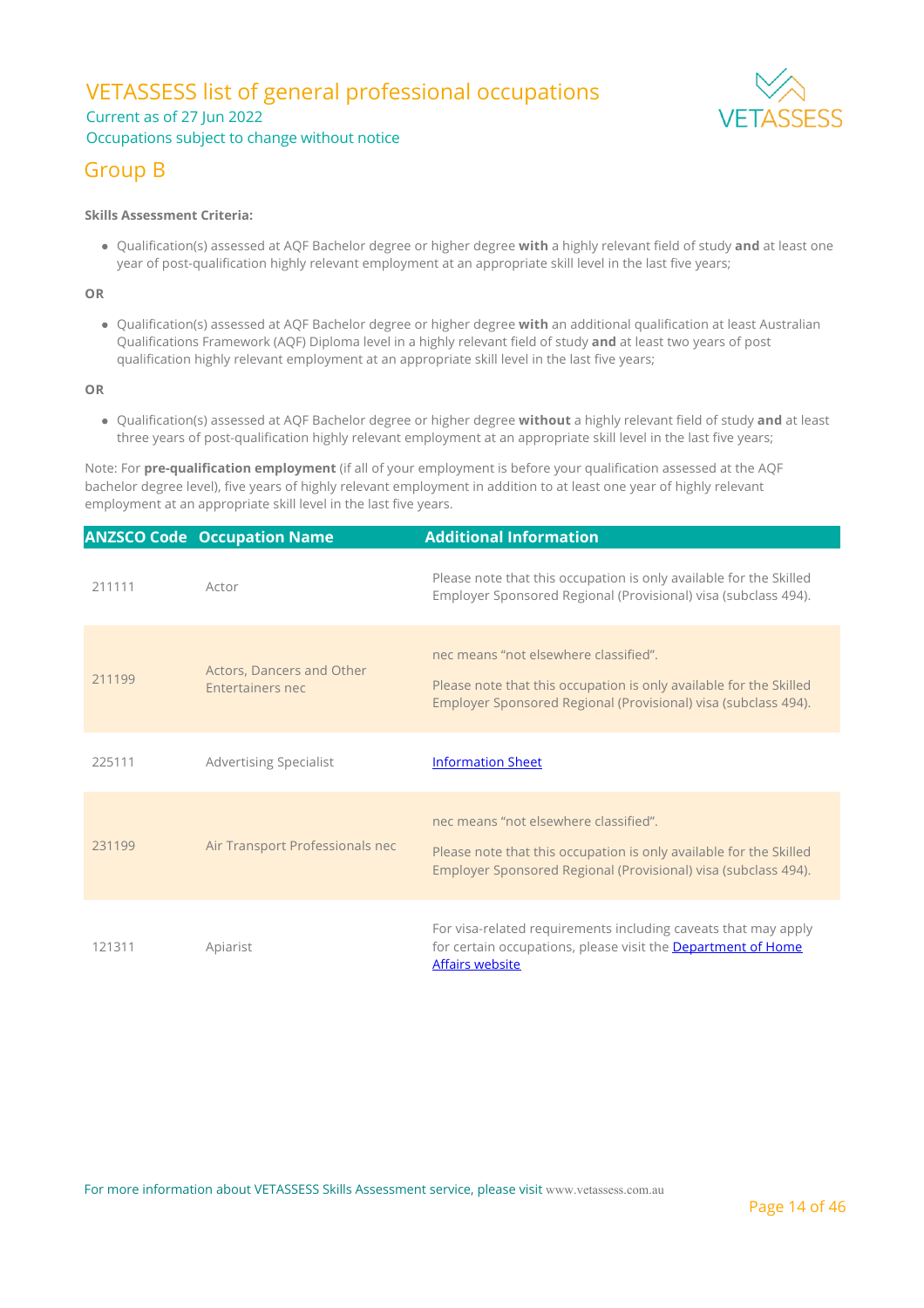Current as of 27 Jun 2022

Occupations subject to change without notice



|        | <b>ANZSCO Code Occupation Name</b>          | <b>Additional Information</b>                                                                                                                                                           |
|--------|---------------------------------------------|-----------------------------------------------------------------------------------------------------------------------------------------------------------------------------------------|
|        |                                             | Aquaculture Farmers plan, organise, control, coordinate and<br>perform farming operations to breed and raise fish and other<br>aquatic stock (ANZSCO).                                  |
| 121111 | Aquaculture Farmer                          | Highly relevant fields of study would include a major focus in<br>Aquaculture, the study of breeding, rearing, harvesting, handling<br>and processing fish and other aquatic resources. |
|        |                                             | For visa-related requirements including caveats that may apply<br>for certain occupations, please visit the Department of Home<br>Affairs website.                                      |
| 224211 | Archivist                                   | Please note that this occupation is only available for the Skilled<br>Employer Sponsored Regional (Provisional) visa (subclass 494).                                                    |
| 212311 | Art Director (Film, Television or<br>Stage) | Please note that this occupation is only available for the Skilled<br>Employer Sponsored Regional (Provisional) visa (subclass 494).                                                    |
| 249211 | Art Teacher (Private Tuition)               | <b>Information Sheet</b>                                                                                                                                                                |
| 139911 | Arts Administrator or Manager               | <b>Information Sheet</b>                                                                                                                                                                |
| 212211 | Author                                      | Please note that this occupation is only available for the Skilled<br>Employer Sponsored Regional (Provisional) visa (subclass 494).                                                    |
| 121312 | <b>Beef Cattle Farmer</b>                   | For visa-related requirements including caveats that may apply<br>for certain occupations, please visit the Department of Home<br><b>Affairs website</b>                                |
| 212212 | Book or Script Editor                       |                                                                                                                                                                                         |
| 272611 | <b>Community Arts Worker</b>                | <b>Information Sheet</b>                                                                                                                                                                |
| 221211 | Company Secretary                           | For this occupation, applicants are required to provide an<br>organisational chart.<br><b>Information Sheet</b>                                                                         |
| 211211 | Composer                                    | Please note that this occupation is only available for the Skilled<br>Employer Sponsored Regional (Provisional) visa (subclass 494).                                                    |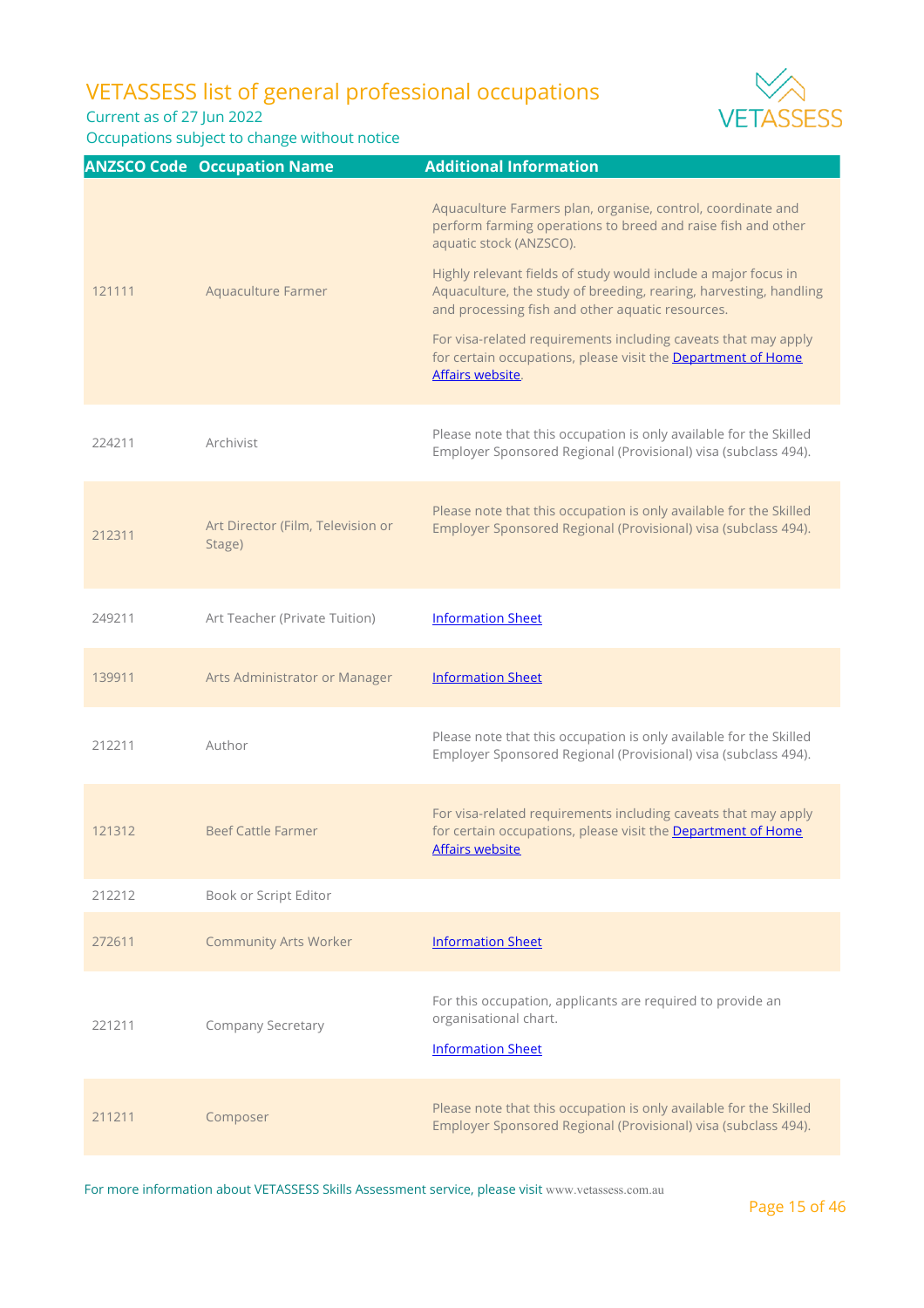Current as of 27 Jun 2022

Occupations subject to change without notice



|        | <b>ANZSCO Code Occupation Name</b> | <b>Additional Information</b>                                                                                                                                                                                                                                                                                                                                                                                                                                                                                                                                                                                                                                      |
|--------|------------------------------------|--------------------------------------------------------------------------------------------------------------------------------------------------------------------------------------------------------------------------------------------------------------------------------------------------------------------------------------------------------------------------------------------------------------------------------------------------------------------------------------------------------------------------------------------------------------------------------------------------------------------------------------------------------------------|
| 234911 | Conservator                        |                                                                                                                                                                                                                                                                                                                                                                                                                                                                                                                                                                                                                                                                    |
| 212411 | Copywriter                         | A Copywriter designs and composes written material to advertise<br>products or services (ANZSCO).<br>Highly relevant fields of study would include Copywriting,<br>Journalism, Communication and Media Studies and Advertising.<br>Other fields of study may be considered on a case-by-case basis<br>where it is highly relevant to the subsequent employment and the<br>program of study contains sufficient units related to Copywriting.                                                                                                                                                                                                                       |
|        |                                    | If an applicant's employment involves significant additional<br>responsibilities as their primary focus, they may consider whether<br>their employment would be more highly relevant to any other<br>occupation classified in ANZSCO including: 212412 Newspaper or<br>Periodical Editor, 212413 Print Journalist, 212414 Radio Journalist,<br>212415 Technical Writer, 212416 Television Journalist, 212499<br>Journalists and Other Writers nec (which includes specialisations<br>such as Blogger, Critic, Editorial Assistant and Photo Journalist),<br>225111 Advertising Specialist, 225311 Public Relations<br>Professional or 225113 Marketing Specialist. |
|        |                                    | Applicants must ensure they nominate the right occupation which<br>is highly relevant to their qualifications and employment.                                                                                                                                                                                                                                                                                                                                                                                                                                                                                                                                      |
|        |                                    | <b>Information Sheet</b>                                                                                                                                                                                                                                                                                                                                                                                                                                                                                                                                                                                                                                           |
| 132111 | Corporate Services Manager         | For visa-related requirements including caveats that may apply<br>for certain occupations, please visit the Department of Home<br><b>Affairs website</b><br><b>Information Sheet</b>                                                                                                                                                                                                                                                                                                                                                                                                                                                                               |
| 121211 | <b>Cotton Grower</b>               | For visa-related requirements including caveats that may apply<br>for certain occupations, please visit the Department of Home<br><b>Affairs website</b>                                                                                                                                                                                                                                                                                                                                                                                                                                                                                                           |
| 121299 | Crop Farmers nec                   | nec means "not elsewhere classified".<br>Applicants should include a cover letter that justifies the rationale<br>for choosing an nec category.<br>For visa-related requirements including caveats that may apply<br>for certain occupations, please visit the Department of Home<br><b>Affairs website</b>                                                                                                                                                                                                                                                                                                                                                        |
| 121313 | Dairy Cattle Farmer                | For visa-related requirements including caveats that may apply<br>for certain occupations, please visit the Department of Home<br>Affairs website                                                                                                                                                                                                                                                                                                                                                                                                                                                                                                                  |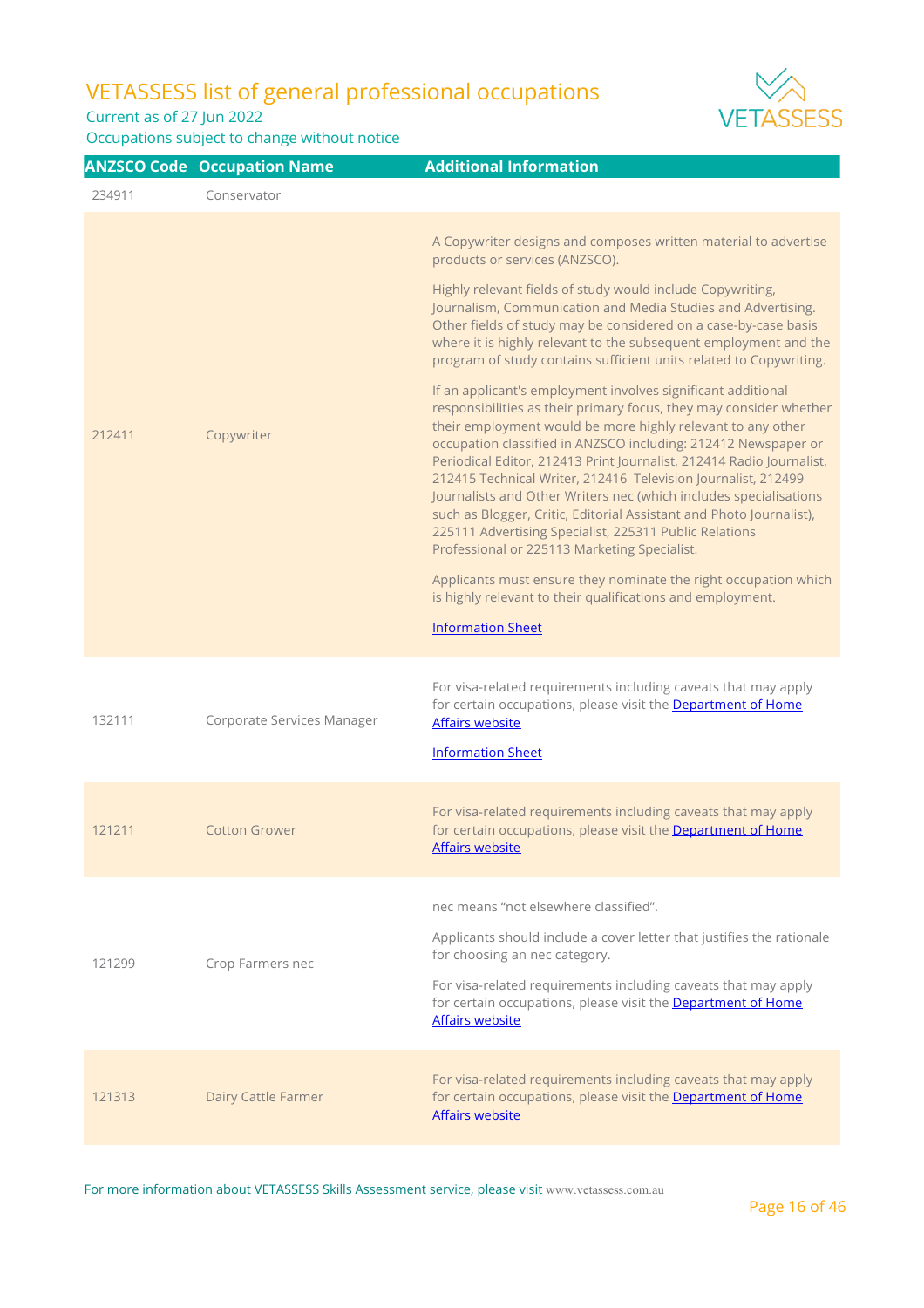Current as of 27 Jun 2022

Occupations subject to change without notice



|        | <b>ANZSCO Code Occupation Name</b>                 | <b>Additional Information</b>                                                                                                                                                 |
|--------|----------------------------------------------------|-------------------------------------------------------------------------------------------------------------------------------------------------------------------------------|
| 121314 | Deer Farmer                                        | For visa-related requirements including caveats that may apply<br>for certain occupations, please visit the Department of Home<br>Affairs website.                            |
| 212312 | Director (Film, Television, Radio or<br>Stage)     | <b>Information Sheet</b>                                                                                                                                                      |
| 212313 | Director of Photography                            | Please note that this occupation is only available for the Skilled<br>Employer Sponsored Regional (Provisional) visa (subclass 494).                                          |
| 249213 | <b>Drama Teacher (Private Tuition)</b>             | <b>Information Sheet</b>                                                                                                                                                      |
| 224911 | Electorate Officer                                 | Please note that this occupation is only available for the Skilled<br>Employer Sponsored Regional (Provisional) visa (subclass 494).                                          |
| 211113 | <b>Entertainer or Variety Artist</b>               | Please note that this occupation is only available for the Skilled<br>Employer Sponsored Regional (Provisional) visa (subclass 494).                                          |
| 139912 | <b>Environmental Manager</b>                       | <b>Information Sheet</b>                                                                                                                                                      |
| 232311 | <b>Fashion Designer</b>                            | <b>Information Sheet</b>                                                                                                                                                      |
| 212314 | Film and Video Editor                              | <b>Information Sheet</b>                                                                                                                                                      |
| 212399 | Film, Television, Radio and Stage<br>Directors nec | nec means "not elsewhere classified".<br>Please note that this occupation is only available for the Skilled<br>Employer Sponsored Regional (Provisional) visa (subclass 494). |
| 222299 | <b>Financial Dealers nec</b>                       | <b>Information Sheet</b>                                                                                                                                                      |
| 222311 | <b>Financial Investment Adviser</b>                | <b>Information Sheet</b>                                                                                                                                                      |
| 222312 | Financial Investment Manager                       | <b>Information Sheet</b>                                                                                                                                                      |
| 222211 | <b>Financial Market Dealer</b>                     | <b>Information Sheet</b>                                                                                                                                                      |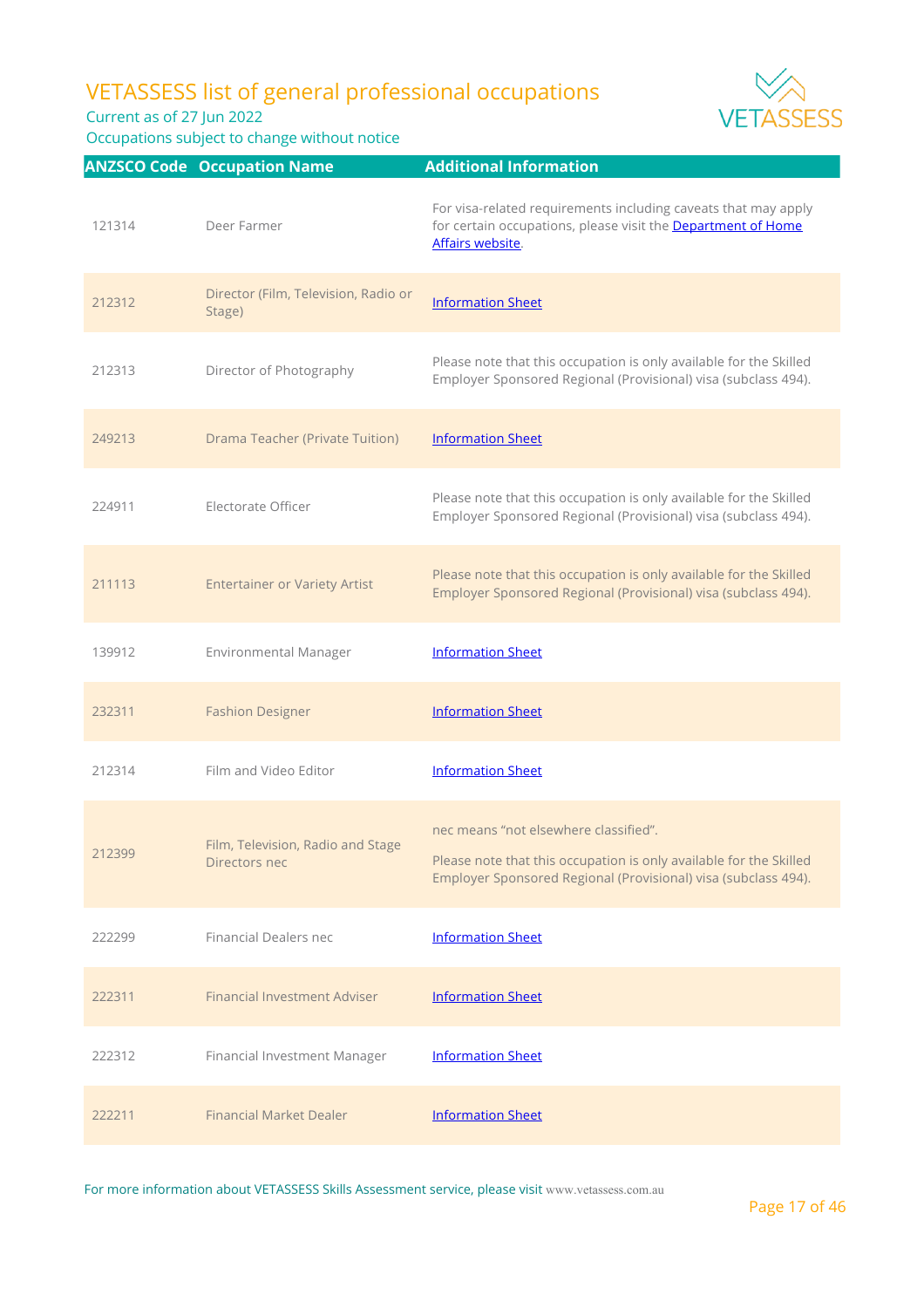Current as of 27 Jun 2022

|        | <b>ANZSCO Code Occupation Name</b>                      | <b>Additional Information</b>                                                                                                                                   |
|--------|---------------------------------------------------------|-----------------------------------------------------------------------------------------------------------------------------------------------------------------|
| 121212 | Flower Grower                                           | For visa-related requirements including caveats that may apply<br>for certain occupations, please visit the <b>Department of Home</b><br><b>Affairs website</b> |
| 231113 | Flying Instructor                                       | For visa-related requirements including caveats that may apply<br>for certain occupations, please visit the Department of Home<br><b>Affairs website</b>        |
| 121213 | Fruit or Nut Grower                                     | For visa-related requirements including caveats that may apply<br>for certain occupations, please visit the Department of Home<br><b>Affairs website</b>        |
| 222212 | <b>Futures Trader</b>                                   | <b>Information Sheet</b>                                                                                                                                        |
| 224212 | Gallery or Museum Curator                               |                                                                                                                                                                 |
| 121315 | <b>Goat Farmer</b>                                      | For visa-related requirements including caveats that may apply<br>for certain occupations, please visit the Department of Home<br>Affairs website.              |
| 121214 | Grain, Oilseed or Pasture Grower /<br>Field Crop Grower | For visa-related requirements including caveats that may apply<br>for certain occupations, please visit the <b>Department of Home</b><br><b>Affairs website</b> |
| 121215 | <b>Grape Grower</b>                                     | For visa-related requirements including caveats that may apply<br>for certain occupations, please visit the Department of Home<br><b>Affairs website</b>        |





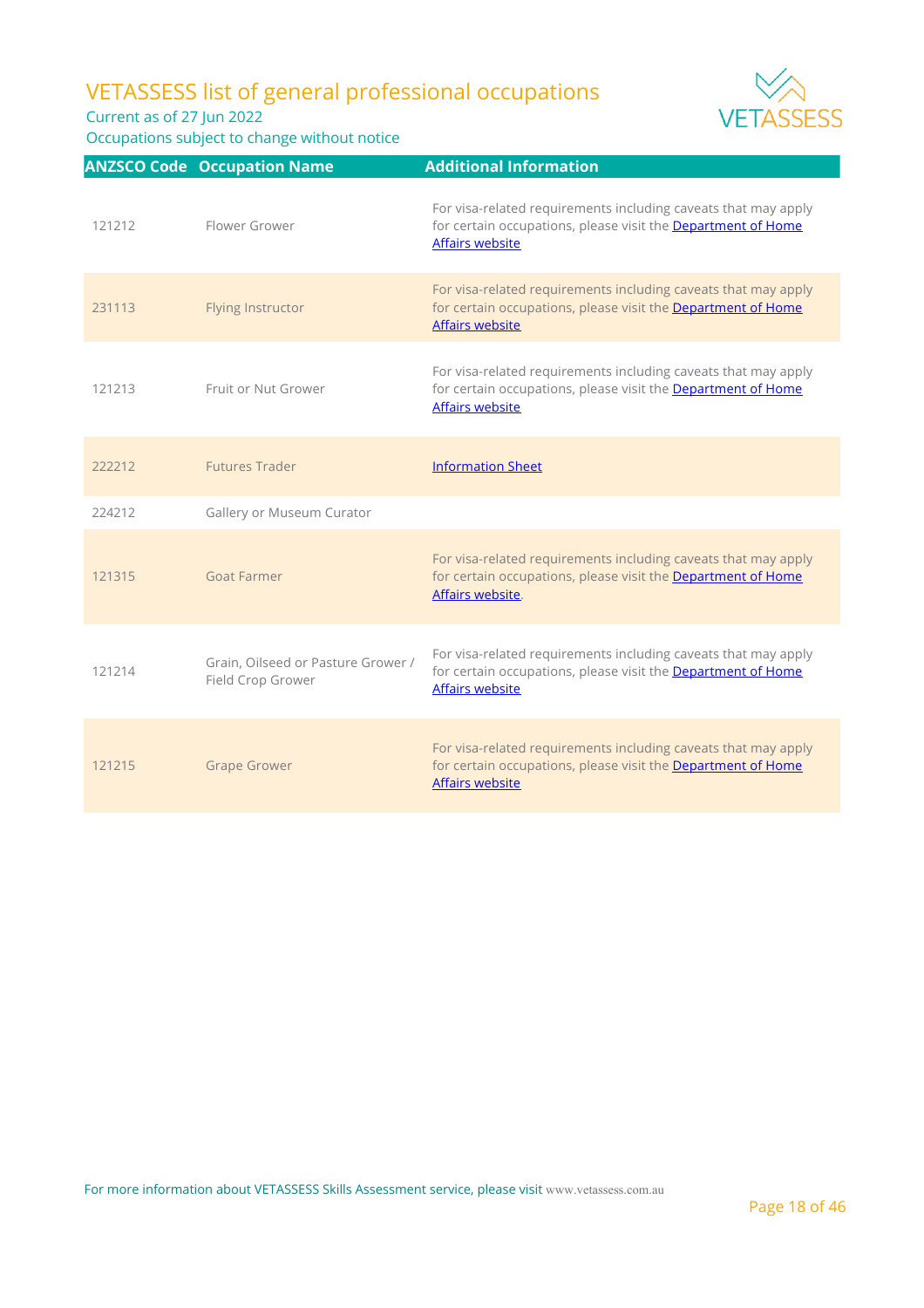Current as of 27 Jun 2022



|        | <b>ANZSCO Code Occupation Name</b> | <b>Additional Information</b>                                                                                                                                                                                                                                                                                                                                                                                                                                                                                                    |
|--------|------------------------------------|----------------------------------------------------------------------------------------------------------------------------------------------------------------------------------------------------------------------------------------------------------------------------------------------------------------------------------------------------------------------------------------------------------------------------------------------------------------------------------------------------------------------------------|
| 232411 | Graphic Designer                   | A Graphic Designer plans, designs, develops and prepares<br>information for publication and reproduction using text, symbols,<br>pictures, colours and layout to achieve commercial and<br>communication needs with particular emphasis on tailoring the<br>message for the intended audience (ANZSCO).<br>Highly relevant major fields of study would include Graphic<br>Design, the study of designing and producing visual<br>representations of concepts and information or Visual<br>Communication or Communication Design. |
|        |                                    | Applicants should consider whether they more closely match the<br>occupations of 232413 Multimedia Designer, 261211 Multimedia<br>Specialist, 232414 Web Designer or 232412 Illustrator as there are<br>some similarities in these occupations.                                                                                                                                                                                                                                                                                  |
|        |                                    | Applicants must ensure they nominate the occupation which<br>most closely matches their qualifications and employment.<br>For visa-related requirements including caveats that may apply<br>for certain occupations, please visit the Department of Home<br>Affairs website.                                                                                                                                                                                                                                                     |
|        |                                    | <b>Information Sheet</b>                                                                                                                                                                                                                                                                                                                                                                                                                                                                                                         |
| 224213 | <b>Health Information Manager</b>  | <b>Information Sheet</b>                                                                                                                                                                                                                                                                                                                                                                                                                                                                                                         |
| 121316 | Horse Breeder                      | For visa-related requirements including caveats that may apply<br>for certain occupations, please visit the <b>Department of Home</b><br><b>Affairs website</b>                                                                                                                                                                                                                                                                                                                                                                  |
| 223111 | Human Resource Adviser             | <b>Information Sheet</b><br><b>Human Resource Adviser blog</b>                                                                                                                                                                                                                                                                                                                                                                                                                                                                   |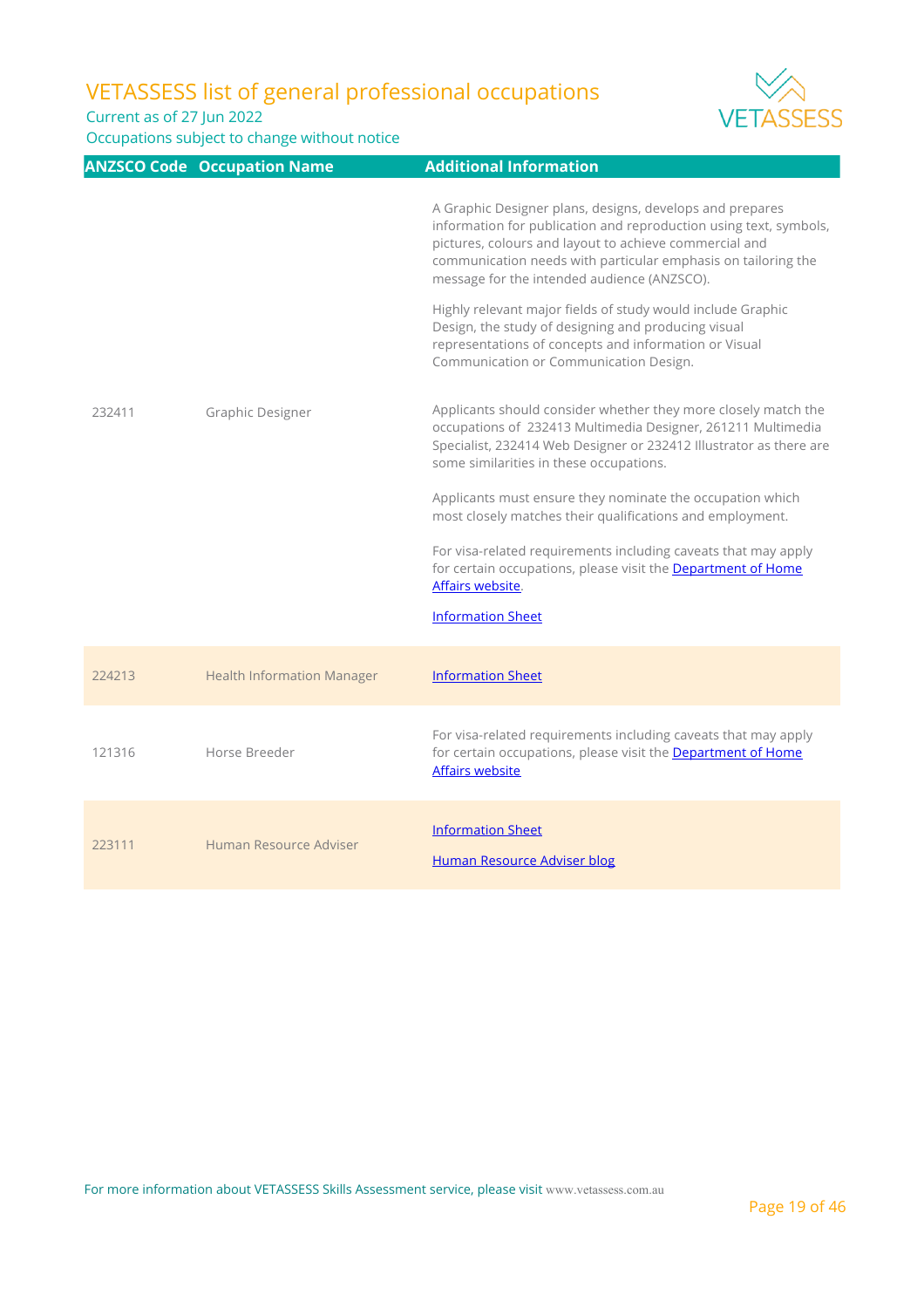Current as of 27 Jun 2022

Occupations subject to change without notice



|        | ANZSCO Code Occupation Name | <b>Additional Information</b>                                                                                                                                                                                                                                                                                                                                                                                                                                                                                                                                                                                                                                                                                                                                                                                 |
|--------|-----------------------------|---------------------------------------------------------------------------------------------------------------------------------------------------------------------------------------------------------------------------------------------------------------------------------------------------------------------------------------------------------------------------------------------------------------------------------------------------------------------------------------------------------------------------------------------------------------------------------------------------------------------------------------------------------------------------------------------------------------------------------------------------------------------------------------------------------------|
| 225211 | <b>ICT Account Manager</b>  | An ICT Account Manager manages sale of computer hardware,<br>software and services to existing account clients and identifies<br>further sales opportunities within these accounts, builds new<br>account clients, manages customer satisfaction and retention,<br>and coordinates the preparation and presentation of ICT sales<br>proposals and tenders.                                                                                                                                                                                                                                                                                                                                                                                                                                                    |
|        |                             | Highly relevant fields of study would include disciplines relevant<br>to information and communication products, such as computer<br>science and information technology. Other major fields of study<br>such as marketing, accounting, or finance will be considered on a<br>case-by-case basis if the employment is highly relevant and there<br>is a clear connection between the major field of study and the<br>products/services sold.                                                                                                                                                                                                                                                                                                                                                                   |
|        |                             | The ICT products sold are typically targeted at enterprise<br>(corporate) or public sectors and would normally be expected to<br>constitute business solutions rather than be off-the-shelf<br>products. The role requires in-depth, specialised knowledge in ICT<br>to assess the needs of client organisations, explain the goods and<br>services in detail, and engage in appropriate reporting and<br>business planning. The role of an Account Manager is primarily to<br>generate increased revenue from existing accounts, rather than<br>to acquire new accounts. ICT Sales Assistants, who sell computing<br>and telecommunications related goods and services in retail and<br>wholesale establishments, are elsewhere classified in ANZSCO at a<br>lower skill level than ICT Sales Professionals. |

[Information Sheet](https://www.vetassess.com.au/Portals/0/Downloads/qualification_assessment/SRGO%20Infosheet_ICT%20Account%20Manager.pdf)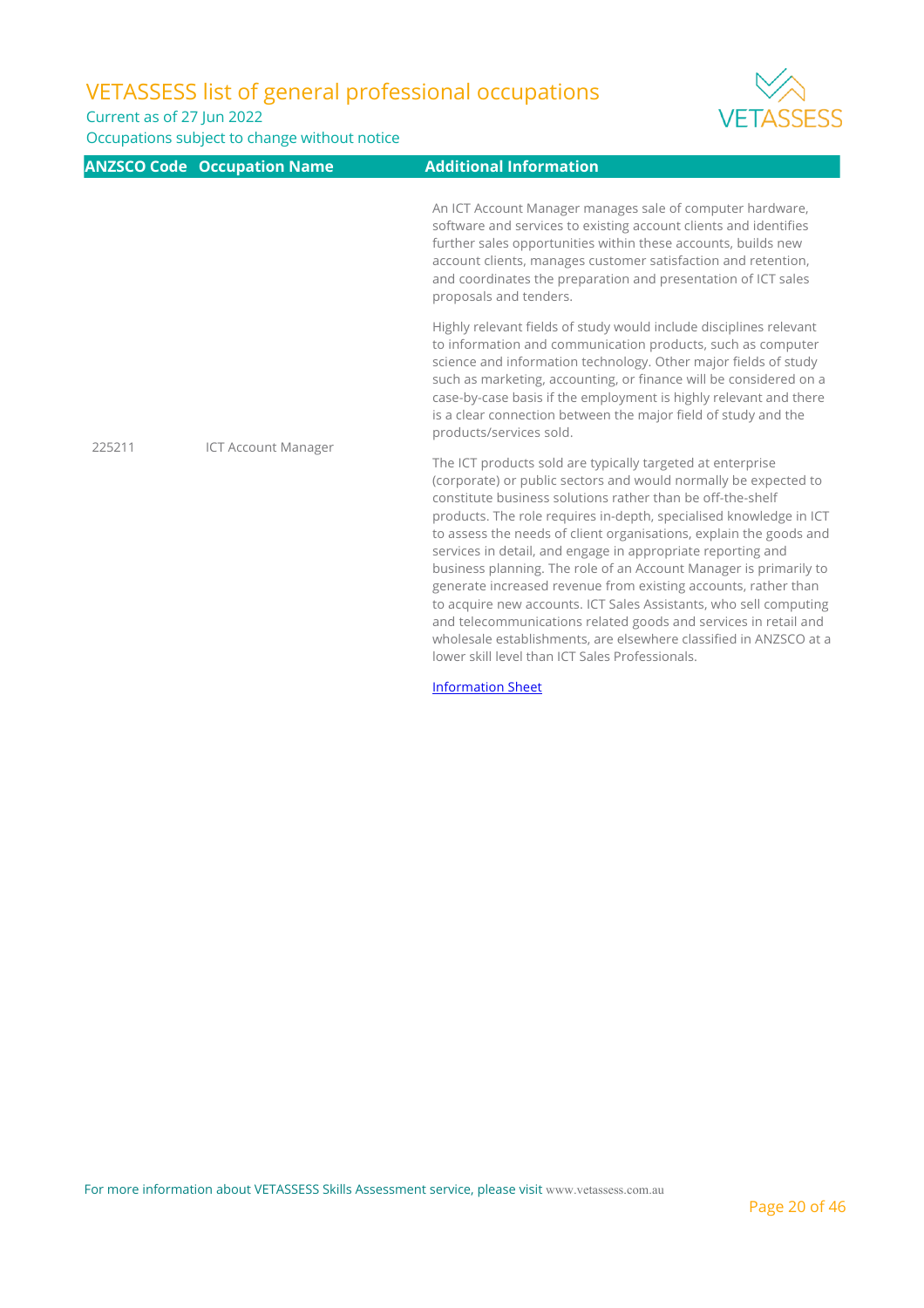Current as of 27 Jun 2022

Occupations subject to change without notice



|        | <b>ANZSCO Code Occupation Name</b>         | <b>Additional Information</b>                                                                                                                                                                                                                                                                                                                                                                                                                                                                                                                                                                                                                                                                                                                                                                                                                                     |
|--------|--------------------------------------------|-------------------------------------------------------------------------------------------------------------------------------------------------------------------------------------------------------------------------------------------------------------------------------------------------------------------------------------------------------------------------------------------------------------------------------------------------------------------------------------------------------------------------------------------------------------------------------------------------------------------------------------------------------------------------------------------------------------------------------------------------------------------------------------------------------------------------------------------------------------------|
| 225212 | <b>ICT Business Development</b><br>Manager | An ICT Business Development Manager identifies and generates<br>new ICT business opportunities to further improve market share<br>and awareness by gaining an understanding of customers' ICT<br>needs and promoting goods and services to these customers.<br>May manage some key customer accounts.                                                                                                                                                                                                                                                                                                                                                                                                                                                                                                                                                             |
|        |                                            | Highly relevant fields of study would include disciplines relevant<br>to information and communication products, such as computer<br>science and information technology. Other major fields of study<br>such as marketing, accounting, or finance will be considered on a<br>case-by-case basis if the employment is highly relevant and there<br>is a clear connection between the major field of study and the<br>products/services sold.                                                                                                                                                                                                                                                                                                                                                                                                                       |
|        |                                            | The ICT products sold are typically targeted at enterprise<br>(corporate) or public sectors and would normally be expected to<br>constitute business solutions rather than be off-the-shelf<br>products. The role requires in-depth, specialised knowledge in ICT<br>to assess the needs of client organisations, explain the goods and<br>services in detail, and engage in appropriate reporting and<br>business planning. The role of a Business Development Manager<br>is primarily to acquire new business/accounts, rather than to<br>generate increased revenue from existing accounts. ICT Sales<br>Assistants, who sell computing and telecommunications related<br>goods and services in retail and wholesale establishments, are<br>elsewhere classified in ANZSCO at a lower skill level than ICT Sales<br>Professionals.<br><b>Information Sheet</b> |
| 225213 | ICT Sales Representative                   | An ICT Sales Representative develops and converts sales<br>opportunities into sales of computer hardware, software and ICT<br>services.<br>Highly relevant fields of study would include disciplines relevant<br>to information and communication products, such as computer<br>science and information technology. Other major fields of study<br>such as marketing, accounting, or finance will be considered on a<br>case-by-case basis if the employment is highly relevant and there<br>is a clear connection between the major field of study and the<br>products/services sold.<br>The ICT products sold are typically targeted at enterprise<br>(corporate) or public sectors and would normally be expected to                                                                                                                                           |
|        |                                            | constitute business solutions rather than be off-the-shelf<br>products. The role requires in-depth, specialised knowledge in ICT<br>to assess the needs of client organisations, explain the goods and<br>services in detail, and engage in appropriate reporting and<br>business planning. ICT Sales Assistants, who sell computing and<br>telecommunications related goods and services in retail and<br>wholesale establishments, are elsewhere classified in ANZSCO at a<br>lower skill level than ICT Sales Professionals.                                                                                                                                                                                                                                                                                                                                   |

[Information Sheet](https://www.vetassess.com.au/Portals/0/Downloads/qualification_assessment/SRGO%20Infosheet_ICT%20Sales%20Representative.pdf)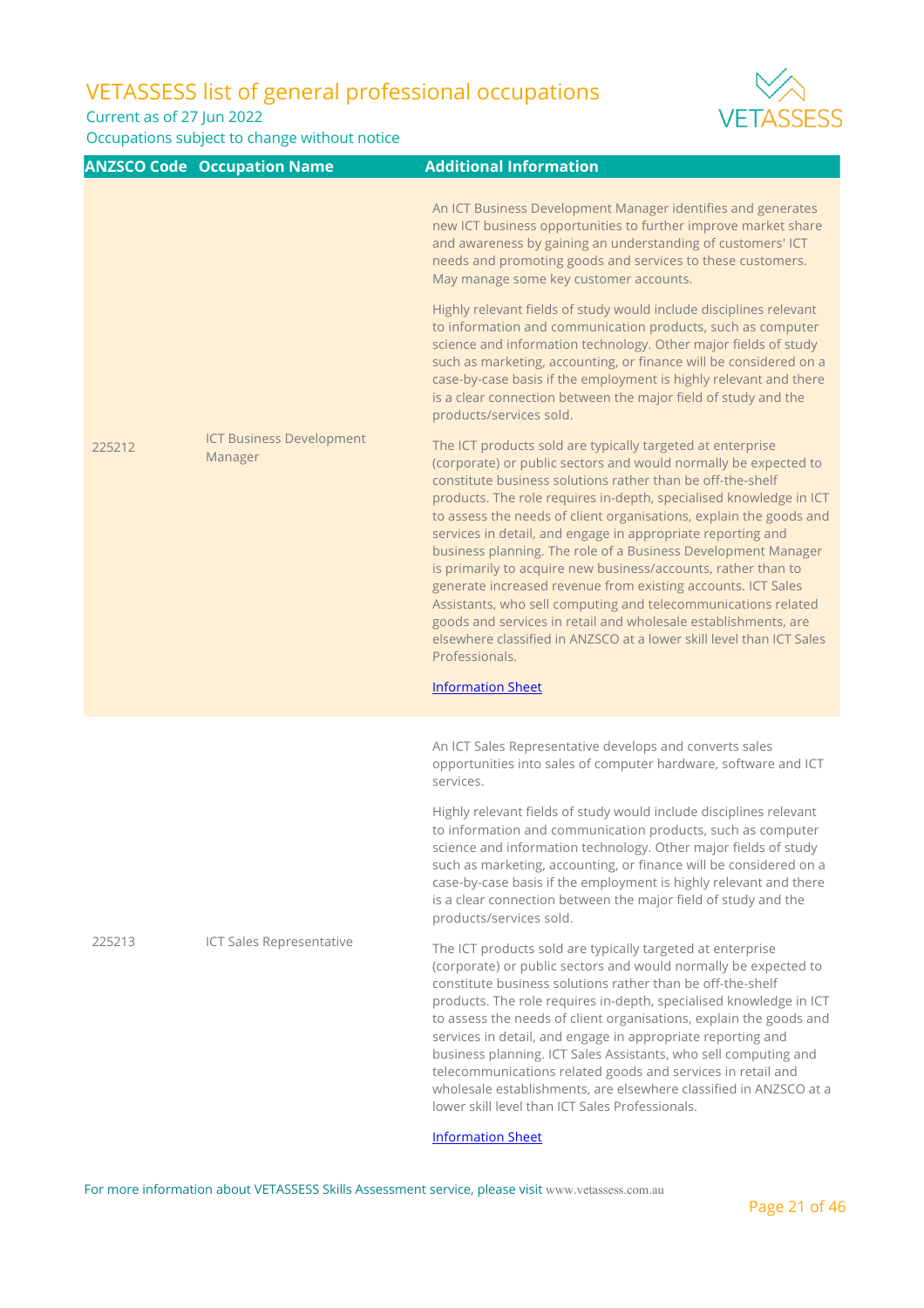Current as of 27 Jun 2022

Occupations subject to change without notice



|        | <b>ANZSCO Code Occupation Name</b>                | <b>Additional Information</b>                                                                                                                                                                                                                                                                                                                                                                                    |
|--------|---------------------------------------------------|------------------------------------------------------------------------------------------------------------------------------------------------------------------------------------------------------------------------------------------------------------------------------------------------------------------------------------------------------------------------------------------------------------------|
| 232412 | Illustrator                                       | An Illustrator plans, designs, develops, and prepares pictures and<br>diagrams to communicate messages, clarify meaning, assist in<br>presentations and illustrate stories, using traditional and digital<br>media such as drawing, painting, drafting, collage, models,<br>photography, and image capture and manipulation software<br>(ANZSCO).                                                                |
|        |                                                   | Highly relevant fields of study would include a major focus in<br>Illustration. Subjects in this field may include: Fine Arts, Animation,<br>Visual Arts, Digital Illustration, Design Theory, Context, Processes,<br>Concept Development and Drawing.                                                                                                                                                           |
|        |                                                   | Applicants should consider whether their qualifications and<br>employment more closely match the occupations of 232413<br>Multimedia Designer, 261211 Multimedia Specialist, 232414 Web<br>Designer or 232411 Graphic Designer as there are some<br>similarities in these occupations. Applicants must ensure they<br>nominate the occupation which most closely matches their<br>qualifications and employment. |
|        |                                                   | <b>Information Sheet</b>                                                                                                                                                                                                                                                                                                                                                                                         |
| 133311 | Importer or Exporter                              | Please note that this occupation is only available for the Skilled<br>Employer Sponsored Regional (Provisional) visa (subclass 494).<br><b>Information Sheet</b>                                                                                                                                                                                                                                                 |
| 232312 | <b>Industrial Designer</b>                        | <b>Information Sheet</b>                                                                                                                                                                                                                                                                                                                                                                                         |
| 224999 | Information and Organisation<br>Professionals nec | Nomination of the "not elsewhere classified" (nec) code requires<br>applicants to hold qualifications and employment which do not<br>better fit under any other ANSZCO code.<br>Applicants should include a cover letter that justifies the rationale<br>for choosing an nec category.<br><b>Information Sheet</b>                                                                                               |
| 232313 | Jewellery Designer                                | <b>Information Sheet</b>                                                                                                                                                                                                                                                                                                                                                                                         |
| 212499 | Journalists and Other Writers nec                 | <b>Information Sheet</b>                                                                                                                                                                                                                                                                                                                                                                                         |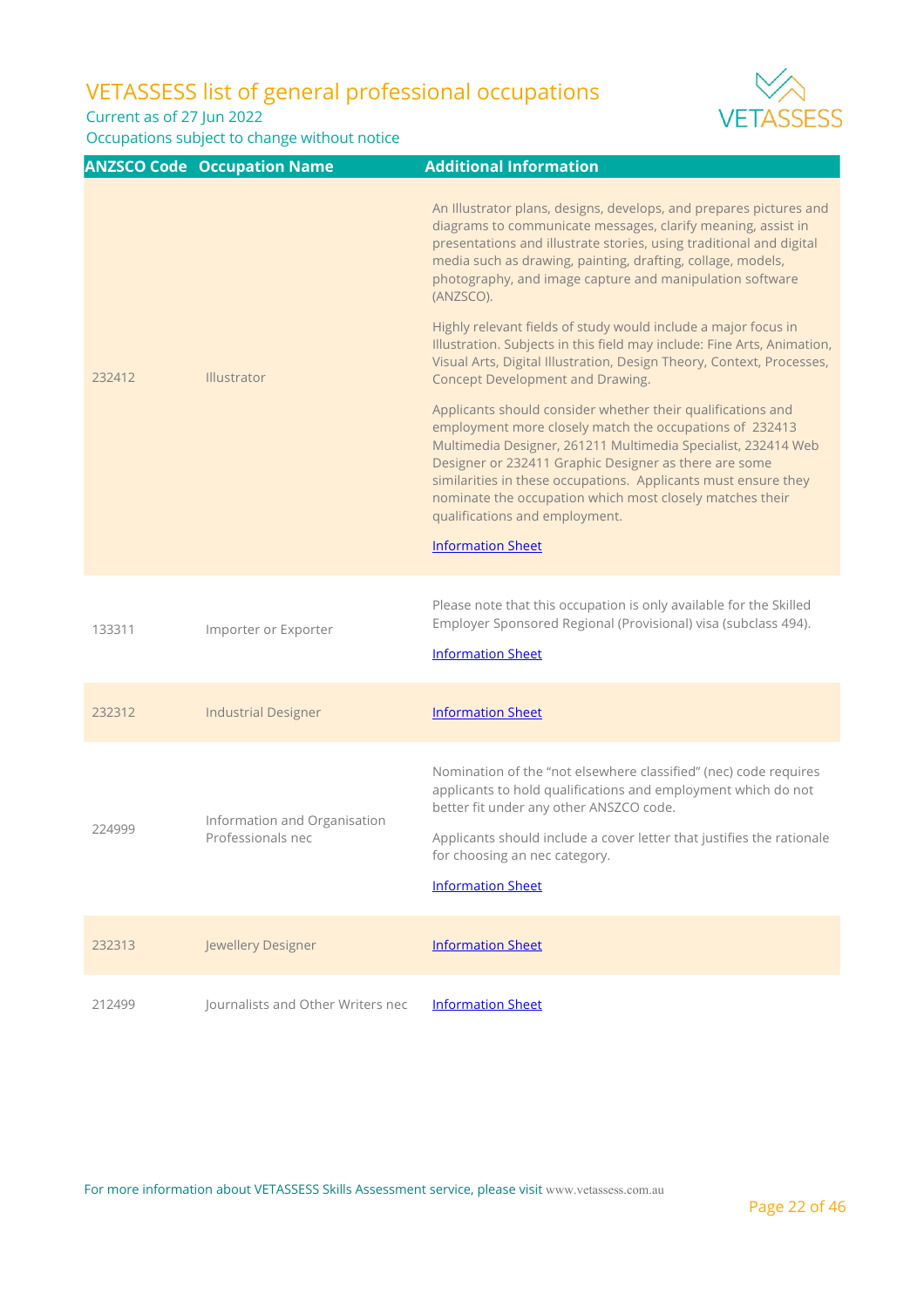Current as of 27 Jun 2022



|        | <b>ANZSCO Code Occupation Name</b>           | <b>Additional Information</b>                                                                                                                                                                                                                                                                                                                                                                                                                                                                                                                                                                                                                                                                                         |
|--------|----------------------------------------------|-----------------------------------------------------------------------------------------------------------------------------------------------------------------------------------------------------------------------------------------------------------------------------------------------------------------------------------------------------------------------------------------------------------------------------------------------------------------------------------------------------------------------------------------------------------------------------------------------------------------------------------------------------------------------------------------------------------------------|
| 139913 | <b>Laboratory Manager</b>                    | A Laboratory Manager plans, organises, directs, controls and<br>coordinates the operations of a research or production<br>laboratory (ANZSCO).<br>Highly relevant fields of study would include a major focus in<br>Laboratory Technology or Laboratory Management. On a case-by-<br>case basis we can consider other major fields of study in a<br>scientific discipline that is highly relevant to the subsequent<br>employment context.<br>Please note that employment managing a laboratory that is not in<br>a research or production setting, such as pathology or general<br>practitioner clinics, will not be assessed positively.<br>Applicants for this occupation must provide an organisational<br>chart. |
| 224912 | Liaison Officer                              | <b>Information Sheet</b>                                                                                                                                                                                                                                                                                                                                                                                                                                                                                                                                                                                                                                                                                              |
| 121399 | Livestock Farmers nec                        | nec means "not elsewhere classified".<br>Applicants should include a cover letter that justifies the rationale<br>for choosing an nec category.<br>For visa-related requirements including caveats that may apply<br>for certain occupations, please visit the Department of Home<br>Affairs website.                                                                                                                                                                                                                                                                                                                                                                                                                 |
| 224711 | Management Consultant                        | <b>Information Sheet</b><br><b>Management Consultant blog</b>                                                                                                                                                                                                                                                                                                                                                                                                                                                                                                                                                                                                                                                         |
| 133411 | Manufacturer                                 | <b>Information Sheet</b>                                                                                                                                                                                                                                                                                                                                                                                                                                                                                                                                                                                                                                                                                              |
| 231299 | <b>Marine Transport Professionals</b><br>nec | nec means "not elsewhere classified".<br>Please note that this occupation is only available for the Skilled<br>Employer Sponsored Regional (Provisional) visa (subclass 494).                                                                                                                                                                                                                                                                                                                                                                                                                                                                                                                                         |
| 225112 | Market Research Analyst                      | <b>Information Sheet</b>                                                                                                                                                                                                                                                                                                                                                                                                                                                                                                                                                                                                                                                                                              |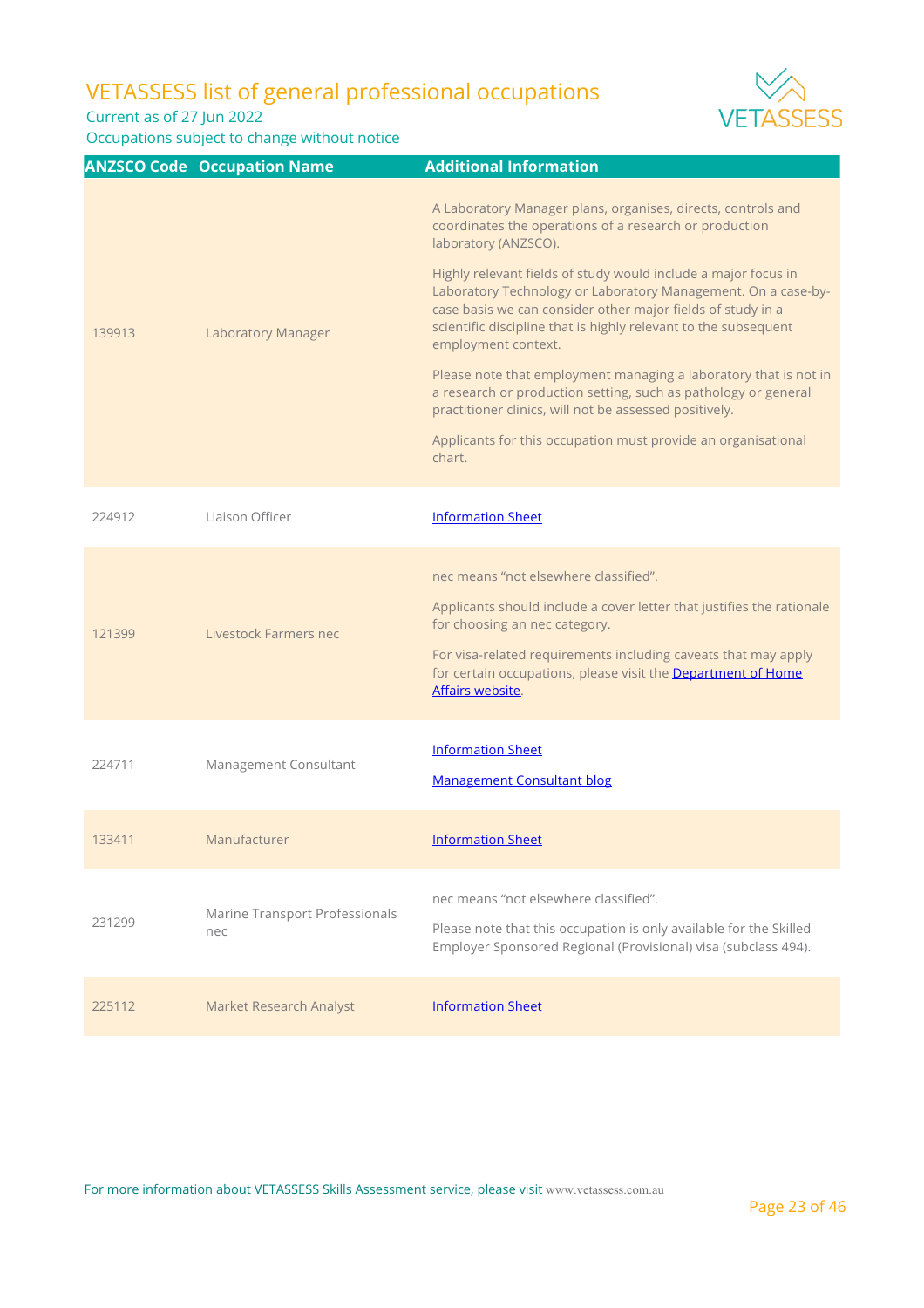Current as of 27 Jun 2022

Occupations subject to change without notice



|        | <b>ANZSCO Code Occupation Name</b>          | <b>Additional Information</b>                                                                                                                                                                                                                                              |
|--------|---------------------------------------------|----------------------------------------------------------------------------------------------------------------------------------------------------------------------------------------------------------------------------------------------------------------------------|
| 225113 | <b>Marketing Specialist</b>                 | For visa-related requirements including caveats that may apply<br>for certain occupations, please visit the Department of Home<br><b>Affairs website</b><br><b>Information Sheet</b><br>Applicants are required to provide an organisational chart for this<br>occupation. |
| 231211 | Master Fisher                               | Please note that this occupation is only available for the Skilled<br>Employer Sponsored Regional (Provisional) visa (subclass 494).                                                                                                                                       |
| 224913 | Migration Agent / Immigration<br>Consultant | Please note that this occupation is only available for the Skilled<br>Employer Sponsored Regional (Provisional) visa (subclass 494).                                                                                                                                       |
| 272211 | Minister of Religion                        | Available for nomination pursuant to the Department of Home<br>Affairs - Minister of Religion Labour Agreement programme only.                                                                                                                                             |
| 121411 | Mixed Crop and Livestock Farmer             | For visa-related requirements including caveats that may apply<br>for certain occupations, please visit the Department of Home<br><b>Affairs website</b>                                                                                                                   |
| 121216 | Mixed Crop Farmer                           | For visa-related requirements including caveats that may apply<br>for certain occupations, please visit the Department of Home<br><b>Affairs website</b>                                                                                                                   |
| 121317 | Mixed Livestock Farmer                      | For visa-related requirements including caveats that may apply<br>for certain occupations, please visit the Department of Home<br><b>Affairs website</b>                                                                                                                   |
| 232413 | Multimedia Designer                         | <b>Information Sheet</b>                                                                                                                                                                                                                                                   |
| 211212 | Music Director                              |                                                                                                                                                                                                                                                                            |
| 211299 | Music Professionals nec                     | nec means "not elsewhere classified".<br>Applicants should include a cover letter that justifies the rationale<br>for choosing an nec category.                                                                                                                            |
| 249214 | Music Teacher (Private Tuition)             | <b>Information Sheet</b>                                                                                                                                                                                                                                                   |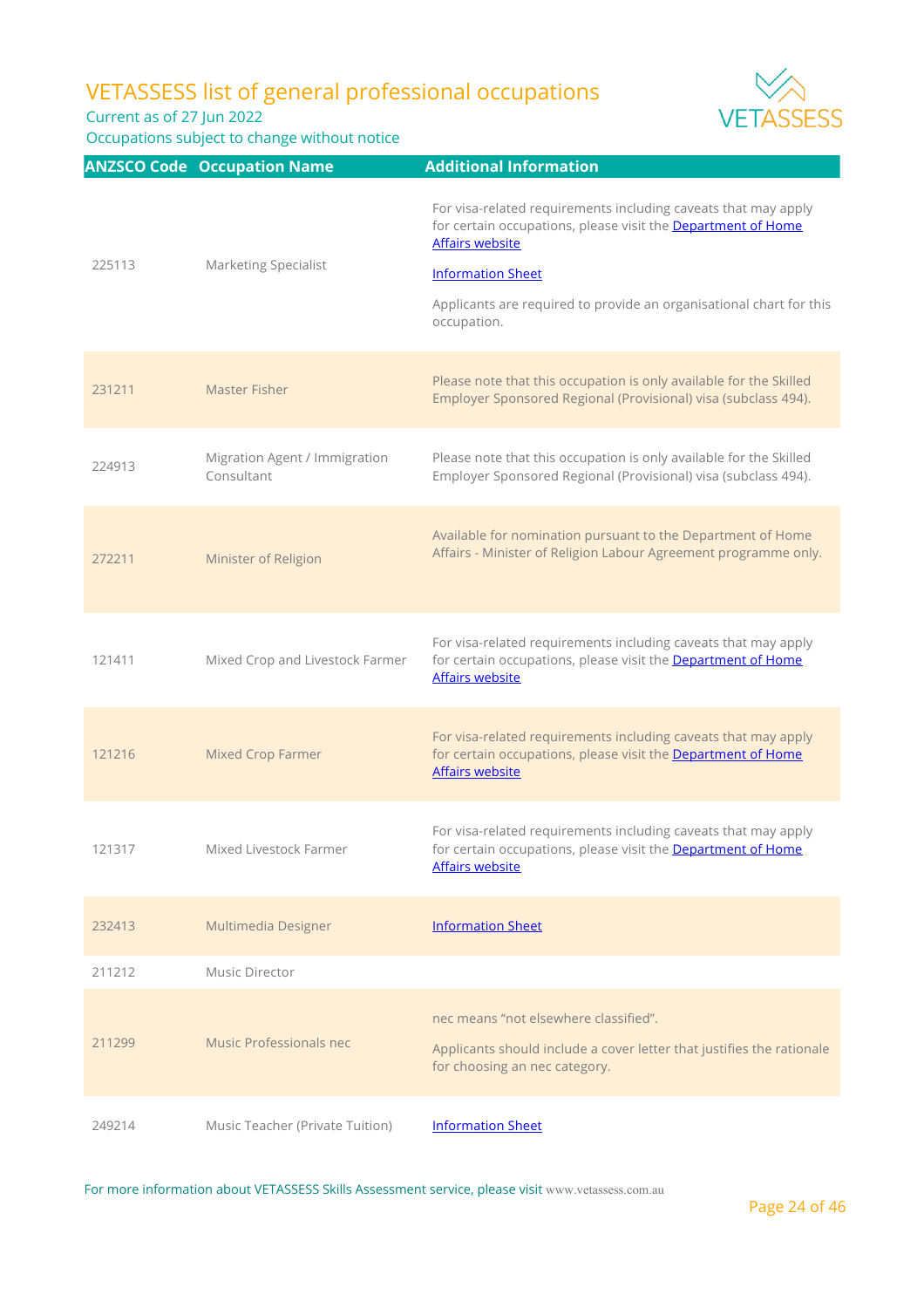Current as of 27 Jun 2022

Occupations subject to change without notice



|        | <b>ANZSCO Code Occupation Name</b>      | <b>Additional Information</b>                                                                                                                                                               |
|--------|-----------------------------------------|---------------------------------------------------------------------------------------------------------------------------------------------------------------------------------------------|
| 211213 | Musician (Instrumental)                 | <b>Information Sheet</b>                                                                                                                                                                    |
| 212412 | Newspaper or Periodical Editor          |                                                                                                                                                                                             |
| 224712 | <b>Organisation and Methods Analyst</b> | <b>Information Sheet</b>                                                                                                                                                                    |
| 211411 | Painter (Visual Arts)                   | Please note that this occupation is only available for the Skilled<br>Employer Sponsored Regional (Provisional) visa (subclass 494).                                                        |
| 224914 | <b>Patents Examiner</b>                 |                                                                                                                                                                                             |
| 121318 | Pig Farmer                              | For visa-related requirements including caveats that may apply<br>for certain occupations, please visit the <b>Department of Home</b><br><b>Affairs website</b><br><b>Information Sheet</b> |
| 224412 | <b>Policy Analyst</b>                   | For visa-related requirements including caveats that may apply<br>for certain occupations, please visit the Department of Home<br>Affairs website.                                          |
| 132411 | Policy and Planning Manager             | For visa-related requirements including caveats that may apply<br>for certain occupations, please visit the Department of Home<br>Affairs website.<br><b>Information Sheet</b>              |
| 211412 | <b>Potter or Ceramic Artist</b>         | Please note that this occupation is only available for the Skilled<br>Employer Sponsored Regional (Provisional) visa (subclass 494).                                                        |
| 121321 | Poultry Farmer                          | For visa-related requirements including caveats that may apply<br>for certain occupations, please visit the Department of Home<br>Affairs website                                           |
| 212413 | Print Journalist                        | <b>Information Sheet</b>                                                                                                                                                                    |
| 249299 | Private Tutors and Teachers nec         | nec means "not elsewhere classified".<br>Applicants should provide a cover letter that justifies the rationale<br>for choosing an nec category.<br><b>Information Sheet</b>                 |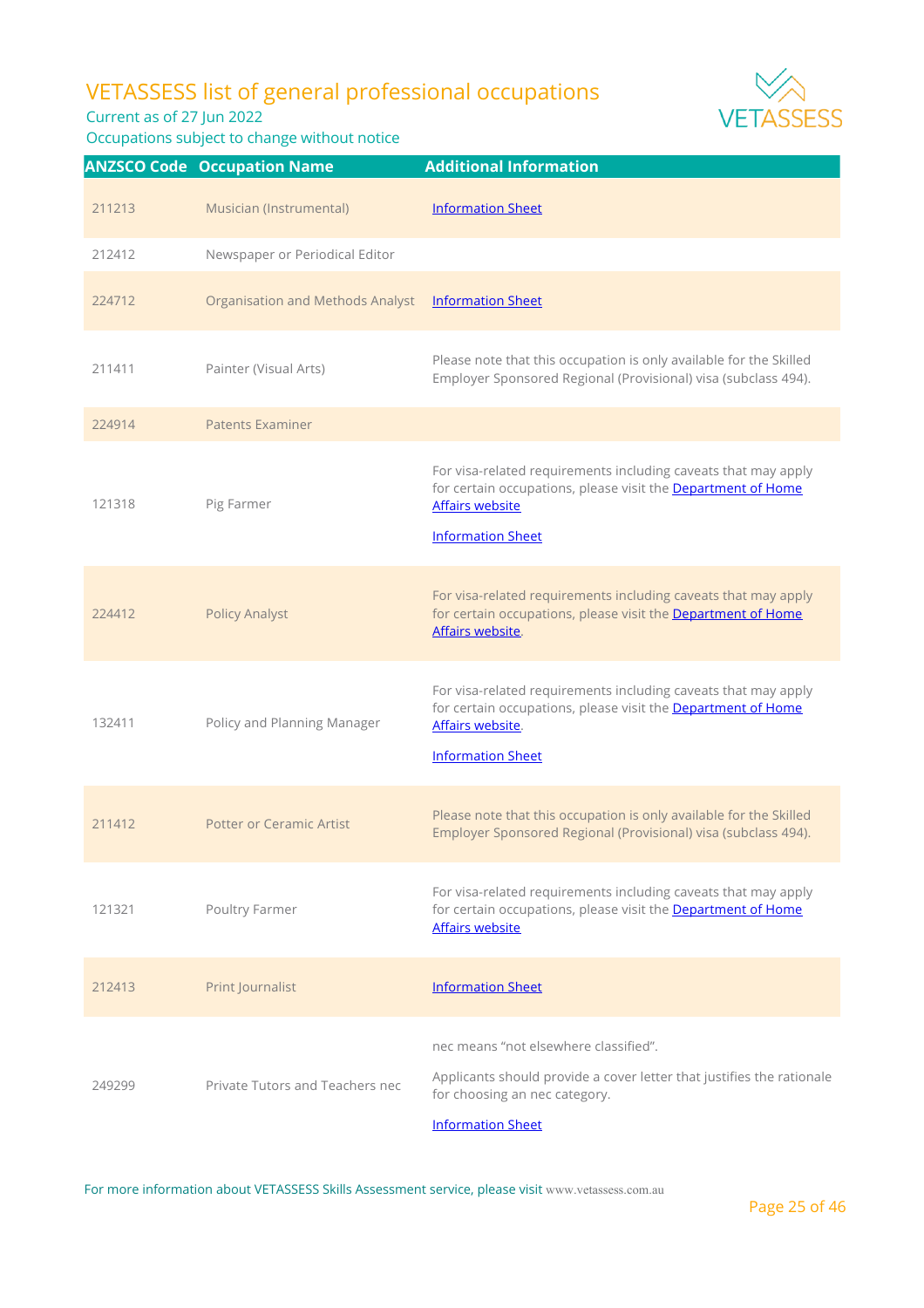Current as of 27 Jun 2022

Occupations subject to change without notice



|        | <b>ANZSCO Code Occupation Name</b>           | <b>Additional Information</b>                                                                                                                                                                                                                                                                                                                                                                                                                                                                                                                                                                                                                                                                                                                                        |
|--------|----------------------------------------------|----------------------------------------------------------------------------------------------------------------------------------------------------------------------------------------------------------------------------------------------------------------------------------------------------------------------------------------------------------------------------------------------------------------------------------------------------------------------------------------------------------------------------------------------------------------------------------------------------------------------------------------------------------------------------------------------------------------------------------------------------------------------|
| 133511 | <b>Production Manager (Forestry)</b>         |                                                                                                                                                                                                                                                                                                                                                                                                                                                                                                                                                                                                                                                                                                                                                                      |
| 133512 | <b>Production Manager</b><br>(Manufacturing) | <b>Information Sheet</b>                                                                                                                                                                                                                                                                                                                                                                                                                                                                                                                                                                                                                                                                                                                                             |
| 133513 | <b>Production Manager (Mining)</b>           |                                                                                                                                                                                                                                                                                                                                                                                                                                                                                                                                                                                                                                                                                                                                                                      |
| 212315 | Program Director (Television or<br>Radio)    |                                                                                                                                                                                                                                                                                                                                                                                                                                                                                                                                                                                                                                                                                                                                                                      |
| 225311 | <b>Public Relations Professional</b>         | A Public Relations Professional plans, develops, implements and<br>evaluates information and communication strategies that create<br>an understanding and a favourable view of an organisation, its<br>goods and services, and its role in the community. They also<br>promote good information flow within the organisation (ANZSCO).<br>Applicants must ensure they nominate the occupation which<br>most closely matches their qualifications and employment. This<br>occupation is different to 225113 Marketing Specialist and 225111<br>Advertising Specialist and 225112 Market Research Analyst.<br>Employment within these professions would not be assessed<br>positively for the occupation of Public Relations Professional.<br><b>Information Sheet</b> |
| 139914 | Quality Assurance Manager                    | <b>Information Sheet</b>                                                                                                                                                                                                                                                                                                                                                                                                                                                                                                                                                                                                                                                                                                                                             |
| 212414 | Radio Journalist                             | Please note that this occupation is only available for the Skilled<br>Employer Sponsored Regional (Provisional) visa (subclass 494).                                                                                                                                                                                                                                                                                                                                                                                                                                                                                                                                                                                                                                 |
| 212113 | Radio Presenter                              | Please note that this occupation is only available for the Skilled<br>Employer Sponsored Regional (Provisional) visa (subclass 494).                                                                                                                                                                                                                                                                                                                                                                                                                                                                                                                                                                                                                                 |
| 224214 | <b>Records Manager</b>                       | <b>Information Sheet</b>                                                                                                                                                                                                                                                                                                                                                                                                                                                                                                                                                                                                                                                                                                                                             |
| 272612 | Recreation Officer (Aus)                     | <b>Information Sheet</b>                                                                                                                                                                                                                                                                                                                                                                                                                                                                                                                                                                                                                                                                                                                                             |
| 223112 | <b>Recruitment Consultant</b>                | <b>Information Sheet</b><br>For visa-related requirements including caveats that may apply<br>for certain occupations, please visit the Department of Home<br><b>Affairs website</b>                                                                                                                                                                                                                                                                                                                                                                                                                                                                                                                                                                                 |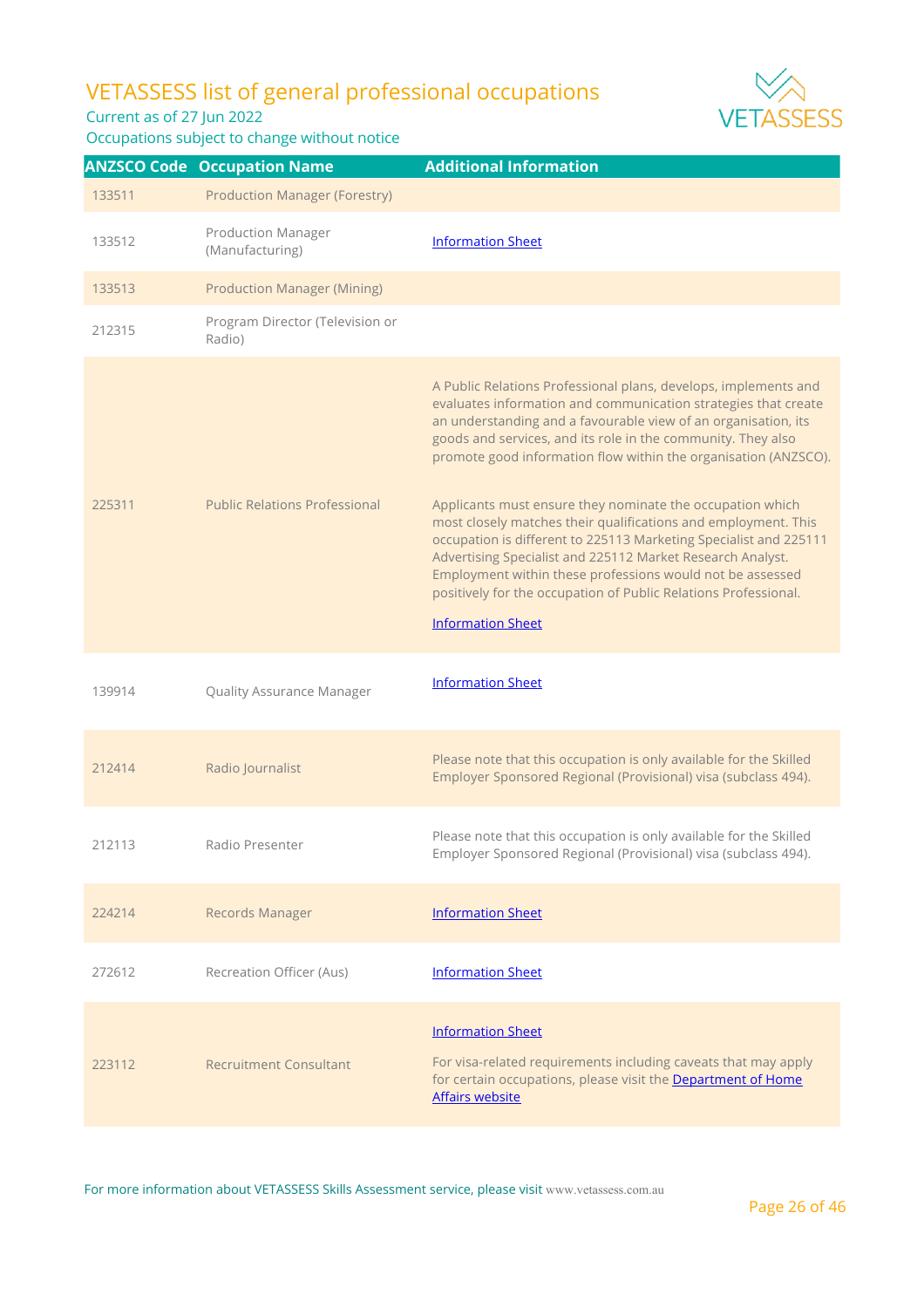Current as of 27 Jun 2022

Occupations subject to change without notice



|        | <b>ANZSCO Code Occupation Name</b>                                   | <b>Additional Information</b>                                                                                                                                                                                                                                      |
|--------|----------------------------------------------------------------------|--------------------------------------------------------------------------------------------------------------------------------------------------------------------------------------------------------------------------------------------------------------------|
| 132511 | Research and Development<br>Manager                                  | <b>Information Sheet</b>                                                                                                                                                                                                                                           |
| 225411 | Sales Representative (Industrial<br>Products)                        | Please note that this occupation is only available for the Skilled<br>Employer Sponsored Regional (Provisional) visa (subclass 494).<br><b>Information Sheet</b>                                                                                                   |
| 225412 | Sales Representative (Medical and<br><b>Pharmaceutical Products)</b> | Please note that this occupation is only available for the Skilled<br>Employer Sponsored Regional (Provisional) visa (subclass 494).<br><b>Information Sheet</b>                                                                                                   |
| 211413 | Sculptor                                                             | Please note that this occupation is only available for the Skilled<br>Employer Sponsored Regional (Provisional) visa (subclass 494).                                                                                                                               |
| 121322 | Sheep Farmer                                                         | For visa-related requirements including caveats that may apply<br>for certain occupations, please visit the Department of Home<br><b>Affairs website</b>                                                                                                           |
| 211214 | Singer                                                               | Please note that this occupation is only available for the Skilled<br>Employer Sponsored Regional (Provisional) visa (subclass 494).                                                                                                                               |
| 139999 | Specialist Managers nec                                              | nec means "not elsewhere classified".<br>Applicants should include a cover letter that justifies the rationale<br>for choosing an nec category.<br>Applicants for managerial occupations must also provide an<br>organisational chart.<br><b>Information Sheet</b> |
| 139915 | <b>Sports Administrator</b>                                          |                                                                                                                                                                                                                                                                    |
| 212316 | Stage Manager                                                        |                                                                                                                                                                                                                                                                    |
| 222213 | <b>Stockbroking Dealer</b>                                           | <b>Information Sheet</b>                                                                                                                                                                                                                                           |
| 121217 | Sugar Cane Grower                                                    | For visa-related requirements including caveats that may apply<br>for certain occupations, please visit the Department of Home<br><b>Affairs website</b>                                                                                                           |
| 212317 | <b>Technical Director</b>                                            |                                                                                                                                                                                                                                                                    |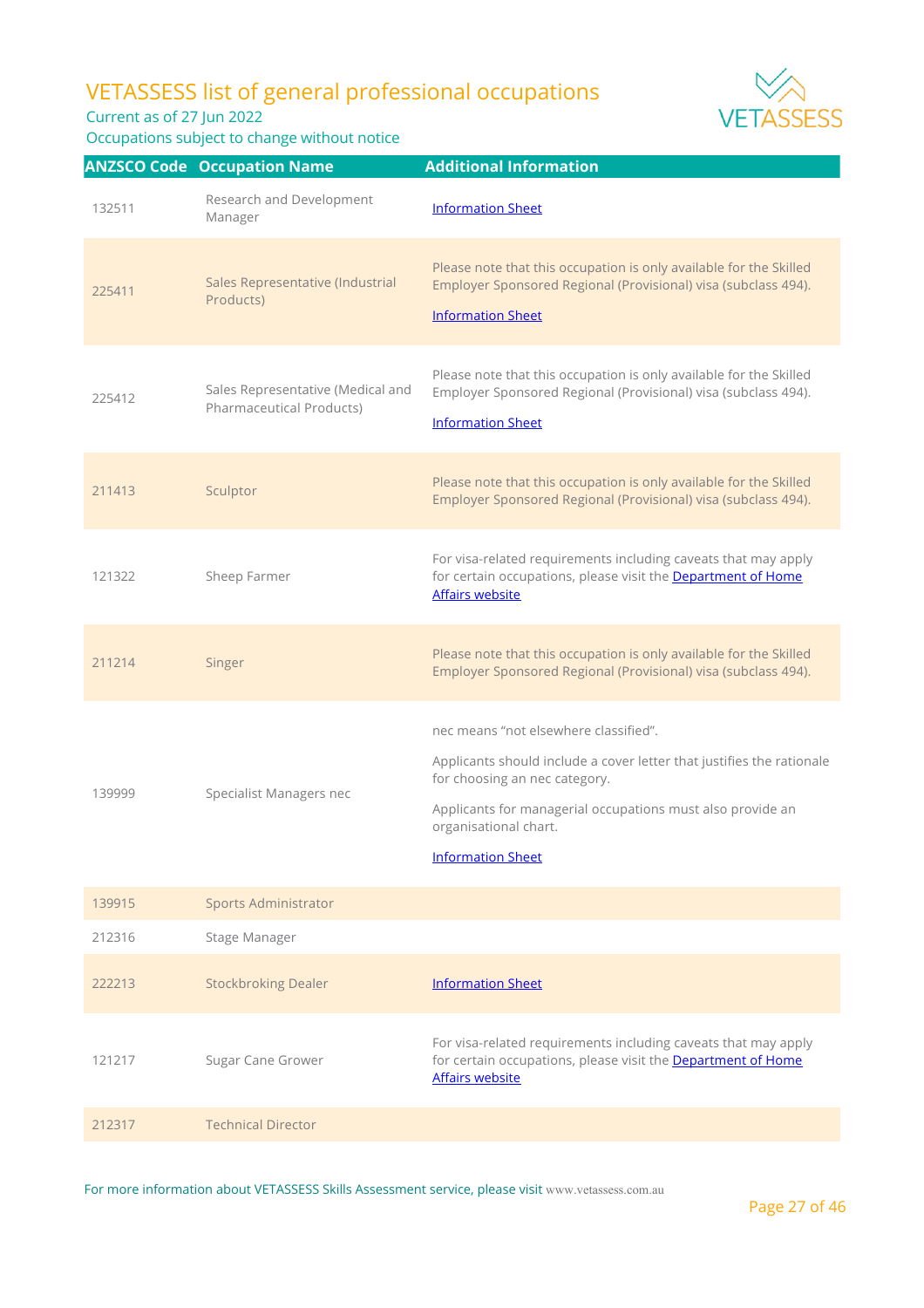Current as of 27 Jun 2022

Occupations subject to change without notice



|        | <b>ANZSCO Code Occupation Name</b>               | <b>Additional Information</b>                                                                                                                                                                                                                                                                                                    |
|--------|--------------------------------------------------|----------------------------------------------------------------------------------------------------------------------------------------------------------------------------------------------------------------------------------------------------------------------------------------------------------------------------------|
| 225499 | <b>Technical Sales Representatives</b><br>nec    | nec means "not elsewhere classified"<br>For visa-related requirements including caveats that may apply<br>for certain occupations, please visit the Department of Home<br>Affairs website.<br>Applicants should include a cover letter that justifies the rationale<br>for choosing an nec category.<br><b>Information Sheet</b> |
| 212415 | <b>Technical Writer</b>                          |                                                                                                                                                                                                                                                                                                                                  |
| 212416 | Television Journalist                            |                                                                                                                                                                                                                                                                                                                                  |
| 212114 | <b>Television Presenter</b>                      | Please note that this occupation is only available for the Skilled<br>Employer Sponsored Regional (Provisional) visa (subclass 494).                                                                                                                                                                                             |
| 223311 | Training and Development<br>Professional         | Please note that this occupation is only available for the Skilled<br>Employer Sponsored Regional (Provisional) visa (subclass 494).                                                                                                                                                                                             |
| 121218 | <b>Turf Grower</b>                               | Please note that this occupation is only available for the Skilled<br>Employer Sponsored Regional (Provisional) visa (subclass 494).                                                                                                                                                                                             |
| 121221 | Vegetable Grower (Aus) / Market<br>Gardener (NZ) | For visa-related requirements including caveats that may apply<br>for certain occupations, please visit the Department of Home<br><b>Affairs website</b>                                                                                                                                                                         |
| 212318 | Video Producer                                   | <b>Information Sheet</b>                                                                                                                                                                                                                                                                                                         |
| 211499 | Visual Arts and Crafts<br>Professionals nec      | Please note that this occupation is only available for the Skilled<br>Employer Sponsored Regional (Provisional) visa (subclass 494).                                                                                                                                                                                             |
| 232414 | <b>Web Designer</b>                              | <b>Information Sheet</b>                                                                                                                                                                                                                                                                                                         |
| 133312 | Wholesaler                                       | Please note that this occupation is only available for the Skilled<br>Employer Sponsored Regional (Provisional) visa (subclass 494).<br><b>Information Sheet</b>                                                                                                                                                                 |
| 234213 | Wine Maker                                       | For visa-related requirements including caveats that may apply<br>for certain occupations, please visit the Department of Home<br><b>Affairs website</b>                                                                                                                                                                         |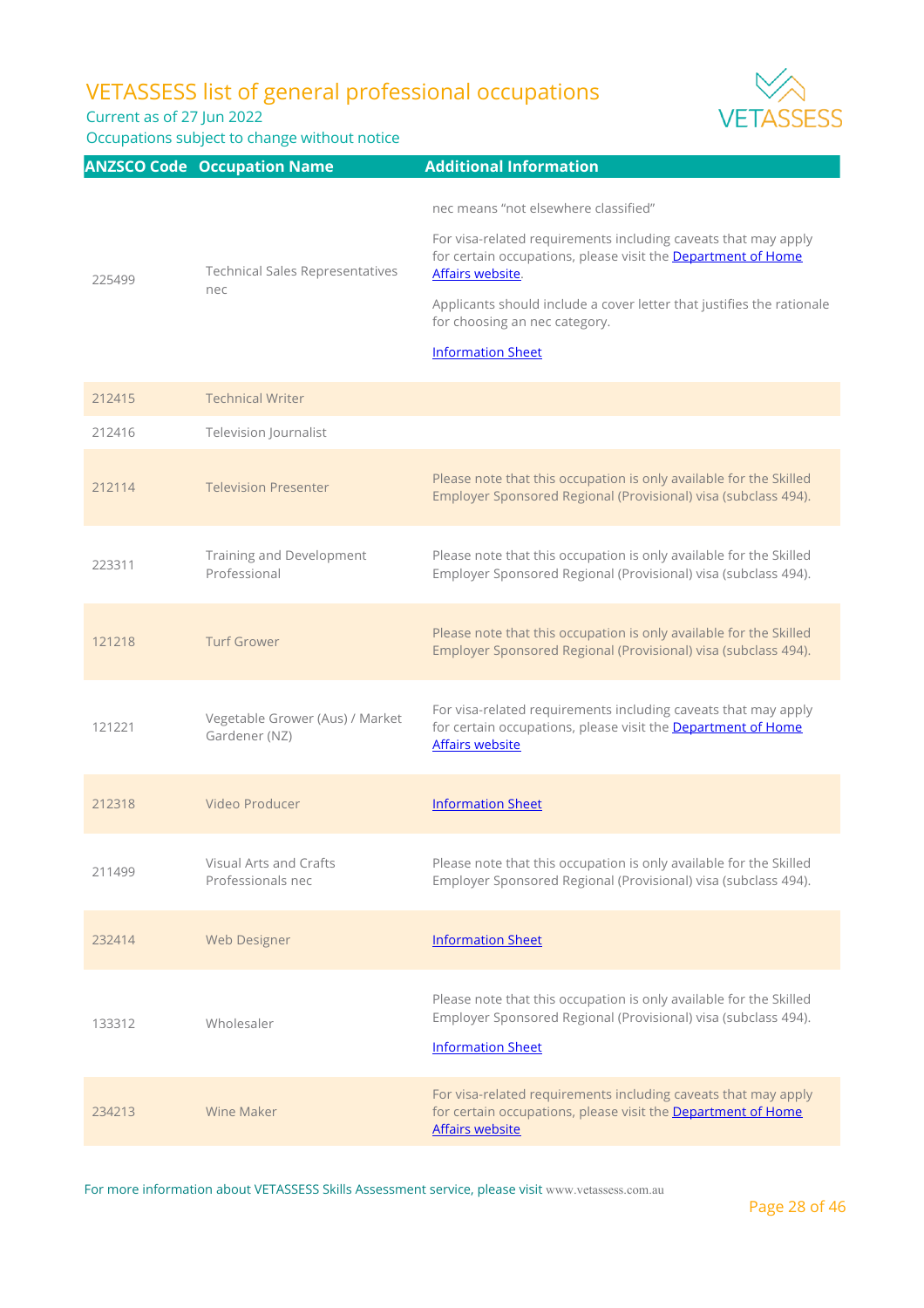### Current as of 27 Jun 2022

Occupations subject to change without notice

| <b>VETASSE</b> |  |
|----------------|--|

|        | <b>ANZSCO Code Occupation Name</b> | <b>Additional Information</b>                                                                                                                             |
|--------|------------------------------------|-----------------------------------------------------------------------------------------------------------------------------------------------------------|
|        |                                    | <b>Information Sheet</b>                                                                                                                                  |
| 223113 | Workplace Relations Adviser        | For visa-related requirements including caveats that may apply<br>for certain occupations, please visit the <b>Department of Home</b><br>Affairs website. |

End of Group B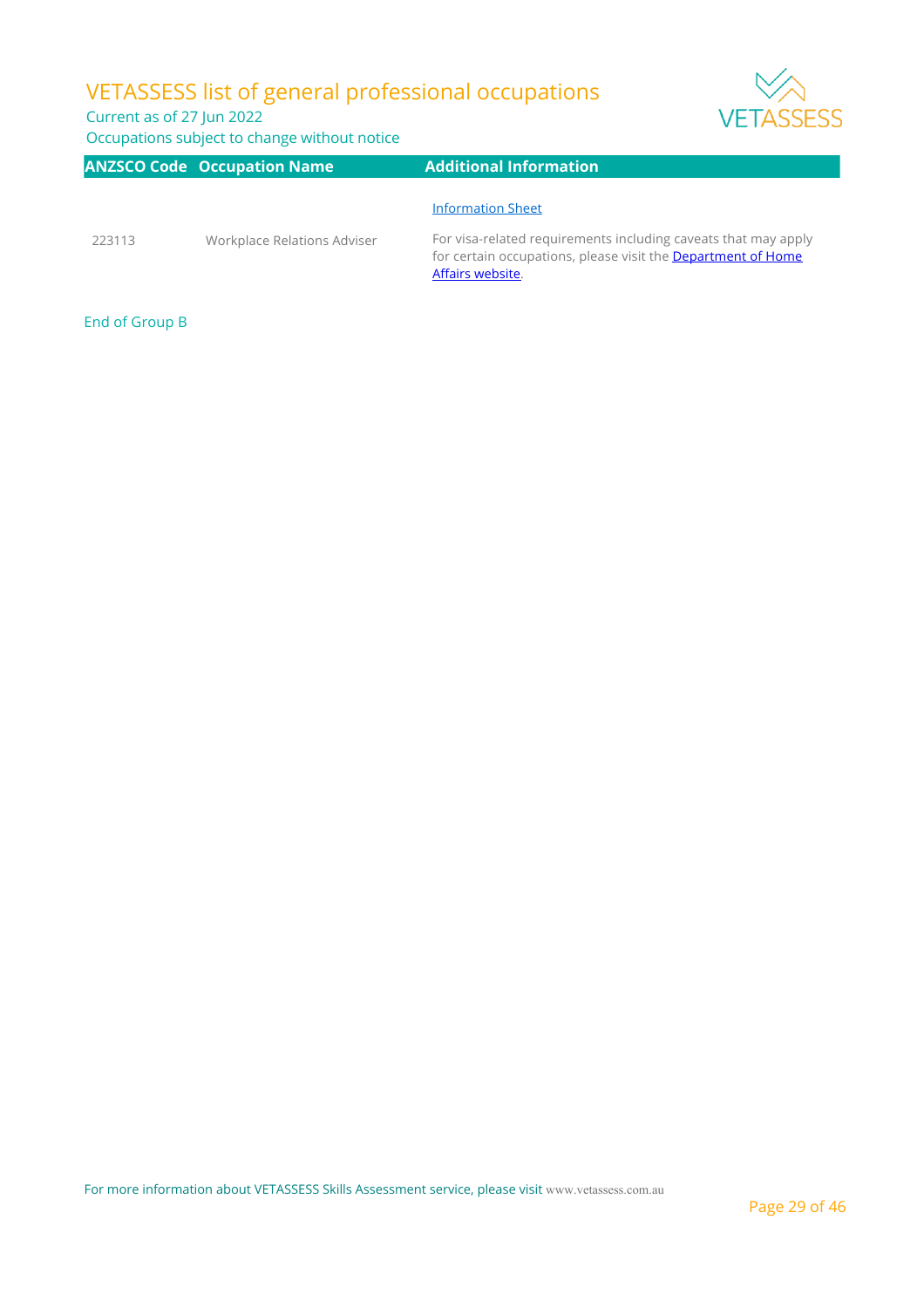### VETASSESS list of general professional occupations Current as of 27 Jun 2022 Occupations subject to change without notice



### Group C

#### **Skills Assessment Criteria:**

Qualification(s) assessed at least AQF Diploma level **with** a highly relevant field of study **and** at least one year of postqualification highly relevant employment at an appropriate skill level in the last five years;

#### **OR**

Qualification(s) assessed at least AQF Diploma level **with** an additional qualification at least AQF Certificate IV in a highly relevant field of study **and** at least one year of post-qualification highly relevant employment at an appropriate skill level in the last five years;

#### **OR**

Qualification(s) assessed at least AQF Diploma level **without** a highly relevant field of study and at least two years of post-qualification highly relevant employment at an appropriate skill level in the last five years;

Note: For **pre-qualification employment** (if all of your employment is before your qualification assessed at the AQF diploma level), three years of highly relevant employment in addition to at least one year of highly relevant employment at an appropriate skill level in the last five years.

|        | <b>ANZSCO Code Occupation Name</b>                     | <b>Additional Information</b>                                                                                                                                                                                                                                                                                                                                                                                            |
|--------|--------------------------------------------------------|--------------------------------------------------------------------------------------------------------------------------------------------------------------------------------------------------------------------------------------------------------------------------------------------------------------------------------------------------------------------------------------------------------------------------|
| 411511 | Aboriginal and Torres Strait<br>Islander Health Worker | Please note that this occupation is only available for the Skilled<br>Employer Sponsored Regional (Provisional) visa (subclass 494).                                                                                                                                                                                                                                                                                     |
| 141999 | <b>Accommodation and Hospitality</b><br>Managers nec   | nec means "not elsewhere classified"<br>Applicants should include a cover letter that justifies the rationale<br>for choosing an nec category.<br>Applicants for this occupation must provide an organisational<br>chart.<br><b>Information Sheet</b>                                                                                                                                                                    |
| 311111 | Agricultural Technician                                | <b>Information Sheet</b>                                                                                                                                                                                                                                                                                                                                                                                                 |
| 411111 | Ambulance Officer                                      | Ambulance Officers (Paramedics) provide specialised transport<br>services and emergency health care for injured, sick, infirm and<br>aged person (ANZSCO).<br>Highly relevant fields of study would include a major focus in<br>Paramedicine and Paramedic Science.<br>A specialisation under this occupation is Patient Transport<br>Officer, who provides non-emergency health care and patient<br>transport services. |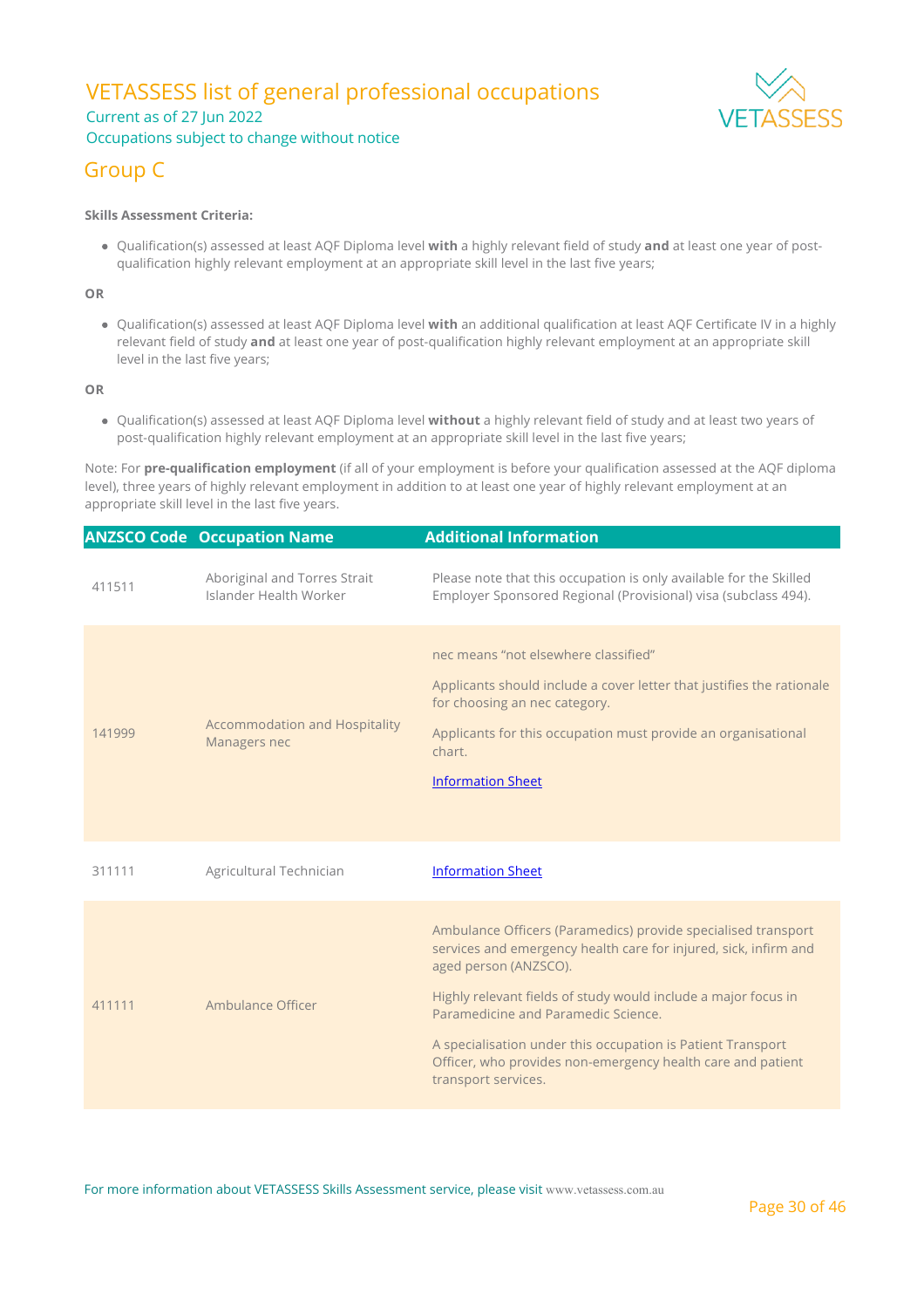Current as of 27 Jun 2022



|        | <b>ANZSCO Code Occupation Name</b>                              | <b>Additional Information</b>                                                                                                                                                                                     |
|--------|-----------------------------------------------------------------|-------------------------------------------------------------------------------------------------------------------------------------------------------------------------------------------------------------------|
| 149111 | Amusement Centre Manager                                        | For visa-related requirements including caveats that may apply<br>for certain occupations, please visit the Department of Home<br>Affairs website.                                                                |
| 142112 | <b>Antique Dealer</b>                                           | Please note that this occupation is only available for the Skilled<br>Employer Sponsored Regional (Provisional) visa (subclass 494).                                                                              |
| 312111 | Architectural Draftsperson                                      | <b>Information Sheet</b>                                                                                                                                                                                          |
| 312199 | Architectural, Building and<br><b>Surveying Technicians nec</b> | nec means "not elsewhere classified".<br>Applicants should include a cover letter that justifies the rationale<br>for choosing an nec category.<br><b>Information Sheet</b>                                       |
| 141911 | Bed and Breakfast Operator                                      | Please note that this occupation is only available for the Skilled<br>Employer Sponsored Regional (Provisional) visa (subclass 494).                                                                              |
| 142113 | <b>Betting Agency Manager</b>                                   | Please note that this occupation is only available for the Skilled<br>Employer Sponsored Regional (Provisional) visa (subclass 494).                                                                              |
| 149911 | Boarding Kennel or Cattery<br>Operator                          | Please note that this occupation is only available for the Skilled<br>Employer Sponsored Regional (Provisional) visa (subclass 494).                                                                              |
| 312999 | <b>Building and Engineering</b><br>Technicians nec              | <b>Information Sheet</b>                                                                                                                                                                                          |
| 312112 | <b>Building Associate</b>                                       | <b>Information Sheet</b>                                                                                                                                                                                          |
| 312113 | <b>Building Inspector</b>                                       | <b>Information Sheet</b>                                                                                                                                                                                          |
| 141111 | Cafe or Restaurant Manager                                      | <b>Information Sheet</b><br>Café or Restaurant Manager blog<br>For visa-related requirements including caveats that may apply<br>for certain occupations, please visit the Department of Home<br>Affairs website. |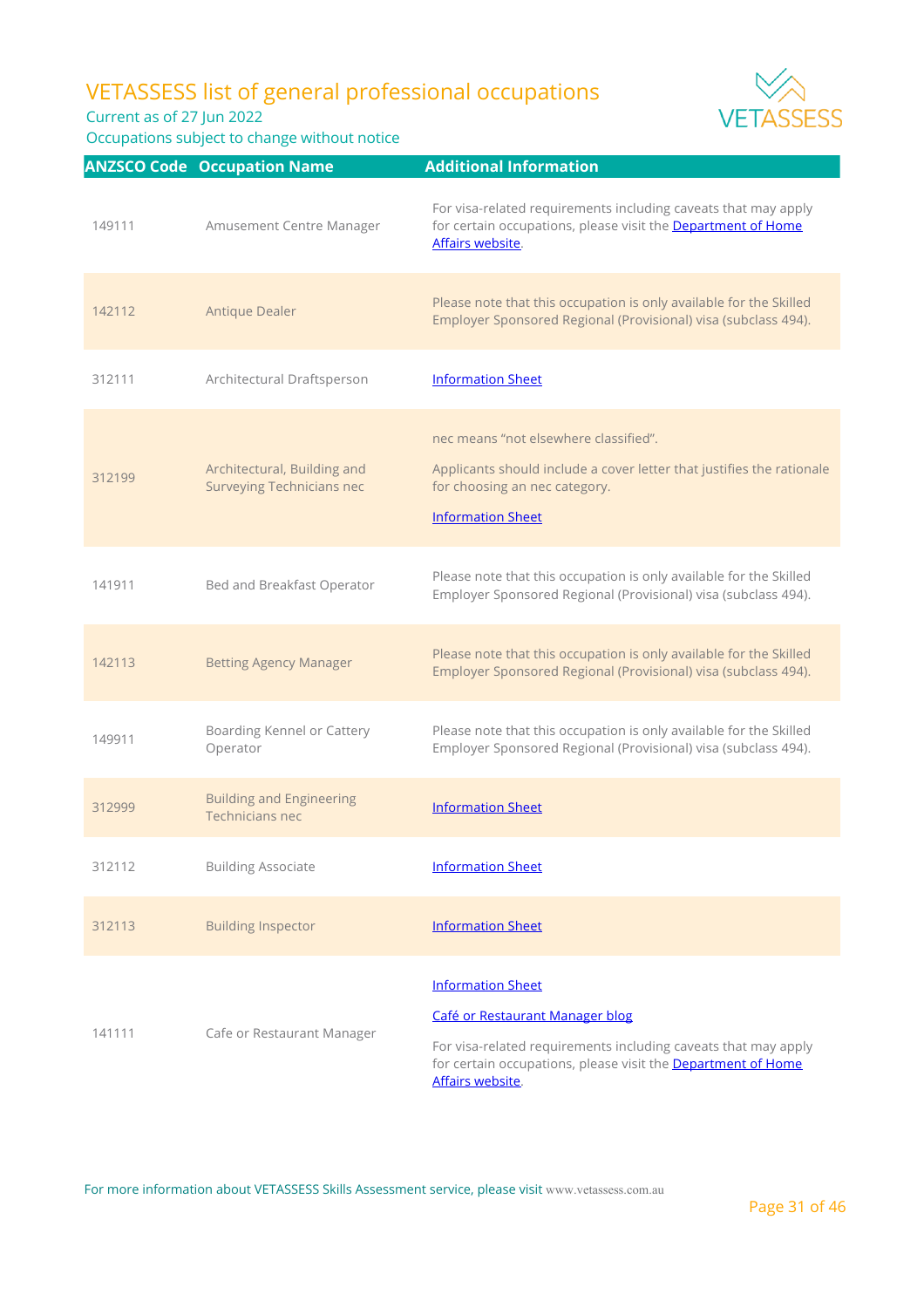Current as of 27 Jun 2022



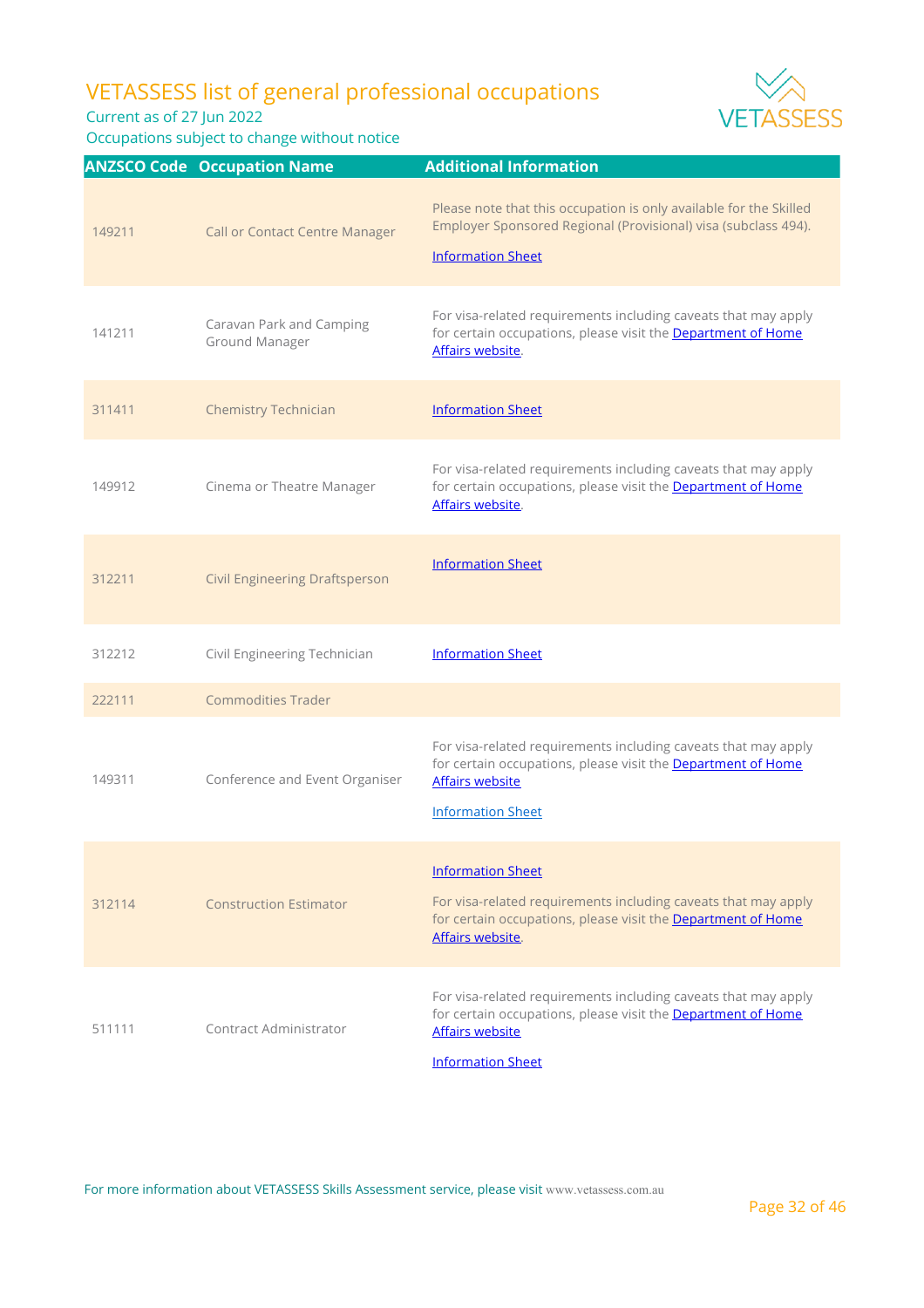Current as of 27 Jun 2022

Occupations subject to change without notice



|        | <b>ANZSCO Code Occupation Name</b>      | <b>Additional Information</b>                                                                                                                                                        |
|--------|-----------------------------------------|--------------------------------------------------------------------------------------------------------------------------------------------------------------------------------------|
| 599111 | Conveyancer                             | Please note that this occupation is only available for the Skilled<br>Employer Sponsored Regional (Provisional) visa (subclass 494).                                                 |
| 149212 | Customer Service Manager                | For visa-related requirements including caveats that may apply<br>for certain occupations, please visit the Department of Home<br>Affairs website.<br><b>Information Sheet</b>       |
| 249212 | <b>Dance Teacher (Private Tuition)</b>  | <b>Information Sheet</b>                                                                                                                                                             |
| 211112 | Dancer or Choreographer                 | <b>Information Sheet</b><br><b>Dance Professionals blog</b>                                                                                                                          |
| 311412 | Earth Science Technician                |                                                                                                                                                                                      |
| 149915 | <b>Equipment Hire Manager</b>           | Please note that this occupation is only available for the Skilled<br>Employer Sponsored Regional (Provisional) visa (subclass 494).                                                 |
| 149913 | <b>Facilities Manager</b>               | For visa-related requirements including caveats that may apply<br>for certain occupations, please visit the Department of Home<br><b>Affairs website</b><br><b>Information Sheet</b> |
| 222112 | Finance Broker                          | <b>Information Sheet</b>                                                                                                                                                             |
| 222199 | <b>Financial Brokers nec</b>            | <b>Information Sheet</b>                                                                                                                                                             |
| 149914 | Financial Institution Branch<br>Manager | <b>Information Sheet</b>                                                                                                                                                             |
| 311311 | <b>Fisheries Officer</b>                | Please note that this occupation is only available for the Skilled<br>Employer Sponsored Regional (Provisional) visa (subclass 494).                                                 |
| 149112 | <b>Fitness Centre Manager</b>           | For visa-related requirements including caveats that may apply<br>for certain occupations, please visit the Department of Home<br><b>Affairs website</b><br><b>Information Sheet</b> |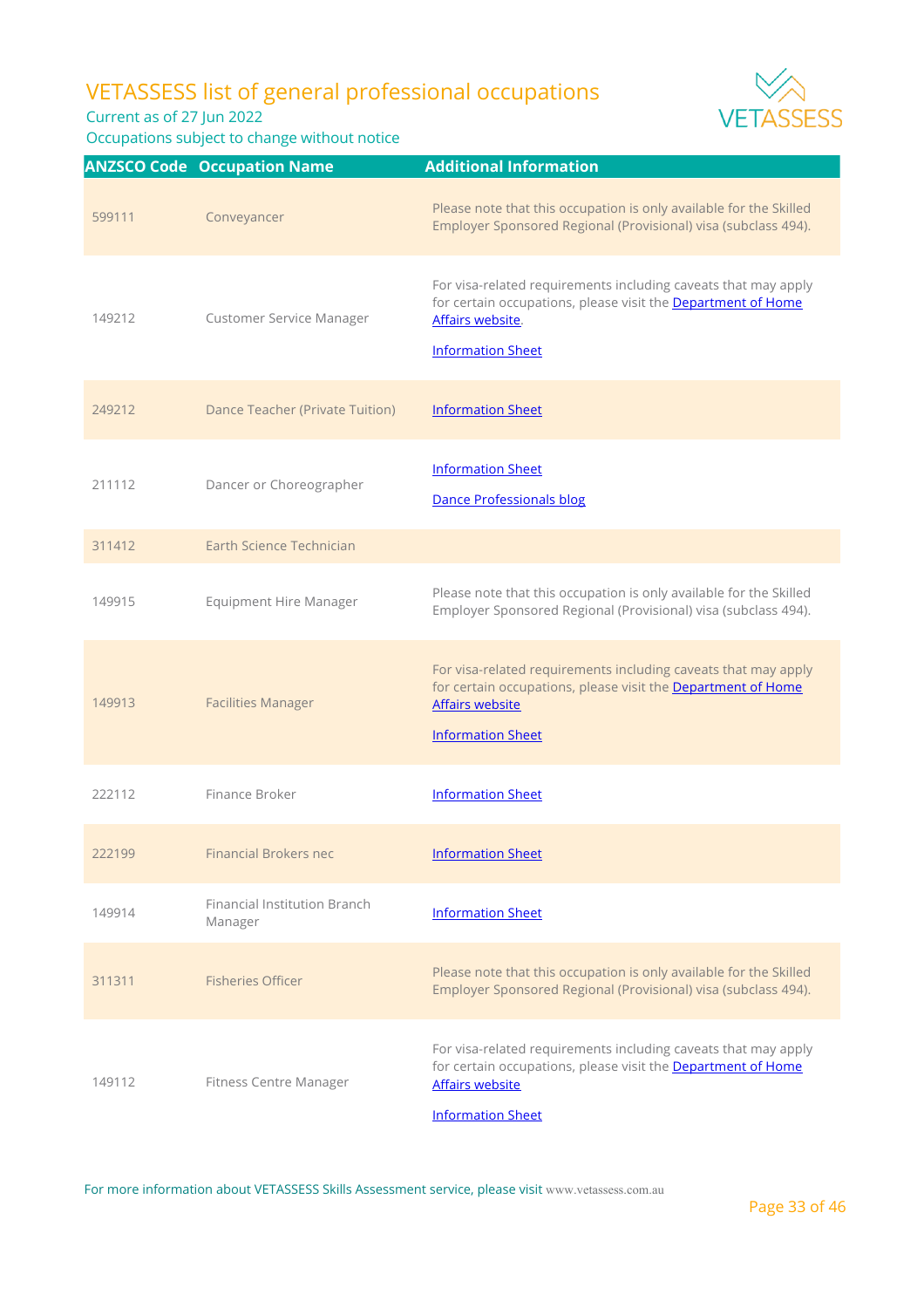

Occupations subject to change without notice



|        | <b>ANZSCO Code Occupation Name</b>              | <b>Additional Information</b>                                                                                                                                                  |
|--------|-------------------------------------------------|--------------------------------------------------------------------------------------------------------------------------------------------------------------------------------|
| 149411 | <b>Fleet Manager</b>                            | <b>Information Sheet</b>                                                                                                                                                       |
| 451311 | <b>Funeral Director</b>                         | Please note that this occupation is only available for the Skilled<br>Employer Sponsored Regional (Provisional) visa (subclass 494).                                           |
| 142114 | Hair or Beauty Salon Manager                    | Please note that this occupation is only available for the Skilled<br>Employer Sponsored Regional (Provisional) visa (subclass 494).<br><b>Information Sheet</b>               |
| 512211 | <b>Health Practice Manager</b>                  | Please note that this occupation is only available for the Skilled<br>Employer Sponsored Regional (Provisional) visa (subclass 494).<br><b>Information Sheet</b>               |
| 149999 | Hospitality, Retail and Service<br>Managers nec | <b>Information Sheet</b>                                                                                                                                                       |
| 141311 | Hotel or Motel Manager                          | For visa-related requirements including caveats that may apply<br>for certain occupations, please visit the Department of Home<br>Affairs website.<br><b>Information Sheet</b> |
| 431411 | <b>Hotel Service Manager</b>                    | <b>Information Sheet</b><br>Please note that this occupation is only available for the Skilled<br>Employer Sponsored Regional (Provisional) visa (subclass 494).               |
| 311415 | Hydrographer                                    | Please note that this occupation is only available for the Skilled<br>Employer Sponsored Regional (Provisional) visa (subclass 494).                                           |
| 222113 | <b>Insurance Broker</b>                         | <b>Information Sheet</b>                                                                                                                                                       |
| 599613 | Insurance Risk Surveyor                         | <b>Information Sheet</b>                                                                                                                                                       |
| 399912 | <b>Interior Decorator</b>                       | <b>Information Sheet</b>                                                                                                                                                       |
| 232511 | Interior Designer                               | <b>Information Sheet</b>                                                                                                                                                       |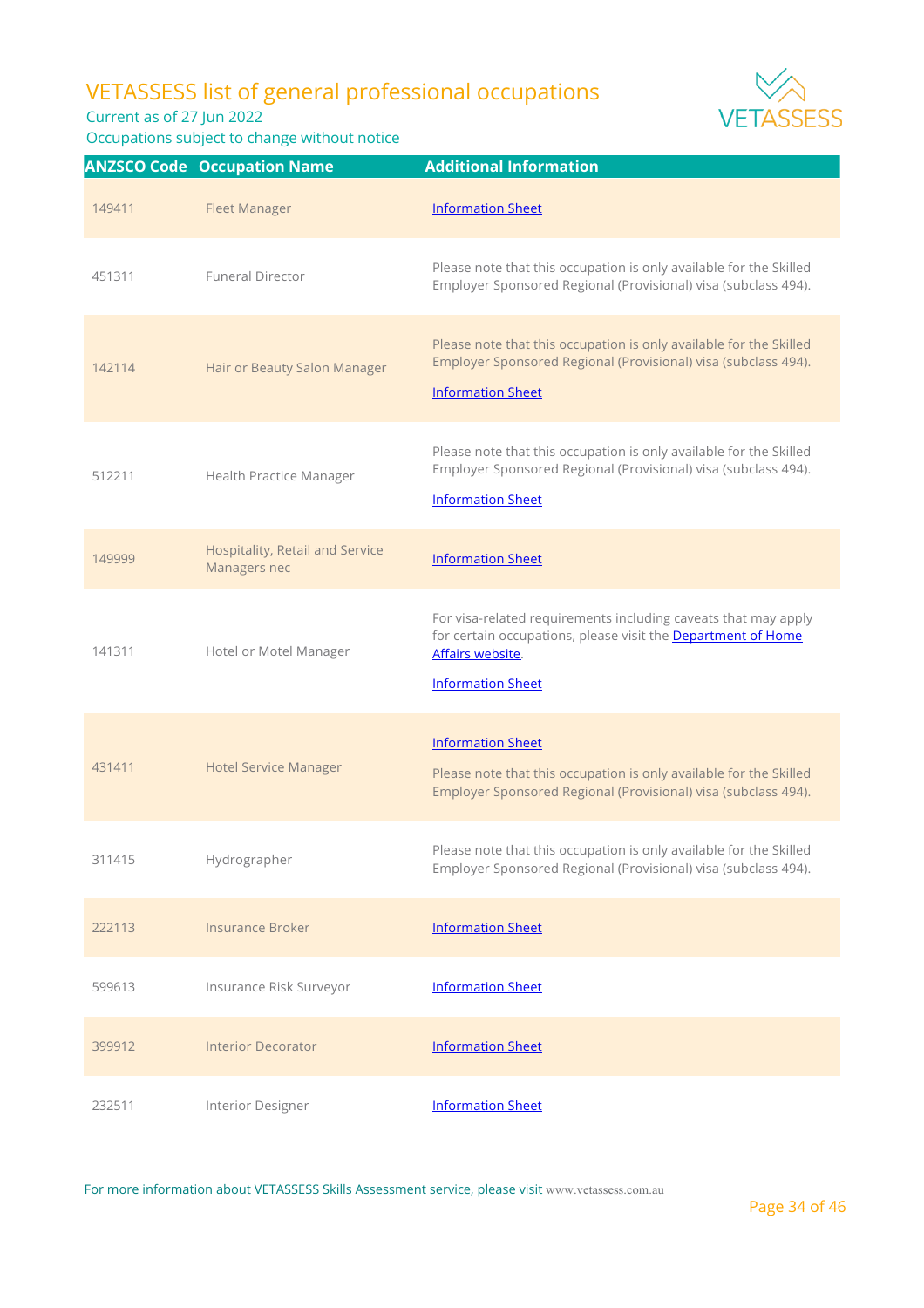Current as of 27 Jun 2022

|        | <b>ANZSCO Code Occupation Name</b>              | <b>Additional Information</b>                                                                                                                                                        |
|--------|-------------------------------------------------|--------------------------------------------------------------------------------------------------------------------------------------------------------------------------------------|
| 599112 | Legal Executive                                 | Please note that this occupation is only available for the Skilled<br>Employer Sponsored Regional (Provisional) visa (subclass 494).                                                 |
| 521212 | Legal Secretary                                 |                                                                                                                                                                                      |
| 399312 | Library Technician                              | Please note that this occupation is only available for the Skilled<br>Employer Sponsored Regional (Provisional) visa (subclass 494).                                                 |
| 141411 | Licensed Club Manager                           | Please note that this occupation is only available for the Skilled<br>Employer Sponsored Regional (Provisional) visa (subclass 494).                                                 |
| 311413 | Life Science Technician                         | <b>Information Sheet</b>                                                                                                                                                             |
| 312911 | Maintenance Planner                             | <b>Information Sheet</b><br>For visa-related requirements including caveats that may apply<br>for certain occupations, please visit the Department of Home<br>Affairs website.       |
| 411611 | <b>Massage Therapist</b>                        | <b>Information Sheet</b><br>For visa-related requirements including caveats that may apply<br>for certain occupations, please visit the Department of Home<br><b>Affairs website</b> |
| 311312 | Meat Inspector                                  |                                                                                                                                                                                      |
| 312912 | <b>Metallurgical or Materials</b><br>Technician | <b>Information Sheet</b>                                                                                                                                                             |
| 312913 | Mine Deputy                                     | <b>Information Sheet</b>                                                                                                                                                             |
| 411412 | Mothercraft Nurse                               | Please note that this occupation is only available for the Skilled<br>Employer Sponsored Regional (Provisional) visa (subclass 494).                                                 |
| 512111 | Office Manager                                  | Please note that this occupation is only available for the Skilled<br>Employer Sponsored Regional (Provisional) visa (subclass 494).<br><b>Information Sheet</b>                     |



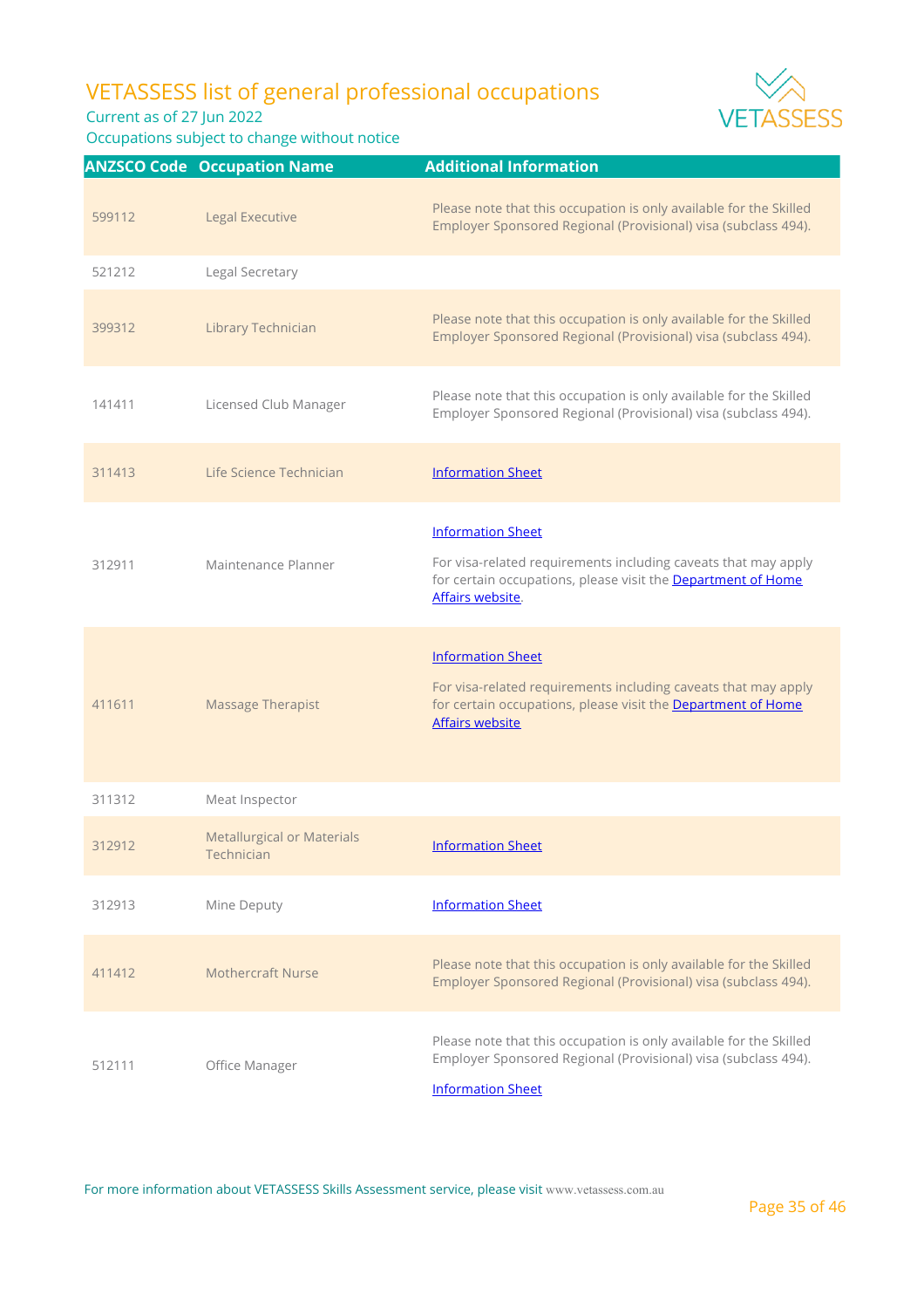Current as of 27 Jun 2022

Occupations subject to change without notice



639211 Retail Buyer For visa-related requirements including caveats that may apply for certain occupations, please visit the **Department of Home** Affairs website [Information Sheet](https://www.vetassess.com.au/Portals/0/Downloads/qualification_assessment/20210526_SRGO%20Infosheet_Retail%20Buyer(1).pdf?ver=2021-06-02-121258-313)

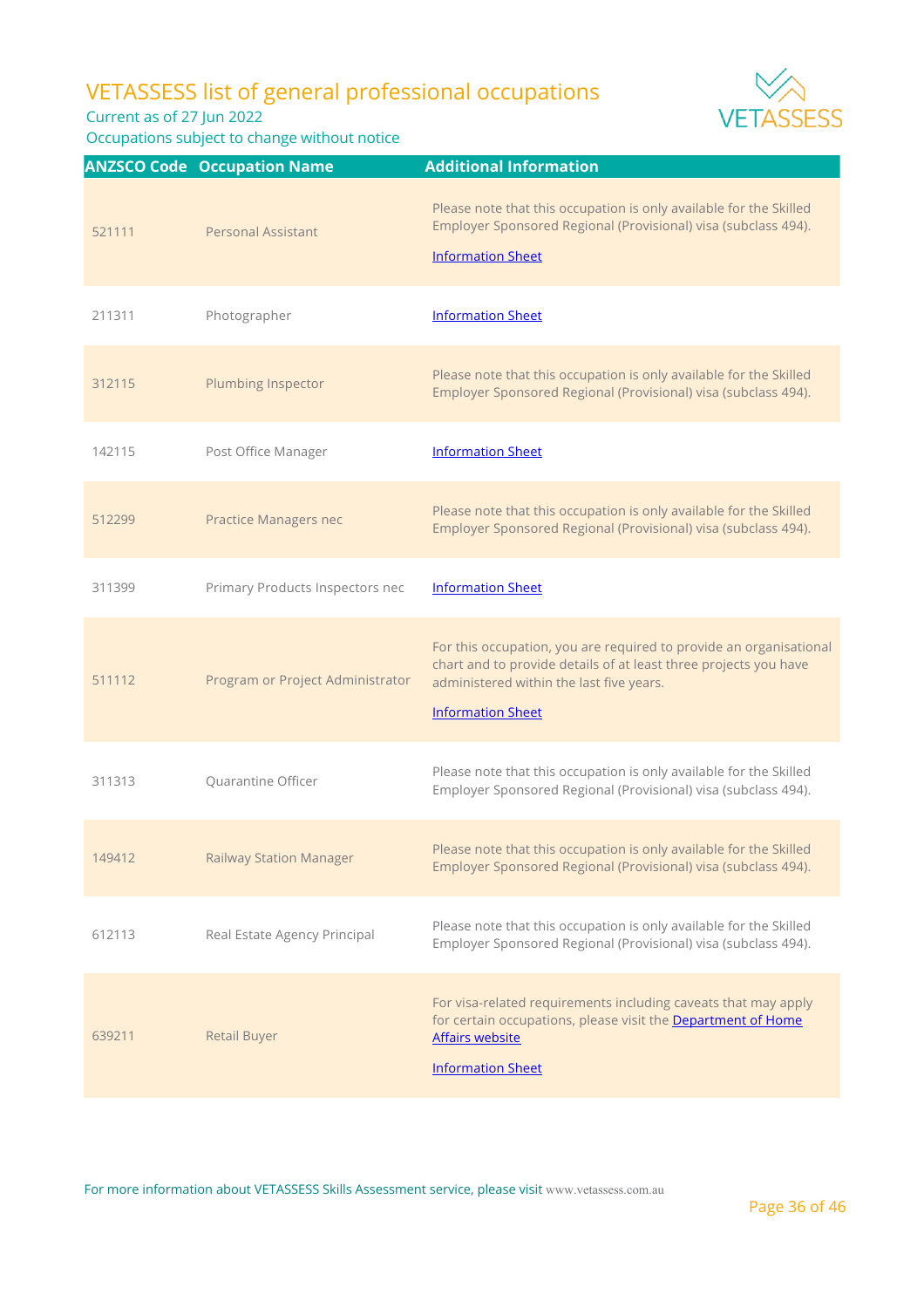Current as of 27 Jun 2022

Occupations subject to change without notice



|        | <b>ANZSCO Code Occupation Name</b>  | <b>Additional Information</b>                                                                                                                                                                                                                                                                                                                                                                                                                                                                                                                                                                                                                                                                                                                                                                                                                                                                                                                                                                                                                                                                                                                                                                                                                                                                                                                                                                                                                                                                               |
|--------|-------------------------------------|-------------------------------------------------------------------------------------------------------------------------------------------------------------------------------------------------------------------------------------------------------------------------------------------------------------------------------------------------------------------------------------------------------------------------------------------------------------------------------------------------------------------------------------------------------------------------------------------------------------------------------------------------------------------------------------------------------------------------------------------------------------------------------------------------------------------------------------------------------------------------------------------------------------------------------------------------------------------------------------------------------------------------------------------------------------------------------------------------------------------------------------------------------------------------------------------------------------------------------------------------------------------------------------------------------------------------------------------------------------------------------------------------------------------------------------------------------------------------------------------------------------|
| 142111 | Retail Manager (General)            | Please note that this occupation is only available for the Skilled<br>Employer Sponsored Regional (Provisional) visa (subclass 494).<br><b>Information Sheet</b>                                                                                                                                                                                                                                                                                                                                                                                                                                                                                                                                                                                                                                                                                                                                                                                                                                                                                                                                                                                                                                                                                                                                                                                                                                                                                                                                            |
| 141912 | <b>Retirement Village Manager</b>   |                                                                                                                                                                                                                                                                                                                                                                                                                                                                                                                                                                                                                                                                                                                                                                                                                                                                                                                                                                                                                                                                                                                                                                                                                                                                                                                                                                                                                                                                                                             |
| 312611 | Safety Inspector                    | For visa-related requirements including caveats that may apply<br>for certain occupations, please visit the Department of Home<br>Affairs website.                                                                                                                                                                                                                                                                                                                                                                                                                                                                                                                                                                                                                                                                                                                                                                                                                                                                                                                                                                                                                                                                                                                                                                                                                                                                                                                                                          |
| 311414 | <b>School Laboratory Technician</b> | Please note that this occupation is only available for the Skilled<br>Employer Sponsored Regional (Provisional) visa (subclass 494).                                                                                                                                                                                                                                                                                                                                                                                                                                                                                                                                                                                                                                                                                                                                                                                                                                                                                                                                                                                                                                                                                                                                                                                                                                                                                                                                                                        |
| 311499 | Science Technicians nec             | Professions currently listed in ANZSCO Unit Group 3114 for<br>Science Technicians include 311411 Chemistry Technician, 311412<br>Earth Science Technician, 311413 Life Science Technician, 311414<br>School Laboratory Technician and 311415 Hydrographer. This<br>occupation group covers Science Technicians not elsewhere<br>classified (ANZSCO). For employment that is similar in nature or<br>expertise to other occupations listed within a Unit Group, but not<br>elsewhere classified in ANZSCO, applicants can consider an nec<br>classification. For nec occupations, VETASSESS conducts a case-<br>by-case assessment to determine whether the employment can<br>be considered highly relevant to the classification. However, if an<br>applicant's employment is highly relevant to another ANZSCO<br>occupation, the same period of employment cannot be assessed<br>suitably against an nec classification, regardless of whether the<br>occupation is available for migration purposes or not.<br>A highly relevant field of study would include a major focus in a<br>science-based discipline which is highly relevant to the<br>subsequent employment.<br>Occupations within this nec classification include (but are not<br>limited to): Calibration Technician, Fibre Technologist, Optics<br>Technical Officer, Physics Technical Officer and Textile Technical<br>Officer.<br>Applicants should provide a cover letter that justifies the rationale<br>for choosing an nec category. |
| 521211 | Secretary (General)                 | Please note that this occupation is only available for the Skilled<br>Employer Sponsored Regional (Provisional) visa (subclass 494).<br><b>Information Sheet</b>                                                                                                                                                                                                                                                                                                                                                                                                                                                                                                                                                                                                                                                                                                                                                                                                                                                                                                                                                                                                                                                                                                                                                                                                                                                                                                                                            |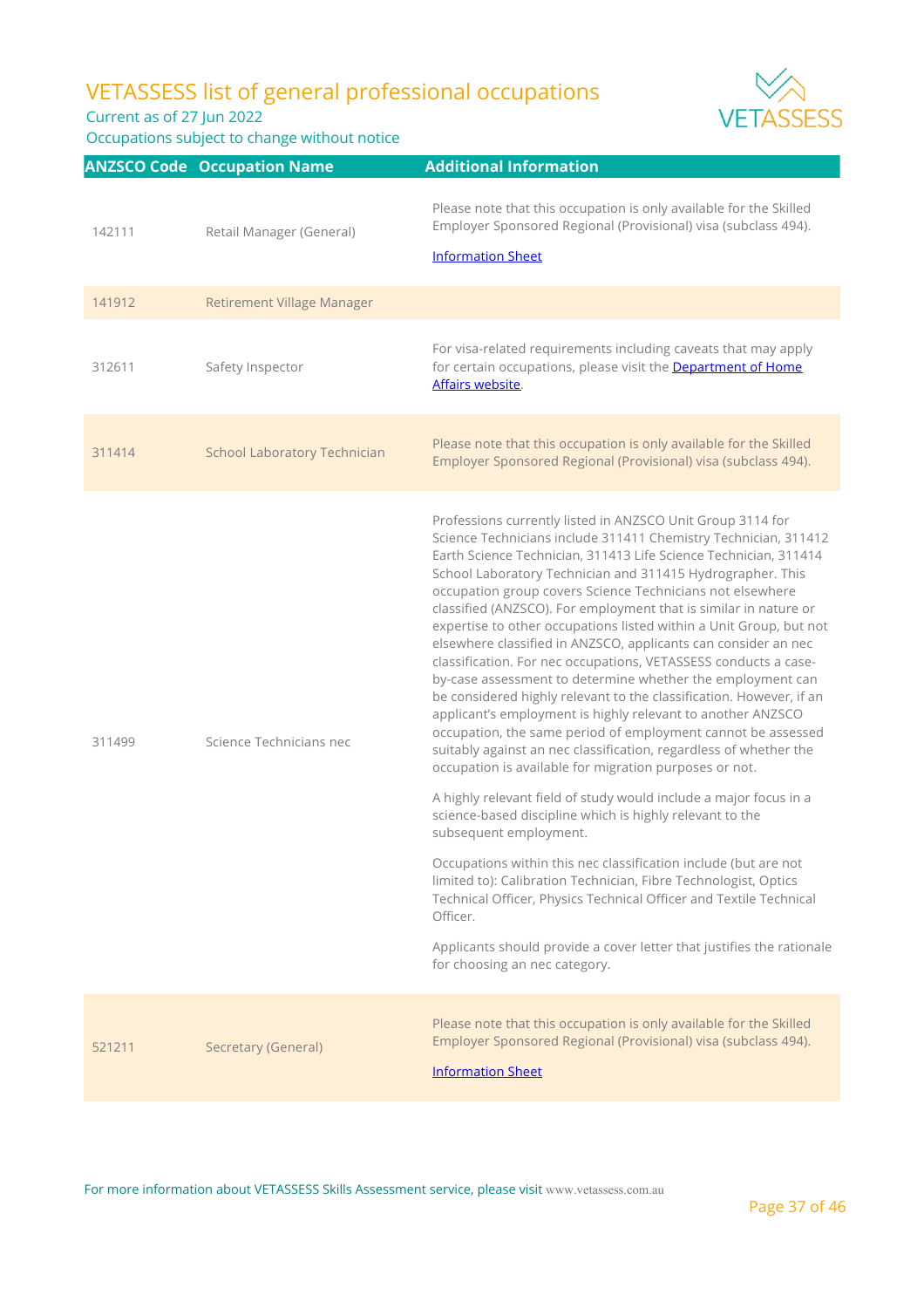Current as of 27 Jun 2022

Occupations subject to change without notice



|        | <b>ANZSCO Code Occupation Name</b>         | <b>Additional Information</b>                                                                                                                                                        |
|--------|--------------------------------------------|--------------------------------------------------------------------------------------------------------------------------------------------------------------------------------------|
| 149113 | Sports Centre Manager                      | <b>Information Sheet</b><br>For visa-related requirements including caveats that may apply<br>for certain occupations, please visit the Department of Home<br>Affairs website        |
| 452321 | <b>Sports Development Officer</b>          |                                                                                                                                                                                      |
| 312116 | Surveying or Spatial Science<br>Technician | <b>Information Sheet</b>                                                                                                                                                             |
| 149413 | <b>Transport Company Manager</b>           | For visa-related requirements including caveats that may apply<br>for certain occupations, please visit the <b>Department of Home</b><br>Affairs website<br><b>Information Sheet</b> |
| 142116 | Travel Agency Manager                      | <b>Information Sheet</b>                                                                                                                                                             |

End of Group C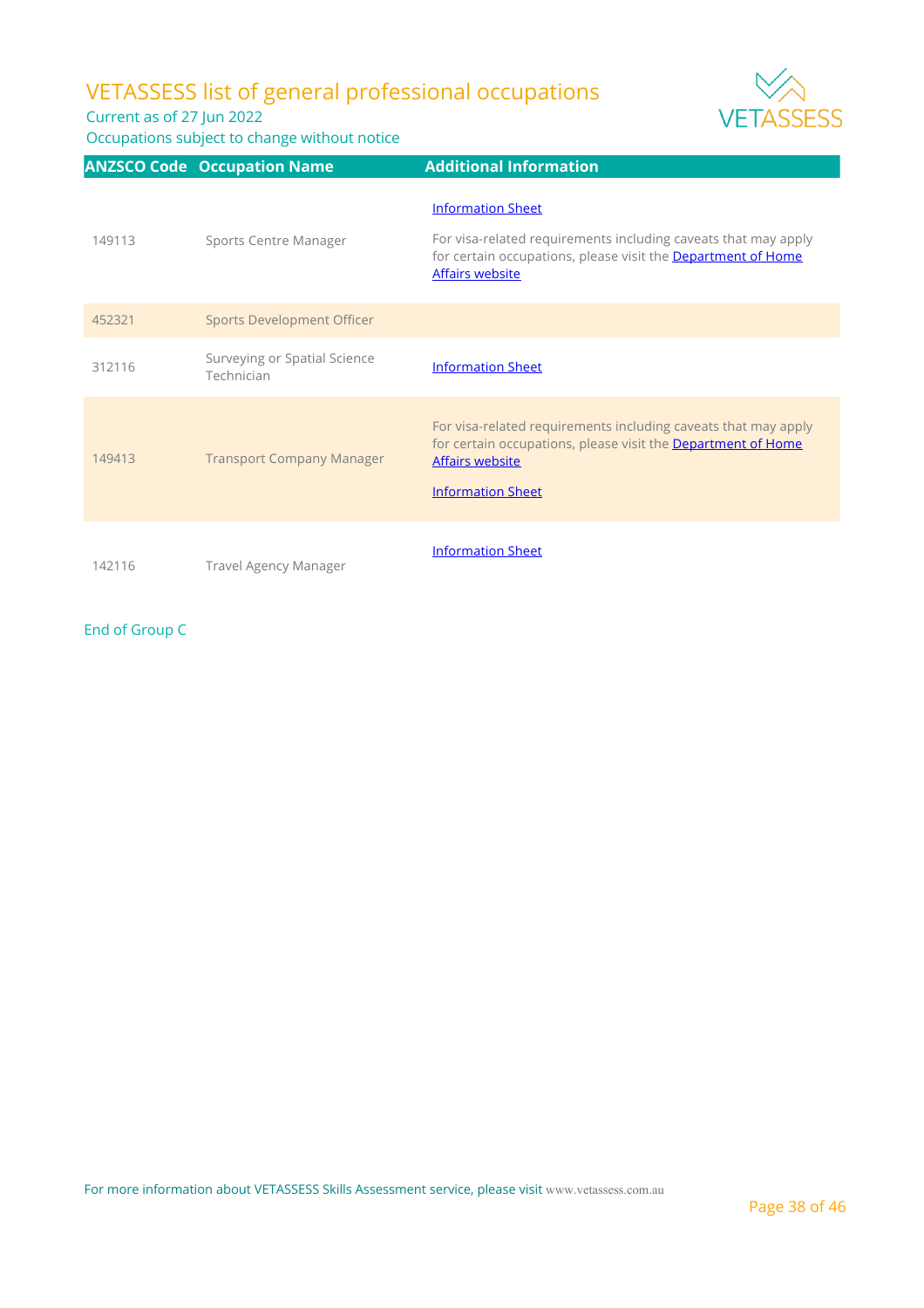### VETASSESS list of general professional occupations Current as of 27 Jun 2022

### Occupations subject to change without notice

### Group D

#### **Skills Assessment Criteria:**

Qualification(s) assessed at AQF Certificate IV **with** a highly relevant field of study **and** at least one year of postqualification highly relevant employment at an appropriate skill level in the last five years;

**OR**

Qualification(s) assessed at AQF Certificate IV **without** a highly relevant field of study **and** at least two years of postqualification highly relevant employment at an appropriate skill level in the last five years;

**OR**

Qualification(s) assessed at AQF Certificate III **with** a highly relevant field of study and at least three years of postqualification highly relevant employment at an appropriate skill level in the last five years;

Note: For **pre-qualification** employment (if all of your employment is before your qualifications assessed at the AQF Certificate III or Certificate IV level), three years of highly relevant employment in addition to at least one year of highly relevant employment at an appropriate skill level in the last five years.

|        | <b>ANZSCO Code Occupation Name</b>    | <b>Additional Information</b>                                                                                                                                                                                                                                                           |
|--------|---------------------------------------|-----------------------------------------------------------------------------------------------------------------------------------------------------------------------------------------------------------------------------------------------------------------------------------------|
| 611111 | Auctioneer                            | nec means "not elsewhere classified".<br>Please note that this occupation is only available for the Skilled<br>Employer Sponsored Regional (Provisional) visa (subclass 494).                                                                                                           |
| 612111 | <b>Business Broker</b>                | Please note that this occupation is only available for the Skilled<br>Employer Sponsored Regional (Provisional) visa (subclass 494).                                                                                                                                                    |
| 541111 | Call or Contact Centre Team<br>Leader | Please note that this occupation is only available for the Skilled<br>Employer Sponsored Regional (Provisional) visa (subclass 494).<br><b>Information Sheet</b>                                                                                                                        |
| 599211 | Clerk of Court                        | Please note that this occupation is only available for the Skilled<br>Employer Sponsored Regional (Provisional) visa (subclass 494).                                                                                                                                                    |
| 599915 | Clinical Coder                        | For visa-related requirements including caveats that may apply<br>for certain occupations, please visit the <b>Department of Home</b><br>Affairs website.                                                                                                                               |
| 393299 | <b>Clothing Trades Workers nec</b>    | nec means "not elsewhere classified".<br>Applicants should include a cover letter that justifies the rationale<br>for choosing an nec category.<br>Please note that this occupation is only available for the Skilled<br>Employer Sponsored Regional (Provisional) visa (subclass 494). |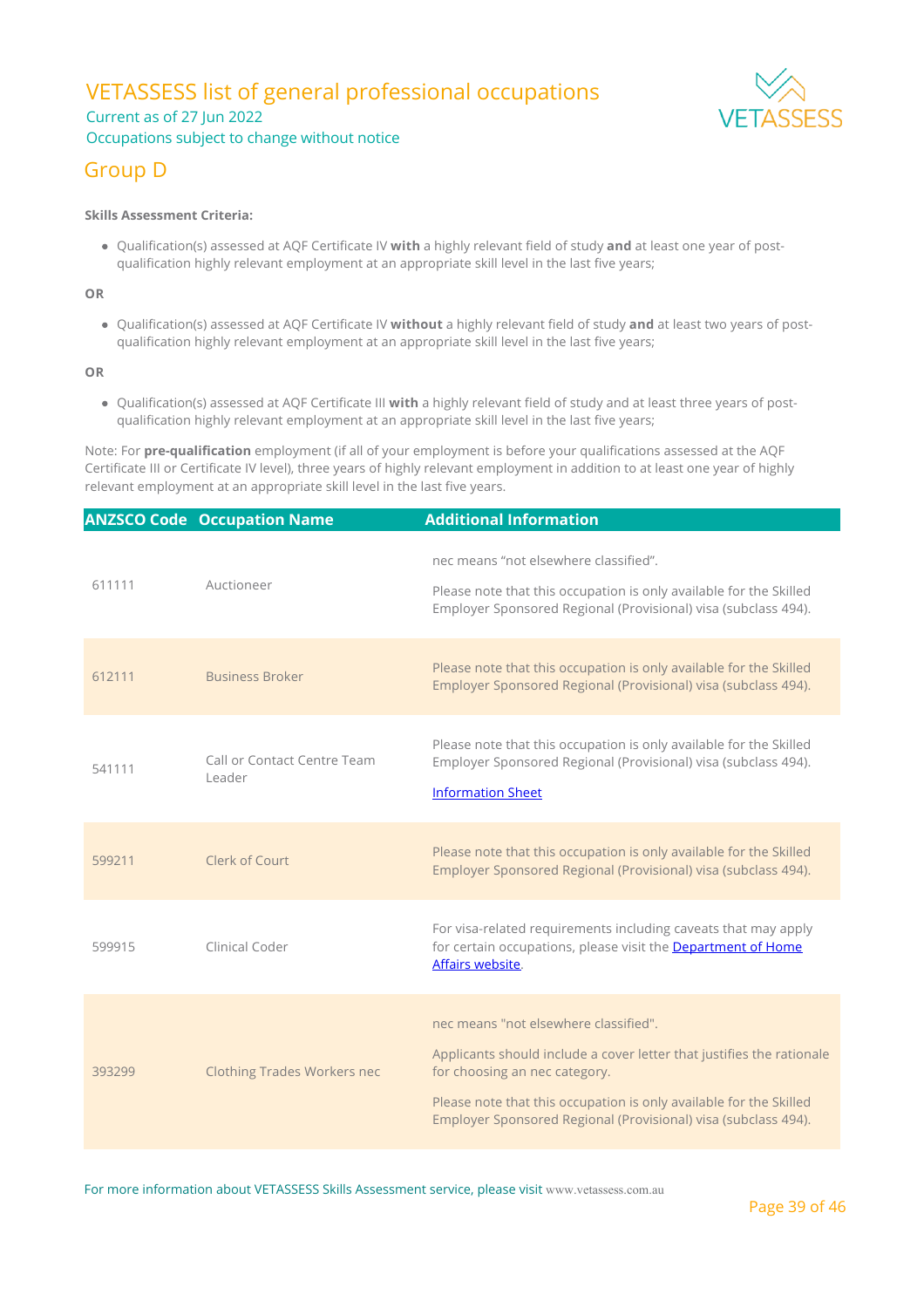Current as of 27 Jun 2022





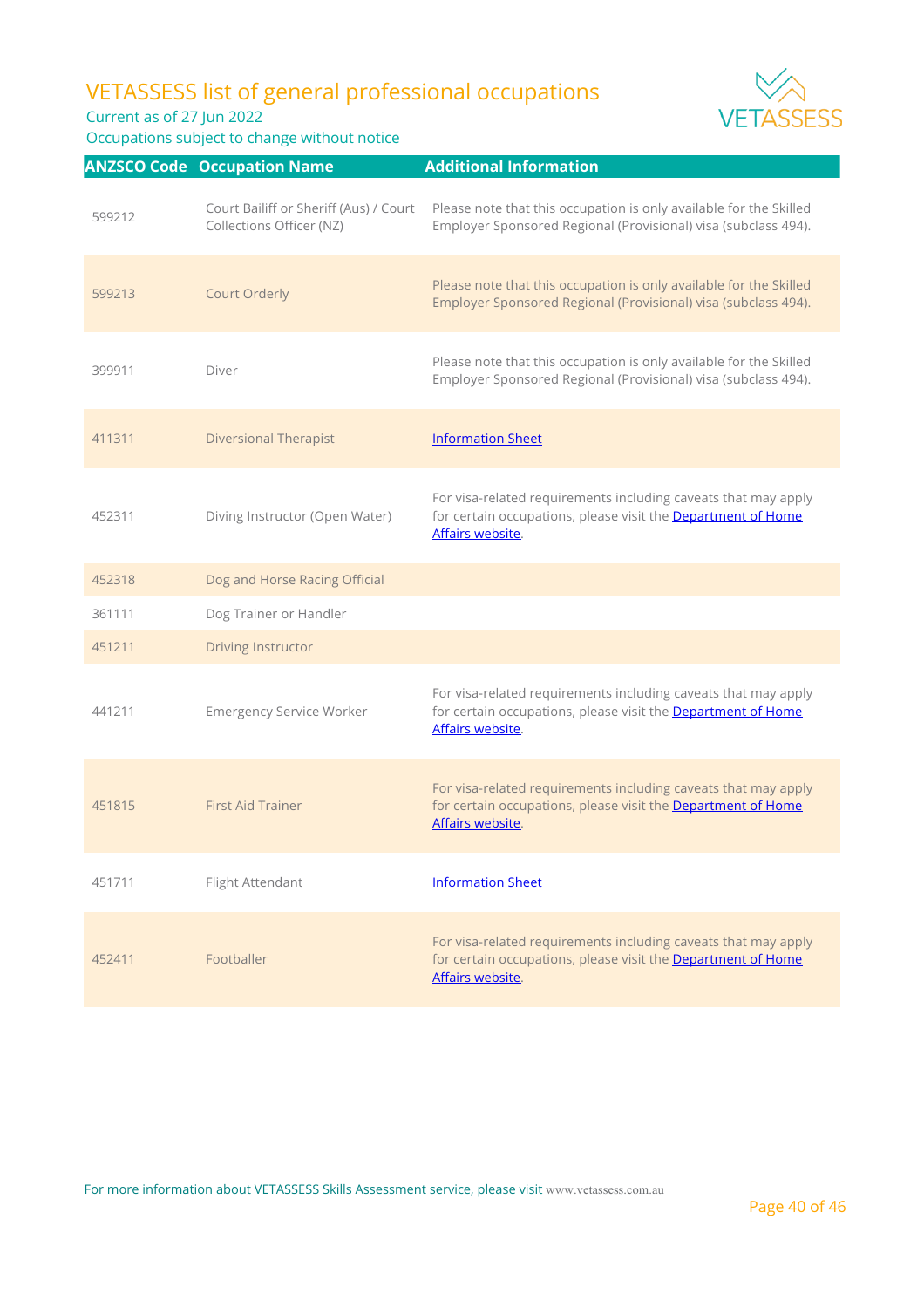Current as of 27 Jun 2022

Occupations subject to change without notice



|        | <b>ANZSCO Code Occupation Name</b>  | <b>Additional Information</b>                                                                                                                      |
|--------|-------------------------------------|----------------------------------------------------------------------------------------------------------------------------------------------------|
|        |                                     | nec means "not elsewhere classified".<br>Applicants should include a cover letter that justifies the rationale<br>for choosing an nec category.    |
| 451399 | Funeral Workers nec                 | For visa-related requirements including caveats that may apply<br>for certain occupations, please visit the Department of Home<br>Affairs website. |
| 452412 | Golfer                              | Please note that this occupation is only available for the Skilled<br>Employer Sponsored Regional (Provisional) visa (subclass 494).               |
| 452313 | Horse Riding Coach or Instructor    |                                                                                                                                                    |
| 611211 | <b>Insurance Agent</b>              | <b>Information Sheet</b>                                                                                                                           |
| 599611 | Insurance Investigator              | <b>Information Sheet</b>                                                                                                                           |
| 599612 | Insurance Loss Adjuster             | <b>Information Sheet</b>                                                                                                                           |
| 361115 | Kennel Hand                         | Please note that this occupation is only available for the Skilled<br>Employer Sponsored Regional (Provisional) visa (subclass 494).               |
| 599214 | Law Clerk                           | Please note that this occupation is only available for the Skilled<br>Employer Sponsored Regional (Provisional) visa (subclass 494).               |
| 452414 | Lifeguard                           | Please note that this occupation is only available for the Skilled<br>Employer Sponsored Regional (Provisional) visa (subclass 494).               |
| 311214 | <b>Operating Theatre Technician</b> | For visa-related requirements including caveats that may apply<br>for certain occupations, please visit the Department of Home<br>Affairs website. |
| 452323 | Other Sports Official               | Please note that this occupation is only available for the Skilled<br>Employer Sponsored Regional (Provisional) visa (subclass 494).               |
| 399599 | Performing Arts Technicians nec     | nec means "not elsewhere classified".<br>Applicants should include a cover letter that justifies the rationale<br>for choosing an nec category.    |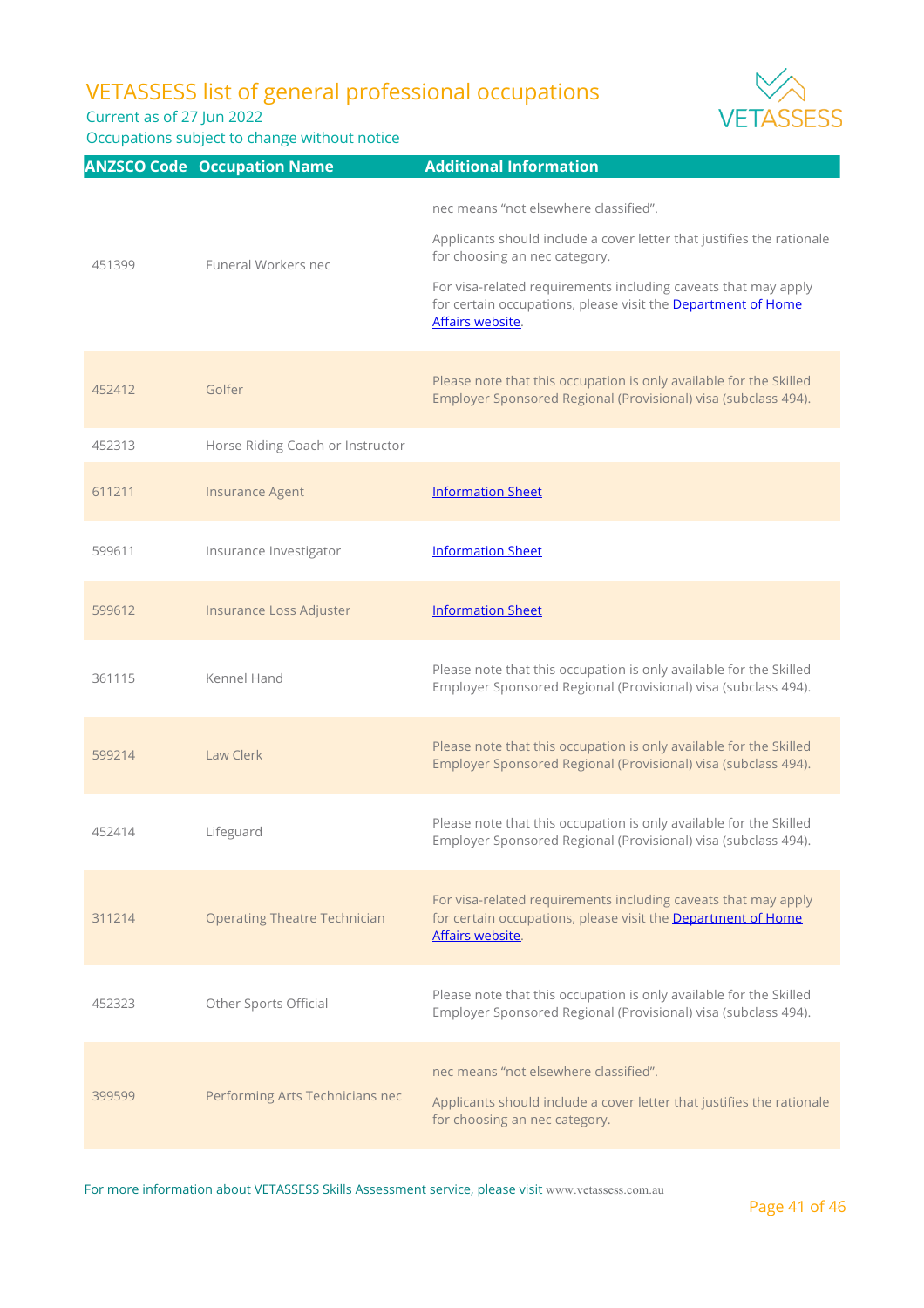Current as of 27 Jun 2022



|        | <b>ANZSCO Code Occupation Name</b> | <b>Additional Information</b>                                                                                                                                                        |
|--------|------------------------------------|--------------------------------------------------------------------------------------------------------------------------------------------------------------------------------------|
| 311215 | Pharmacy Technician                | <b>Information Sheet</b>                                                                                                                                                             |
| 612112 | <b>Property Manager</b>            | For visa-related requirements including caveats that may apply<br>for certain occupations, please visit the Department of Home<br><b>Affairs website</b><br><b>Information Sheet</b> |
| 612114 | Real Estate Agent                  | Please note that this occupation is only available for the Skilled<br>Employer Sponsored Regional (Provisional) visa (subclass 494).<br><b>Information Sheet</b>                     |
| 612115 | Real Estate Representative         | For visa-related requirements including caveats that may apply<br>for certain occupations, please visit the Department of Home<br><b>Affairs website</b><br><b>Information Sheet</b> |
| 442216 | Security Consultant                | Please note that this occupation is only available for the Skilled<br>Employer Sponsored Regional (Provisional) visa (subclass 494).                                                 |
| 361211 | Shearer                            | Please note that this occupation is only available for the Skilled<br>Employer Sponsored Regional (Provisional) visa (subclass 494).                                                 |
| 452314 | Snowsport Instructor               |                                                                                                                                                                                      |
| 452322 | <b>Sports Umpire</b>               | Please note that this occupation is only available for the Skilled<br>Employer Sponsored Regional (Provisional) visa (subclass 494).                                                 |
| 452499 | Sportspersons nec                  | nec means "not elsewhere classified".<br>Applicants should include a cover letter that justifies the rationale<br>for choosing an nec category.                                      |
| 611112 | <b>Stock and Station Agent</b>     | Please note that this occupation is only available for the Skilled<br>Employer Sponsored Regional (Provisional) visa (subclass 494).                                                 |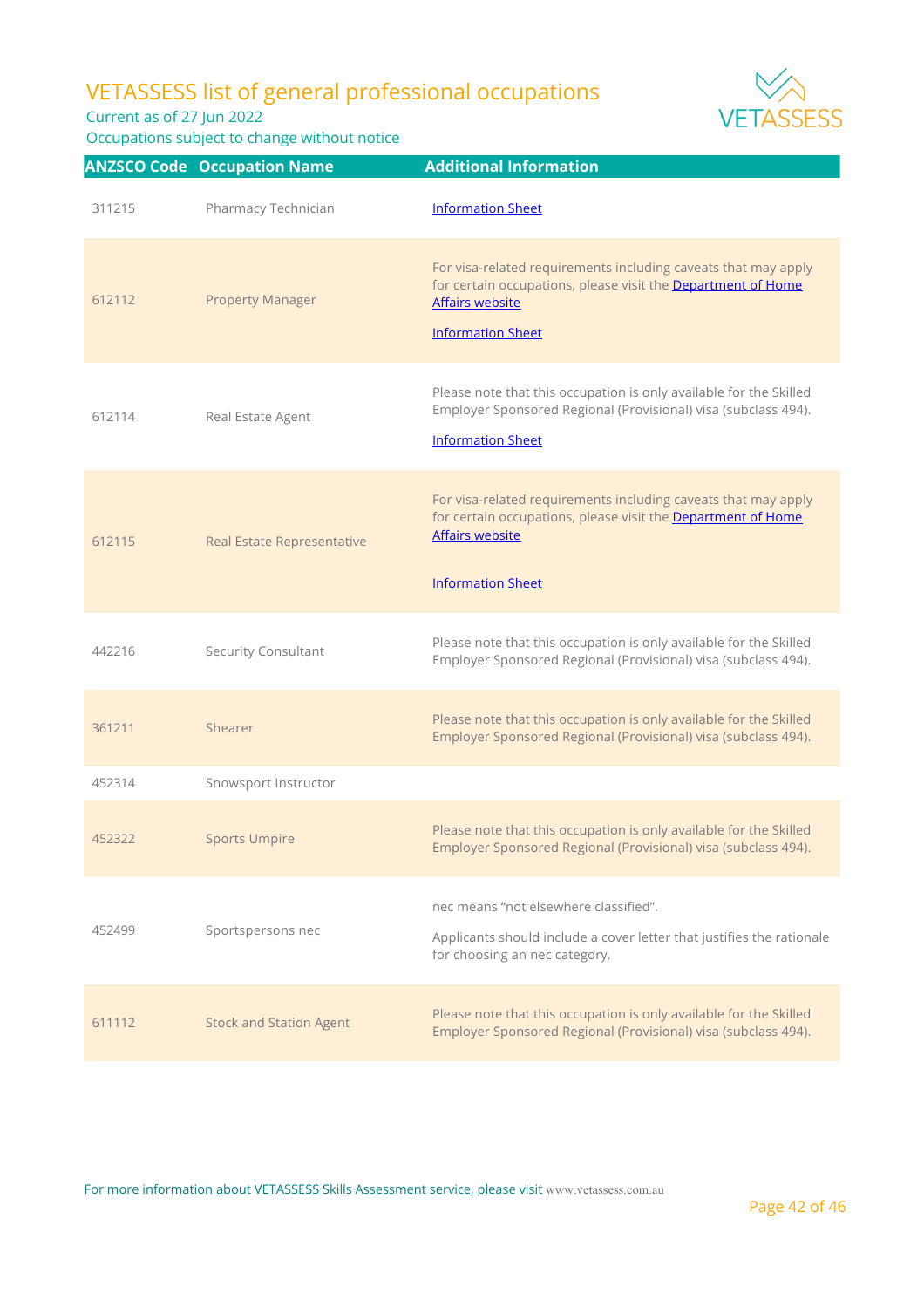Current as of 27 Jun 2022

Occupations subject to change without notice



|        | <b>ANZSCO Code Occupation Name</b> | <b>Additional Information</b>                                                                                                                      |
|--------|------------------------------------|----------------------------------------------------------------------------------------------------------------------------------------------------|
| 451799 | Travel Attendants nec              | nec means "not elsewhere classified".                                                                                                              |
|        |                                    | Please note that this occupation is only available for the Skilled<br>Employer Sponsored Regional (Provisional) visa (subclass 494).               |
| 599215 | <b>Trust Officer</b>               | Please note that this occupation is only available for the Skilled<br>Employer Sponsored Regional (Provisional) visa (subclass 494).               |
| 361311 | <b>Veterinary Nurse</b>            | <b>Information Sheet</b>                                                                                                                           |
| 639212 | Wool Buyer                         | Please note that this occupation is only available for the Skilled<br>Employer Sponsored Regional (Provisional) visa (subclass 494).               |
| 361114 | Zookeeper                          | For visa-related requirements including caveats that may apply<br>for certain occupations, please visit the Department of Home<br>Affairs website. |

End of Group D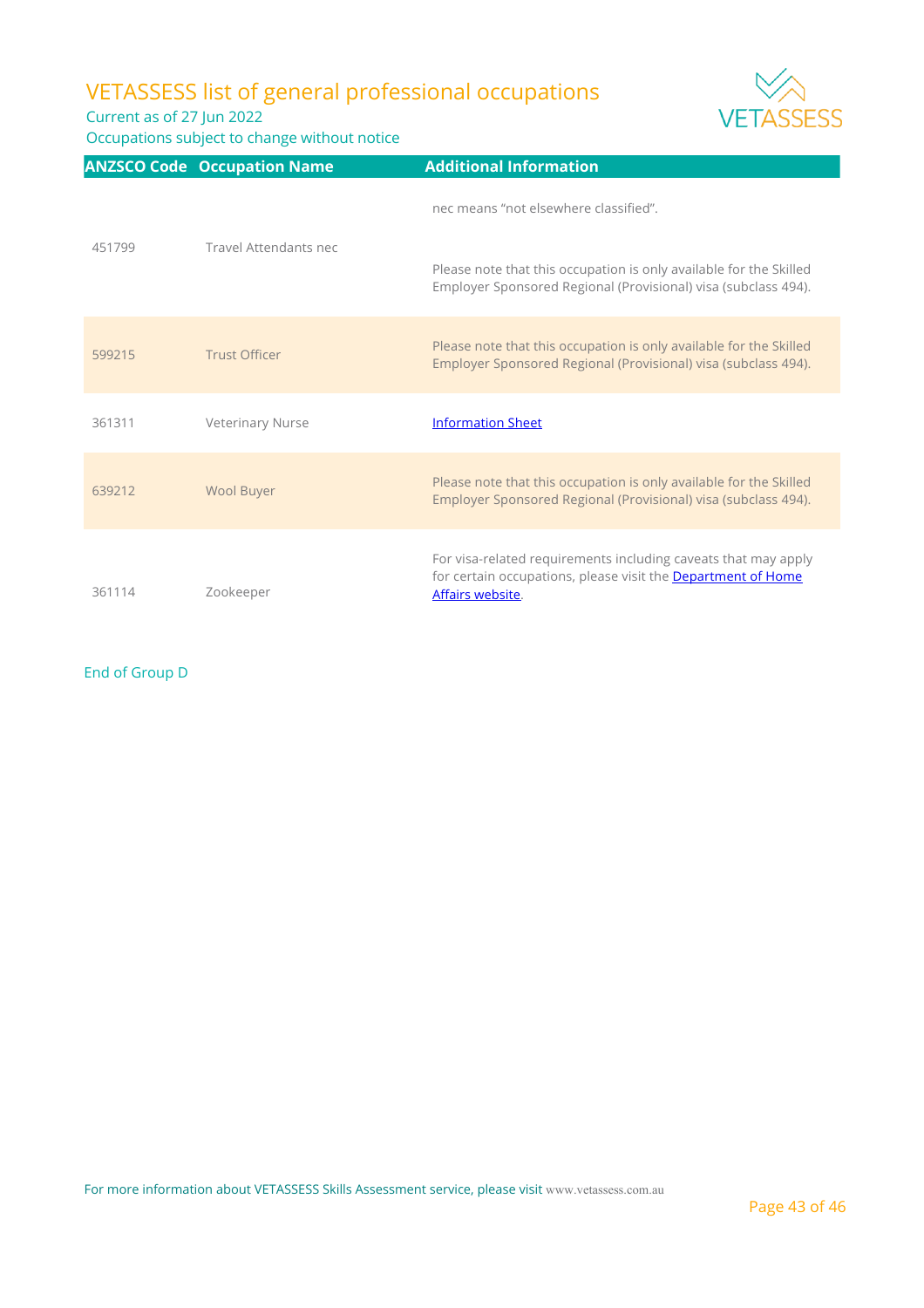### VETASSESS list of general professional occupations Current as of 27 Jun 2022 Occupations subject to change without notice



### Group E

#### **Skills Assessment Criteria:**

Qualification(s) assessed at AQF Diploma level with a highly relevant field of study and at least one year of postqualification highly relevant employment at an appropriate skill level in the last five years.

|        | <b>ANZSCO Code Occupation Name</b> | <b>Additional Information</b>                                                                                                                   |
|--------|------------------------------------|-------------------------------------------------------------------------------------------------------------------------------------------------|
| 311211 | Anaesthetic Technician             |                                                                                                                                                 |
| 311212 | Cardiac Technician                 |                                                                                                                                                 |
| 311299 | Medical Technicians nec            | nec means "not elsewhere classified".<br>Applicants should include a cover letter that justifies the rationale<br>for choosing an nec category. |

### End of Group E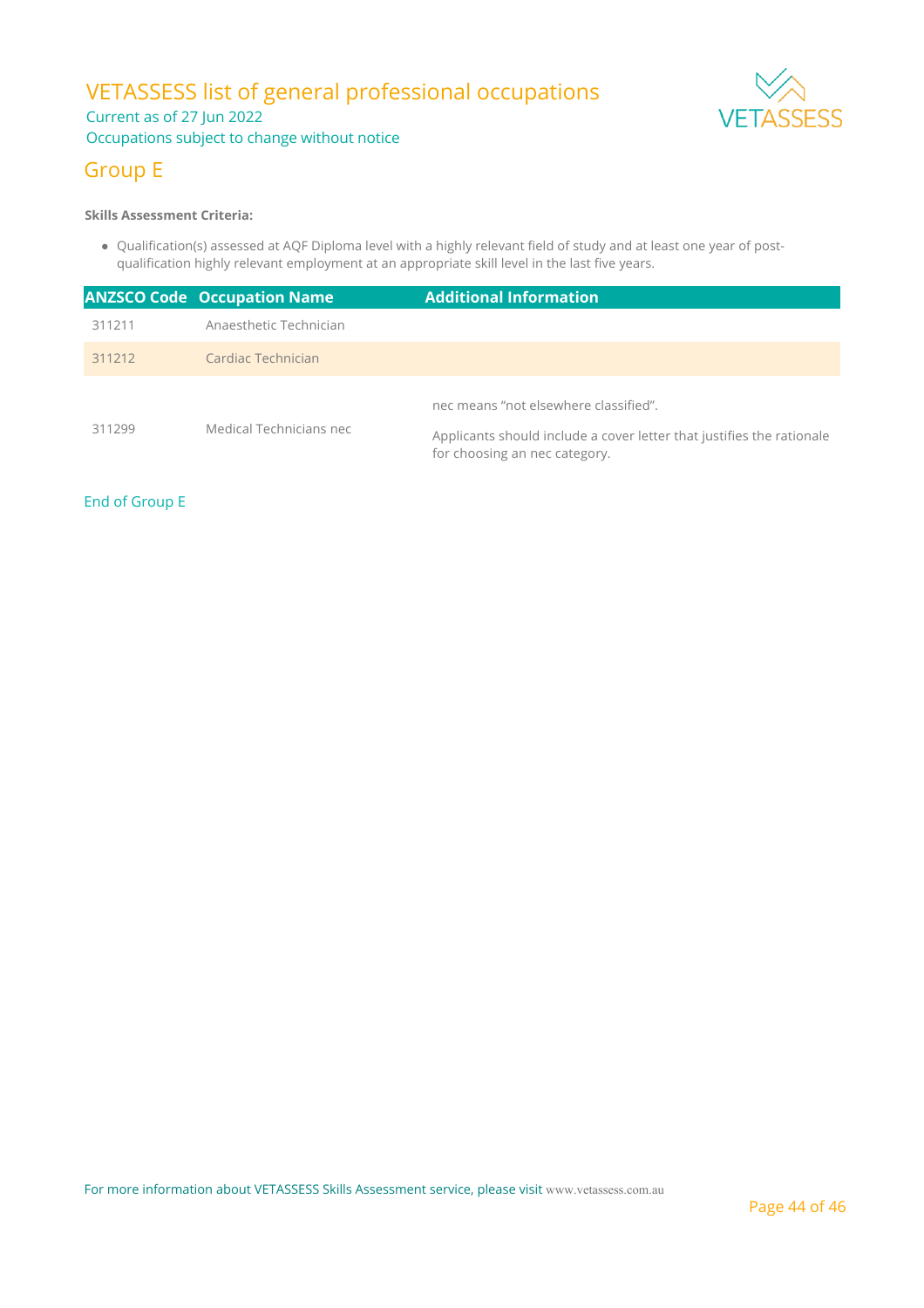### VETASSESS list of general professional occupations Current as of 27 Jun 2022 Occupations subject to change without notice



### Group F

#### **Skills Assessment Criteria:**

Qualification/s assessed at least AQF Certificate II **with** a highly relevant field of study **and** at least one year of postqualification highly relevant employment at an appropriate skill level in the last five years;

**OR**

Qualification/s assessed at Australian Certificate II **without** a highly relevant field of study **and** at least two years of post-qualification highly relevant employment at an appropriate skill level in the last five years;

Note: For **pre-qualification employment** (if all of your employment is before your qualifications assessed at the AQF Certificate II level), three years of highly relevant employment in addition to at least one year of highly relevant employment at an appropriate skill level in the last five years.

|        | <b>ANZSCO Code Occupation Name</b>    | Additional Information                                                                                                                                                                                                                                                                                                                                                                                                                                                                                                                                                                                                                                   |
|--------|---------------------------------------|----------------------------------------------------------------------------------------------------------------------------------------------------------------------------------------------------------------------------------------------------------------------------------------------------------------------------------------------------------------------------------------------------------------------------------------------------------------------------------------------------------------------------------------------------------------------------------------------------------------------------------------------------------|
| 361199 | Animal Attendants and Trainers<br>nec | Professions currently listed in ANZSCO Unit Group 3611 for<br>Animal Attendants and Trainers include 361111 Dog Trainer or<br>Handler, 361112 Horse Trainer, 361113 Pet Groomer, 361114<br>Zookeeper and 361115 Kennel Hand. Animal Attendants and<br>Trainers train, feed, groom and care for animals. This occupation<br>group covers Animal Attendants and Trainers not elsewhere<br>classified (ANZSCO). Occupations in this group include, but are<br>not limited to, Animal Trainer and Animal Welfare Officer.                                                                                                                                    |
|        |                                       | For employment that is similar in nature or expertise to other<br>occupations listed within a Unit Group, but not elsewhere<br>classified in ANZSCO, applicants can consider an nec classification.<br>For nec occupations, VETASSESS conducts a case-by-case<br>assessment to determine whether the employment can be<br>considered highly relevant to the classification. However, if an<br>applicant's employment is highly relevant to another ANZSCO<br>occupation, the same period of employment cannot be assessed<br>suitably against an nec classification, regardless of whether the<br>occupation is available for migration purposes or not. |
|        |                                       | Highly relevant fields of study would include a major focus in an<br>area that is highly relevant to the subsequent not elsewhere<br>classified (nec) employment.                                                                                                                                                                                                                                                                                                                                                                                                                                                                                        |
|        |                                       | Applicants should provide a cover letter that justifies the rationale<br>for choosing an nec category.                                                                                                                                                                                                                                                                                                                                                                                                                                                                                                                                                   |
|        |                                       | For visa-related requirements including caveats that may apply<br>for certain occupations, please visit the Department of Home<br>Affairs website.                                                                                                                                                                                                                                                                                                                                                                                                                                                                                                       |
| 452312 | <b>Gymnastics Coach or Instructor</b> |                                                                                                                                                                                                                                                                                                                                                                                                                                                                                                                                                                                                                                                          |
| 452317 | Other Sports Coach or Instructor      | <b>Information Sheet</b>                                                                                                                                                                                                                                                                                                                                                                                                                                                                                                                                                                                                                                 |